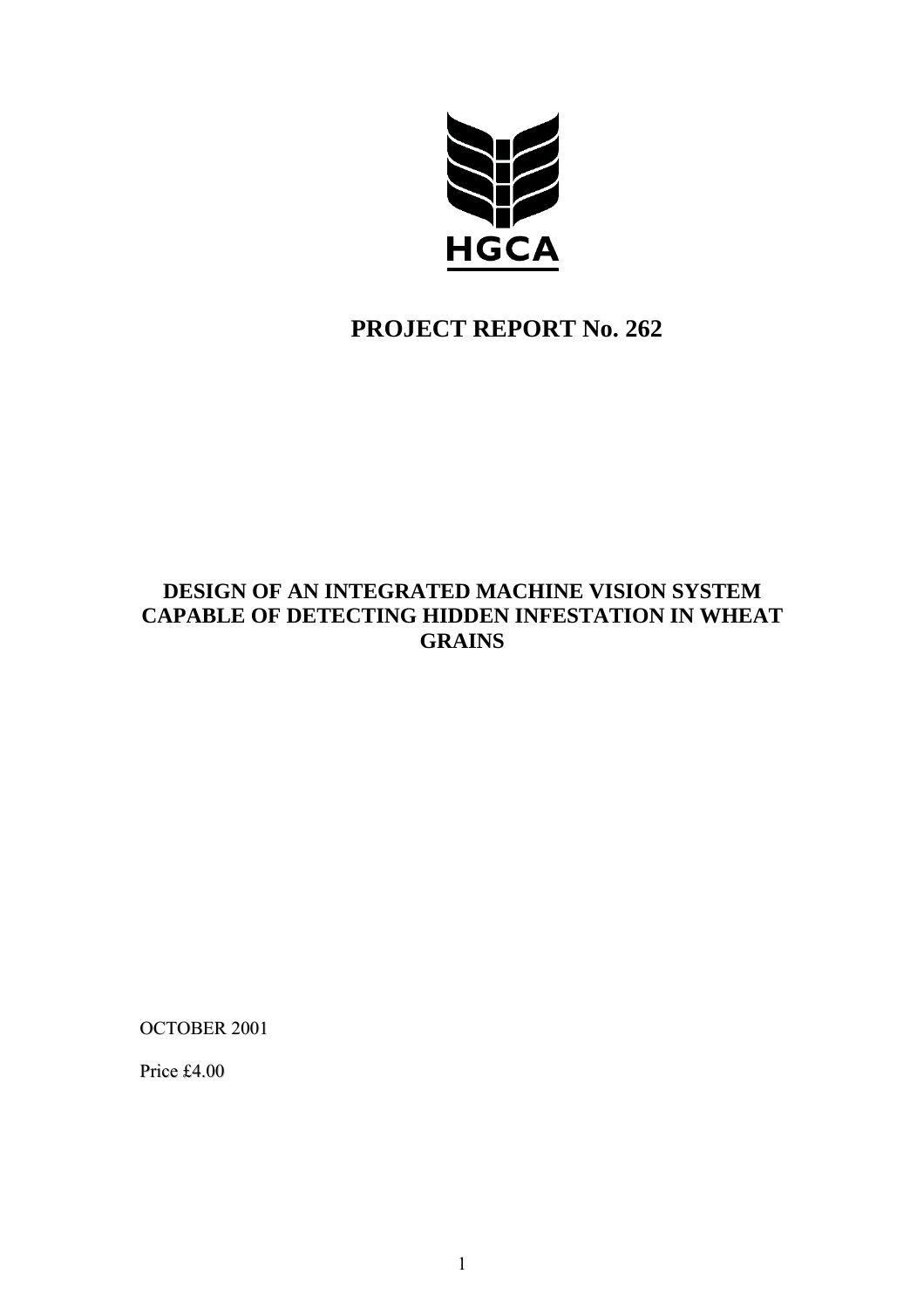# **PROJECT REPORT No. 262**

# **DESIGN OF AN INTEGRATED MACHINE VISION SYSTEM CAPABLE OF DETECTING HIDDEN INFESTATION IN WHEAT GRAINS**

by

# J CHAMBERS $^{\rm l}$ , C RIDGWAY $^{\rm l}$  AND E R DAVIES $^{\rm 2}$

# <sup>1</sup>Central Science Laboratory, Sand Hutton, York YO41 1LZ

<sup>2</sup>Machine Vision Group, Department of Physics, Royal Holloway, University of London, Egham, Surrey TW20 0EX

This is the final report of a project that started in April 1998 and ended on 31 March 2000. The work was funded by a grant of £70,200 from the HGCA (project no. 1437).

The Home-Grown Cereals Authority (HGCA) has provided funding for this project but has not conducted the research or written this report. While the authors have worked on the best information available to them, neither HGCA nor the authors shall in any event be liable for any loss, damage or injury howsoever suffered directly or indirectly in relation to the report or the research on which it is based.

Reference herein to trade names and proprietary products without stating that they are protected does not imply that they may be regarded as unprotected and thus free for general use. No endorsement of named products is intended nor is any criticism implied of other alternative, but unnamed products.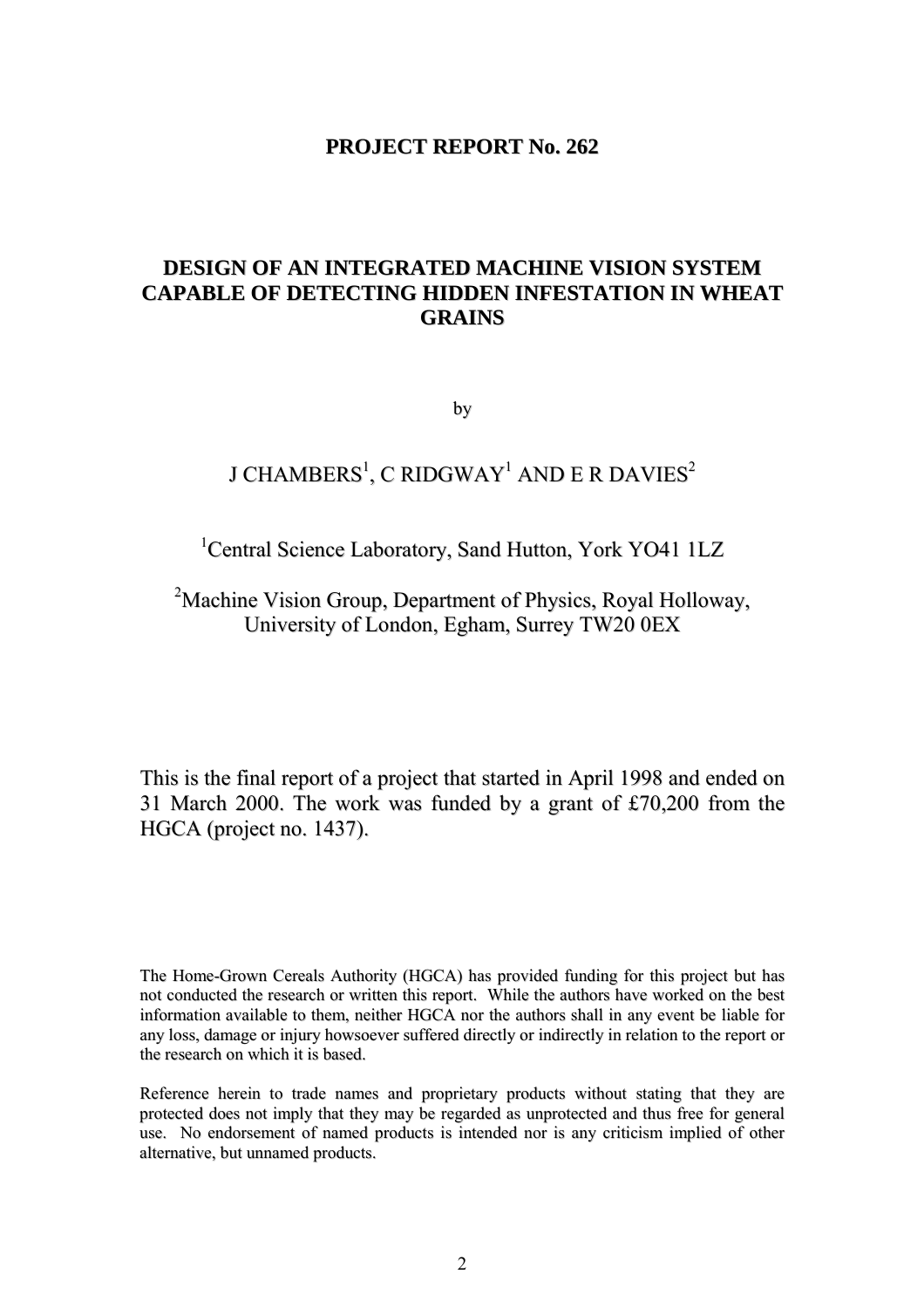# **Contents**

|     | <b>ABSTRACT</b>                                                                      | 4                   |
|-----|--------------------------------------------------------------------------------------|---------------------|
| 1.  | <b>INTRODUCTION</b>                                                                  | $\overline{5}$      |
| 2.  | <b>OBJECTIVES</b>                                                                    | 6                   |
| 3.  | <b>GENERAL</b>                                                                       | 6                   |
|     | Materials used in the images                                                         | 6                   |
| 4.  | IMPROVEMENTS TO QUALITY OF NIR IMAGES                                                | 6                   |
|     | Preliminary work to optimise image capture methodology at 1202nm                     | 6                   |
|     | Images recorded                                                                      | $\boldsymbol{7}$    |
|     | Image analysis by machine vision: early conclusions about the process                | $\overline{7}$      |
| 5.  | <b>INFORMATION IN THE NIR IMAGES</b>                                                 | $8\,$               |
|     | Preliminary work to optimise image capture methodology at 981nm                      | $\overline{\delta}$ |
|     | Images recorded                                                                      | $\boldsymbol{8}$    |
|     | Methods of image analysis by human inspection                                        | $\overline{9}$      |
|     | Results of image analysis by human inspection                                        | $\overline{9}$      |
| 6.  | RECOGNISING HIDDEN INFESTATION BY MACHINE VISION                                     | $\overline{9}$      |
|     | Method of image capture at 1202nm                                                    | $\overline{9}$      |
|     | Images recorded at 1202 nm                                                           | 10                  |
|     | Method of image capture at 981 nm                                                    | 10                  |
|     | Images recorded at 981 nm                                                            | 11                  |
|     | Image analysis by machine vision: the main concept                                   | 11                  |
|     |                                                                                      | 13                  |
|     | Summary of results from Experiment (d)                                               | 13                  |
|     | Image analysis by machine vision: training considerations                            | 14                  |
|     | Image analysis by machine vision: refining the concept                               | 15                  |
|     | Summary of results from Experiment (e)                                               | 15                  |
|     | Image analysis by machine vision: re-adapting the concept to 1202 nm data            |                     |
|     | Summary of results from Experiment (f)                                               | 16<br>16            |
|     | Image analysis by machine vision: testing the concept on other varieties of<br>wheat |                     |
|     | Image analysis by machine vision: investigating the meaningfulness of the            | 17                  |
|     | concept                                                                              |                     |
|     | Image analysis by machine vision: estimation of batch infestation                    | 17                  |
|     | Summary of results from Experiment (h)                                               | 19                  |
|     | Image analysis by machine vision: improving the speed of the algorithms              | 19                  |
| 7.  | SENSITIVITY AND ORIGIN OF RESPONSE TO INFESTATION                                    | 20                  |
|     | Introduction                                                                         |                     |
|     | Method                                                                               | 20<br>20            |
|     | Results from NIR spectroscopy on single kernels                                      |                     |
| 8.  | INCORPORATION OF FACILITY TO DETECT HIDDEN INFESTATION                               | 21<br>21            |
|     | INTO MACHINE VISION SYSTEM FOR CONTAMINANTS EXTERNAL                                 |                     |
|     | <b>TO GRAIN KERNELS</b>                                                              |                     |
| 9.  | <b>CONCLUSIONS</b>                                                                   | 22                  |
| 10. | NEEDS FOR FUTURE RESEARCH AND DEVELOPMENT                                            | 24                  |
| 11. | <b>PUBLICITY</b>                                                                     | 24                  |
| 12. | <b>ACKNOWLEDGEMENTS</b>                                                              | 24                  |
| 13. | <b>REFERENCES</b>                                                                    | 25                  |
|     | Appendix A: Glossary of Terms                                                        | 26                  |
|     | Appendix B: Preliminary Specification for System Developed in this Project           | 27                  |
|     | Tables                                                                               | 29                  |
|     | Figures                                                                              | 42                  |
|     |                                                                                      |                     |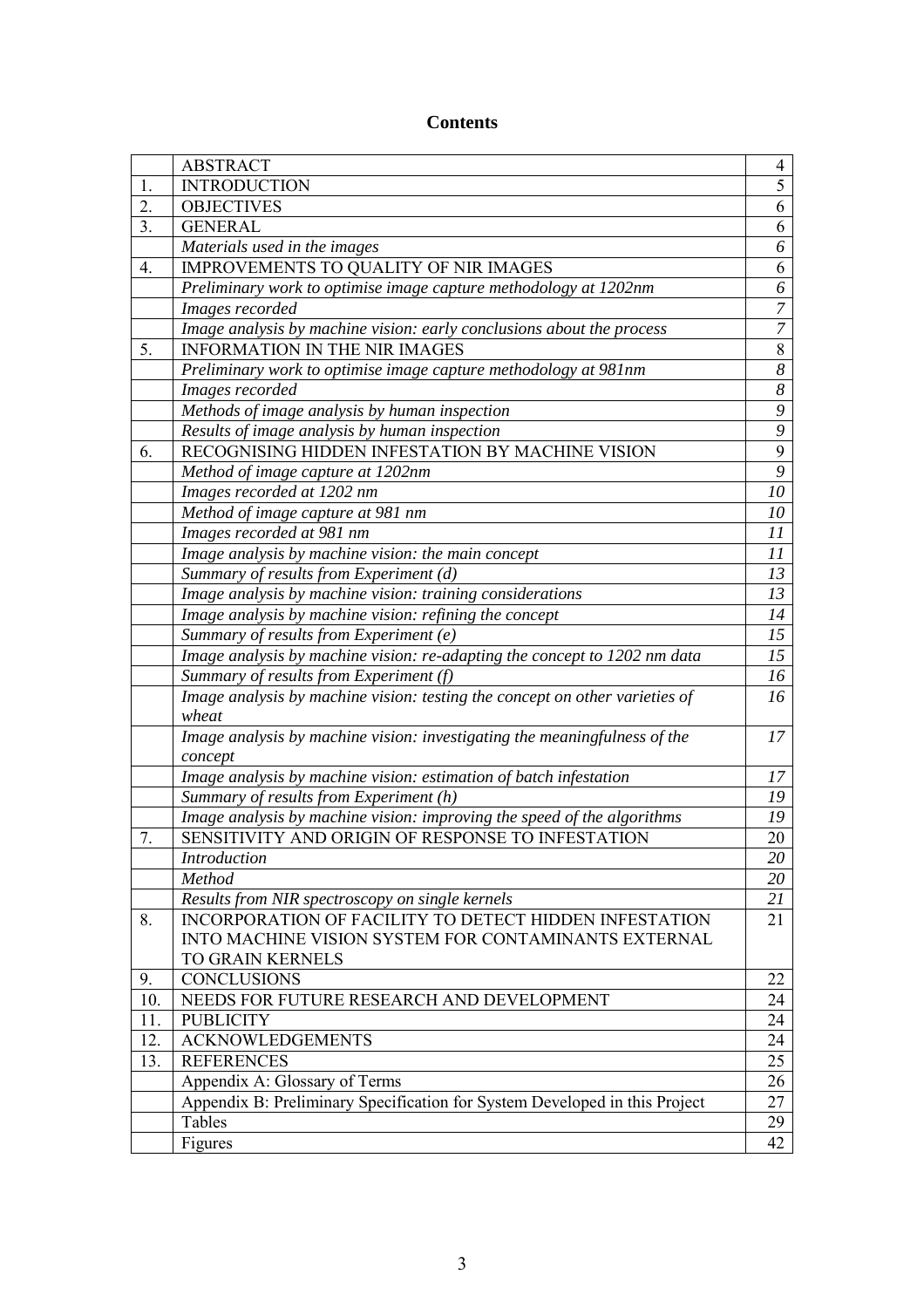#### **ABSTRACT**

Major advances have been made towards the World's first system for the rapid, automated and non-destructive determination of internal infestation within kernels of post-harvest cereals. The system will be based on the analysis of images of the kernels recorded in the near infrared (NIR) region by machine vision using highly innovative computational algorithms. These algorithms are notably more effective at analysing the images than human inspection as well as being non-subjective and operating at constant efficiency. Laboratory tests suggest that the probability of finding a 0.5% infestation of grain weevils in a batch of cereal could be around 97%. The speed of processing the images has been markedly improved such that analysis of a 3 kg sample within 3 minutes should be possible. The discovery that the method works with images recorded in the very near infrared region, at 981 nm, means that it will be possible to use a cheaper camera which is less subject to drift than had originally been thought. The method works by detecting bright patches on infested kernels which are highly correlated with the present or past location of the insect and probably result from loss of starch due to insect feeding. Repeated scanning of infested kernels suggests that the NIR effect becomes detectable around 2-3 weeks after egg laying. This is only shortly after the infestation becomes detectable by the much more expensive X-ray method. The NIR method has been optimised using wheat of Mercia variety but preliminary tests with other varieties of different reflective appearance suggest that it has general applicability to wheat. The method could share the same sample presentation arrangement as the machine vision system being developed to detect contamination external to cereal kernels but the cameras and software analysis will need to remain separate. Now that these laboratory tests have proved the potential of the method, the next steps will be to confirm that it will work with cereals other than wheat and infestations other than the grain weevil, and to construct a prototype apparatus to test under practical conditions. The implications of this project are that, provided the advances described here are exploited, the UK cereal trade will be able to benefit, in particular for both long term storage and export, by being the first to have at its disposal a system which can confirm the high quality of UK grain and which will operate at an acceptable speed and provide efficient results at an affordable cost.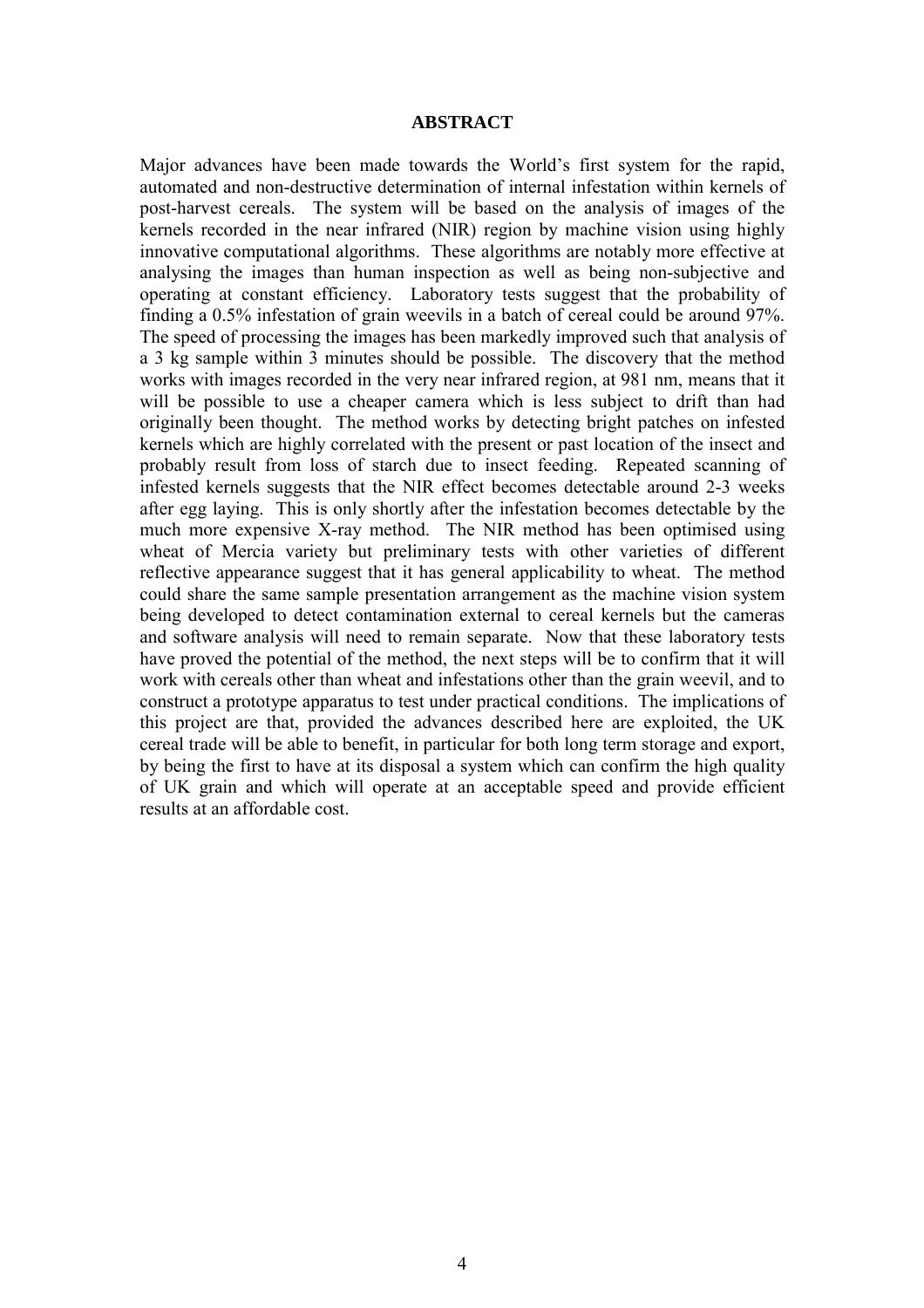## **1. INTRODUCTION**

Previous collaborative work between CSL and RHUL, funded by the HGCA, has resulted in significant progress towards the first ever method for the rapid, automated detection of the major foreign object contaminants of cereals (Chambers *et al.*, 1997a; 1997b; 1998). The developed method is presently at laboratory stage. Images of samples of wheat are recorded in the visible region using a low-cost charge-coupled device (CCD) camera and lighting system. A package of highly innovative purposewritten computer algorithms automatically detects rodent droppings, ergot, adult and larval insects external to grain kernels (Davies *et al.*, 1998a; 1998b; 1999). This laboratory model provides the proof of concept and detailed specification from which to construct a completely integrated prototype device. It is expected that this device will be capable of scanning and classifying the contents of a 3 kg batch of grain in a total time of just 3 minutes. No existing device has a performance comparable to that expected from the system to be developed from this work. However, the detection of hidden infestation, *i.e.* kernels infested internally with insects, is currently *not* possible with this system. This would be particularly valuable for long term storage and for export, where it would enhance UK competitiveness in international trade.

Since the first report of the ability to detect internal infestation using near-infrared (NIR) spectroscopy (Chambers *et al.*, 1993), which formed part of previous work funded by the HGCA (Chambers *et al.*, 1994), work has been directed to establishing how this potentially valuable discovery could be exploited for practical benefit. Detailed understanding of the spectroscopic response (Ridgway and Chambers, 1996) led to the significant advance that internal infestation could be detected by measurement at just two wavelengths rather than a much wider spectral region (Chambers and Ridgway, 1996). This suggested that detection might be possible by NIR imaging, which was demonstrated as part of the work funded by HGCA on the detection of contaminants (Chambers *et al.*, 1998).

Wheat kernels containing larvae of the grain weevil, *Sitophilus granarius* (L.), were discovered to exhibit large and very distinct light patches when imaged at certain carefully selected NIR wavelengths. Uninfested kernels present in the same image appeared uniformly dark. The contrast between infested and clean kernels was greatest in the composite image (1202 nm - 1300 nm), obtained from separate images of the sample at each wavelength. However, the use of images at just one wavelength (1202 nm) gave an almost equally good result. Limiting the number of wavelengths to just one promises to afford a very simple and rapid NIR imaging methodology, by avoiding the need to switch between filters and subtract one image from another. This preliminary study (Ridgway and Chambers, 1998) confirmed NIR imaging as a potential basis for a simple, safe, rapid and inexpensive substitute for more costly detection by X-ray. The purpose of the present project was to explore this potential.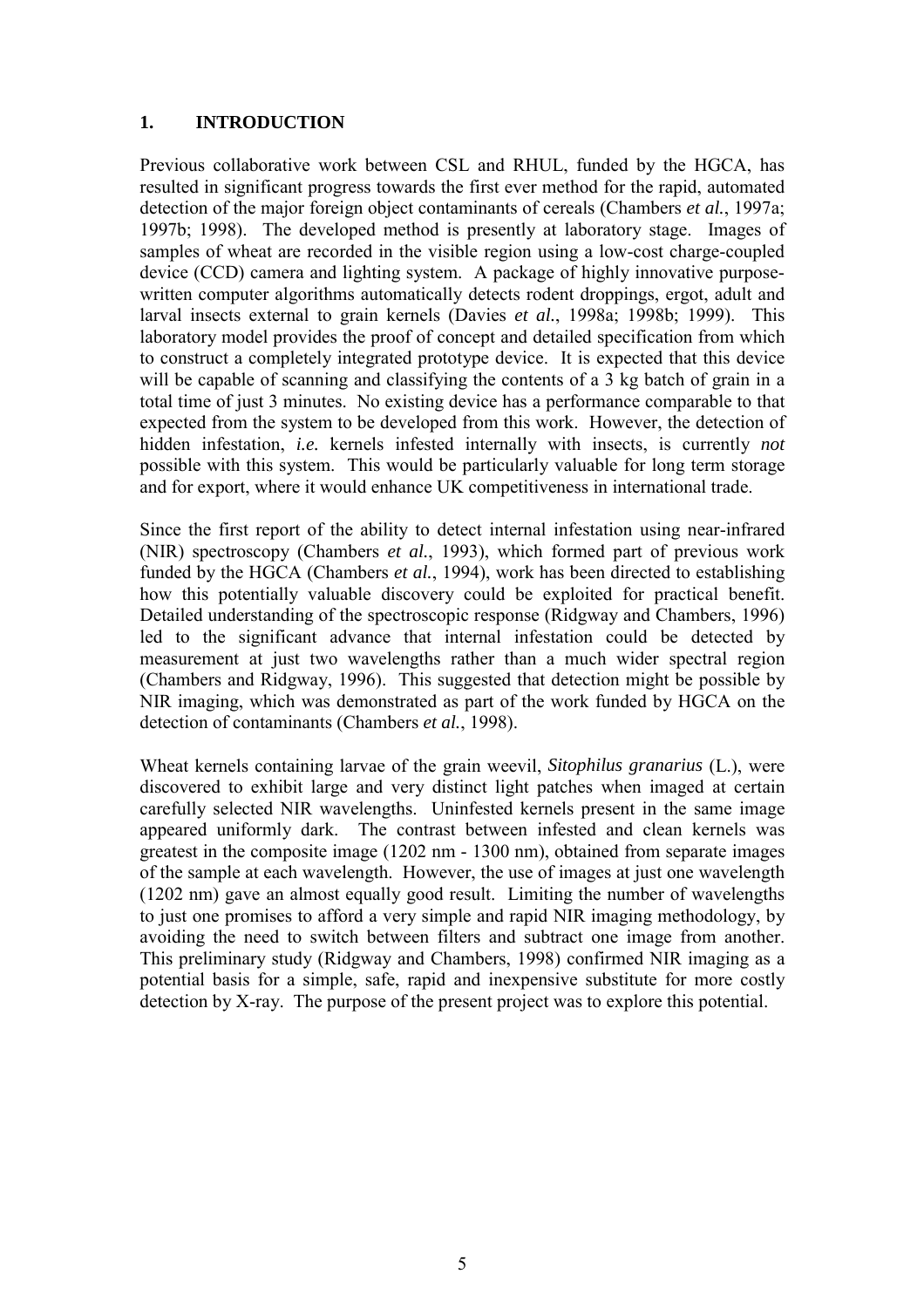# **2. OBJECTIVES**

The objectives of the present project were to:

- a) ensure that NIR images can be analysed automatically by substantially improving their quality,
- b) confirm that there is sufficient information in the NIR images for machine vision by using human inspection of unknown uninfested and infested kernels,
- c) establish how to recognise images of hidden infestation automatically by constructing computer algorithms,
- d) optimise the sensitivity of detection by confirming the origins of the differences in response from clean and infested kernels, and
- e) determine how to incorporate the detection of hidden infestation facility into the existing machine vision system.

## **3. GENERAL**

Except where stated otherwise, samples were prepared, images recorded and the quality of the images assessed at CSL, while image analysis was undertaken at RHUL. Image analysis uses a number of specific terms. A glossary of the terms of principal importance is provided as Appendix A. Two candidate wavelengths for insect detection were compared in this study. The wavelength 1202 nm was that used in previous, preliminary work. The alternative wavelength 981 nm was identified during the present study, as a result of the very near-infrared spectroscopic investigation (see Section 7).

### *Materials used in the images*

Insects used were grain weevils, *Sitophilus granarius* (L.). Wheat used for culturing was variety Mercia. Infested wheat kernels contained large, probably final instar, larvae. These were identified to developmental stage by visual inspection of X-ray radiographs. Uninfested kernels for use as control samples were also obtained by this method at the same time and from the same culture. All kernels imaged were thus of variety Mercia, except where stated otherwise [for part of Experiment (g)].

## **4. IMPROVEMENTS TO QUALITY OF NIR IMAGES**

## *Preliminary work to optimise image capture methodology at 1202nm*

Various different lighting chambers, lighting arrangements and cameras were investigated in order to optimise the contrast between uninfested and infested kernels and minimise image noise. Diffuse lighting chambers consisting of a horizontal or vertical cylinder were evaluated. The horizontal chamber design was modelled on that described by Paulsen and McClure (1986). Lighting intensities ranging from 200-800W total were investigated. The criteria by which lighting quality was assessed included minimising shadow, variability in light intensity across the image and heating of the sample and camera. It was found that substituting a lighting chamber of larger dimensions to that used in the previous project gave images of similar quality. This, together with the incorporation of a telephoto lens, helped reduce the problem of camera over-heating by allowing the lighting sources to be positioned away from the camera body (Figure 1).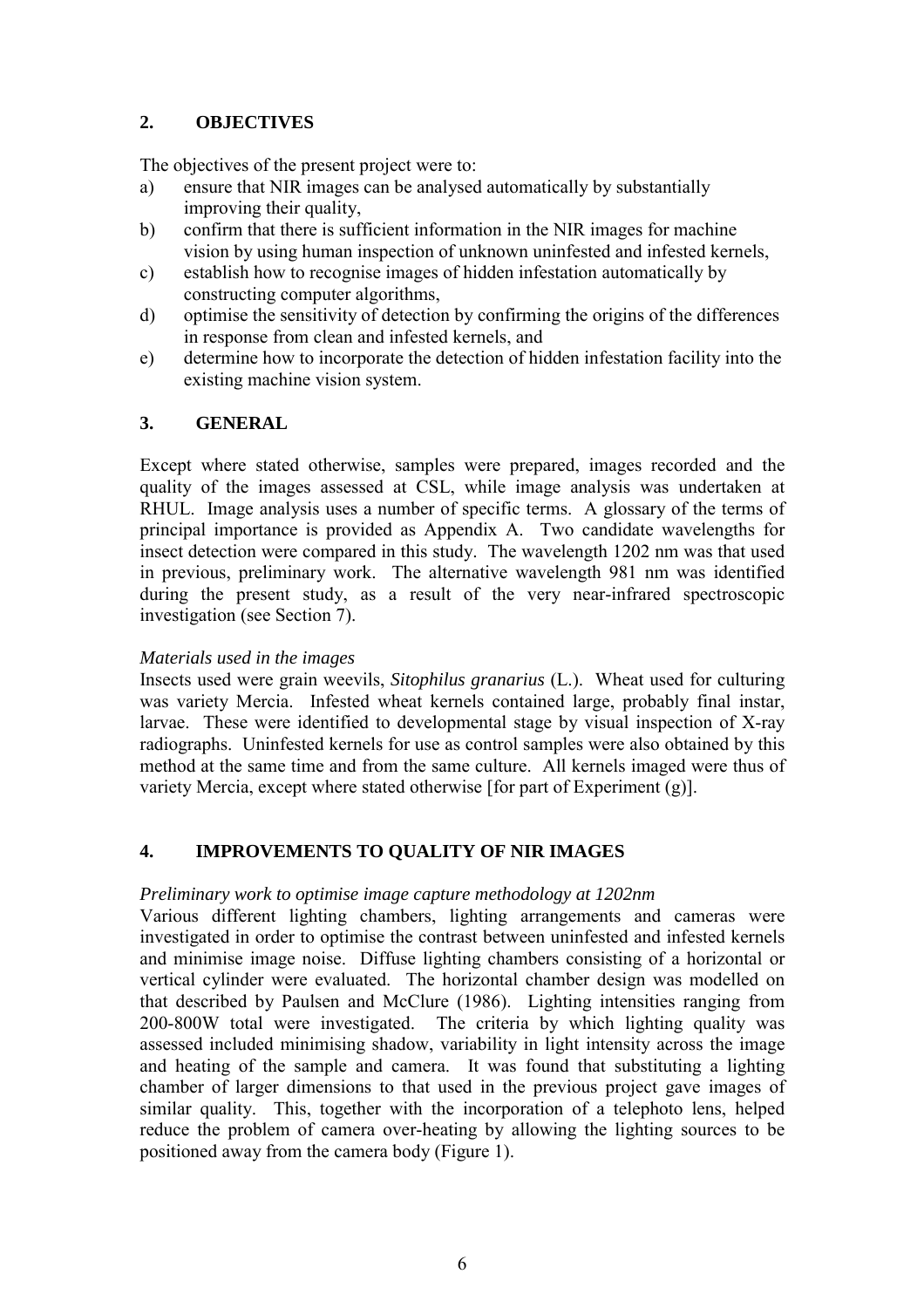Cameras tested at 1202 nm included a silicon-detector CCD responsive up to 1300 nm (Hamamatsu Photonics), an indium gallium arsenide-detector CCD responsive up to 1700 nm (SU128-1.1.7RT, Sensors Unlimited) and a NIR vidicon tube camera responsive up to 1800 nm (Find-R-Scope FJW85400A, FJW Optical Systems). Image quality was assessed by considering signal-to-noise ratio (the ability to distinguish features of interest from irrelevant artefacts), resolution (image clarity) and sample size. Attempts to improve significantly on the quality of the images obtained at 1202 nm in the previous project (Ridgway and Chambers, 1998) were unsuccessful. Use of the horizontal cylinder-based lighting chamber did not remove grain shadow and did not deliver sufficient incident light to the sample. The Hamamatsu Photonics silicon-detector CCD was found to be insufficiently sensitive at 1202 nm to allow images of grain to be recorded. The indium gallium arsenidedetector CCD, included as a model for linescan cameras, was found to provide insufficient detail in the captured image.

#### *Images recorded*

Once the preliminary work to select the most appropriate sample illumination and image capture methods had been completed, a series of images was recorded to allow preliminary investigation of the machine vision process, Experiment (a). Images were recorded at 1202 nm using the NIR vidicon tube camera (Find-R-Scope FJW85400A, FJW Optical Systems) at a resolution of 256 x 256 pixels. The series comprised 24 images obtained from nine sets of three infested kernels and nine sets of three uninfested kernels, each set being imaged separately on a light background and a dark background, with and without background subtraction. Summary details of each Experiment are presented in Table 1. An example set of images from one sample is given in Figure 2.

### *Image analysis by machine vision: early conclusions about the process*

Investigation of the 24 images from Experiment (a) proved very formative for the Machine Vision part of the work. In these and certain later experiments, it proved useful to gather the images twice, once using light and once using dark backgrounds. While the light backgrounds are valuable when enhancing the images for human observation, the dark backgrounds are needed so that the boundaries of the grains can be readily determined automatically by computer. In what follows in the Machine Vision part of the report, it will always be assumed that the images used have dark backgrounds. These images showed that NIR can provide only a very low signal-tonoise ratio, and that this would make it quite difficult to find how to tackle the internal infestation problem, let alone to obtain reliable optimised information from the images. However, noise was not the only problem. The natural variability of the grains in brightness, size and shape also became evident. In addition, the variability in the effects of the infesting larvae showed that sensitivity in detection could be elusive unless some working model of the bright patches due to the larvae could be developed. In spite of these difficulties, the small number of images available at this stage permitted useful degrees of noise elimination, understanding of the grain intensity profiles, and grain normalisation by grain location, orientation and masking. It also allowed the development of a potentially useful technique for grain intensity modelling.

This early work highlighted the natural variability of the grains and the effects of the infesting larvae: at the time it seemed that the proper way to deal with this problem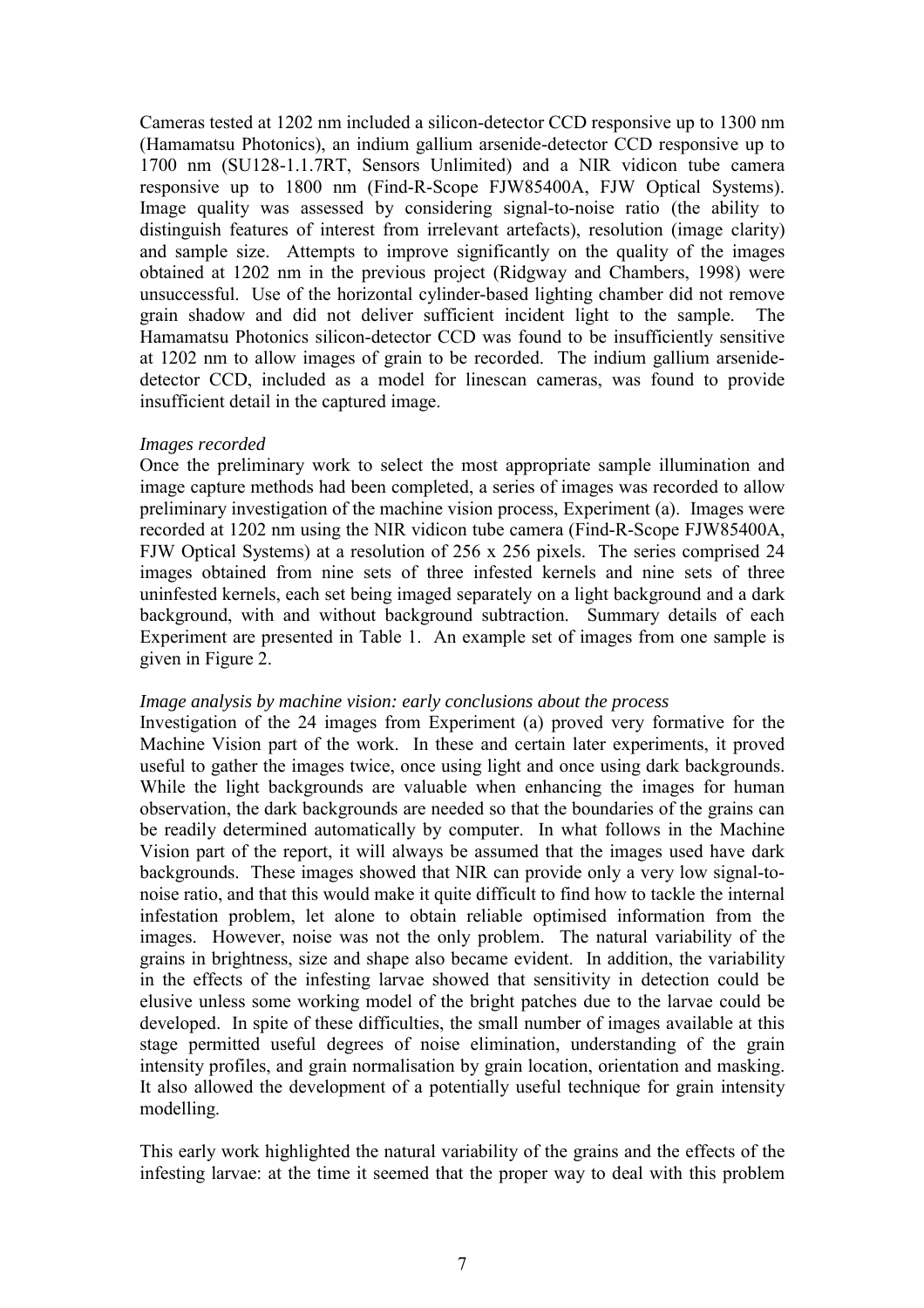was to make the Machine Vision inspection system highly adaptive, and to use training techniques to achieve this. In particular, classifiers would have to be trained to recognise a range of uninfested and infested intensity profiles, though it was also recognised that this would be particularly difficult for infested grains, which show much higher variability than uninfested grains. Hence it was anticipated that the classifiers would have to be trained on the uninfested grains, and the limits on the variability of the latter would have to be measured carefully: the infested grains could then be recognised as those falling outside the tolerance limits for uninfested grains. It was imagined that neural networks could be used for classification, though this possibility was not considered in any detail. Another possibility was the use of a procedure which would average the intensity profiles of many grains after rigorous normalisation for parameters such as position, orientation, size, shape and background brightness. Once an idealised model for uninfested grains had been obtained in this way, it should then be straightforward to determine whether any received grain image represented an infested grain. While these ideas were very tentatively framed during this early stage, the concept of grain modelling was retained throughout the project and indeed became of central importance to the final solution.

### **5. INFORMATION IN THE NIR IMAGES**

While the preliminary investigation of the machine vision approach was being undertaken on the images from Experiment (a), a study was conducted to establish the extent to which internal infestation could be established from such images by human inspection alone. This served two purposes: first, to confirm that the images contained sufficient information for the machine vision process to be worthwhile, and second, to provide a measure of its success. By the time this study was undertaken, the evidence from the spectroscopic investigation (Section 7) was available. Since this suggested that it might be advantageous to use a lower wavelength (981 nm) than that used so far (1202 nm), the former was used for this investigation.

### *Preliminary work to optimise image capture methodology at 981nm*

Two lighting chambers of different height and diameter, together with lighting intensities ranging from 160-400 W total, were investigated in order to optimise the contrast between uninfested and infested kernels. For imaging at 981 nm, consistent differences between uninfested and infested kernels were not observed using the large lighting chamber and telephoto lens. However, an image capture set-up almost identical to that used in the previous project was found to be effective (Figure 3).

### *Images recorded*

Lighting was from four 40W standard pearl lightbulbs supplied by mains.Images were recorded at 981 nm using a silicon-detector CCD camera (Ikegami ICD-42E, Type F, ½ inch) at a resolution of 256 (height) x 521 (width) pixels. Materials used in the images were obtained in the same way as those used in Experiment (a). In the first part of this study, Experiment (b), each sample comprised one uninfested and one infested kernel, positioned such that they were horizontally aligned in the captured image. The positions of the infested and uninfested kernels were alternated between each sample. One image was recorded for each of 16 pairs of one uninfested and one infested kernel. An example image (contrast enhanced) obtained with the optimised set-up is given in Figure 4, for the first replicate sample of Experiment (b).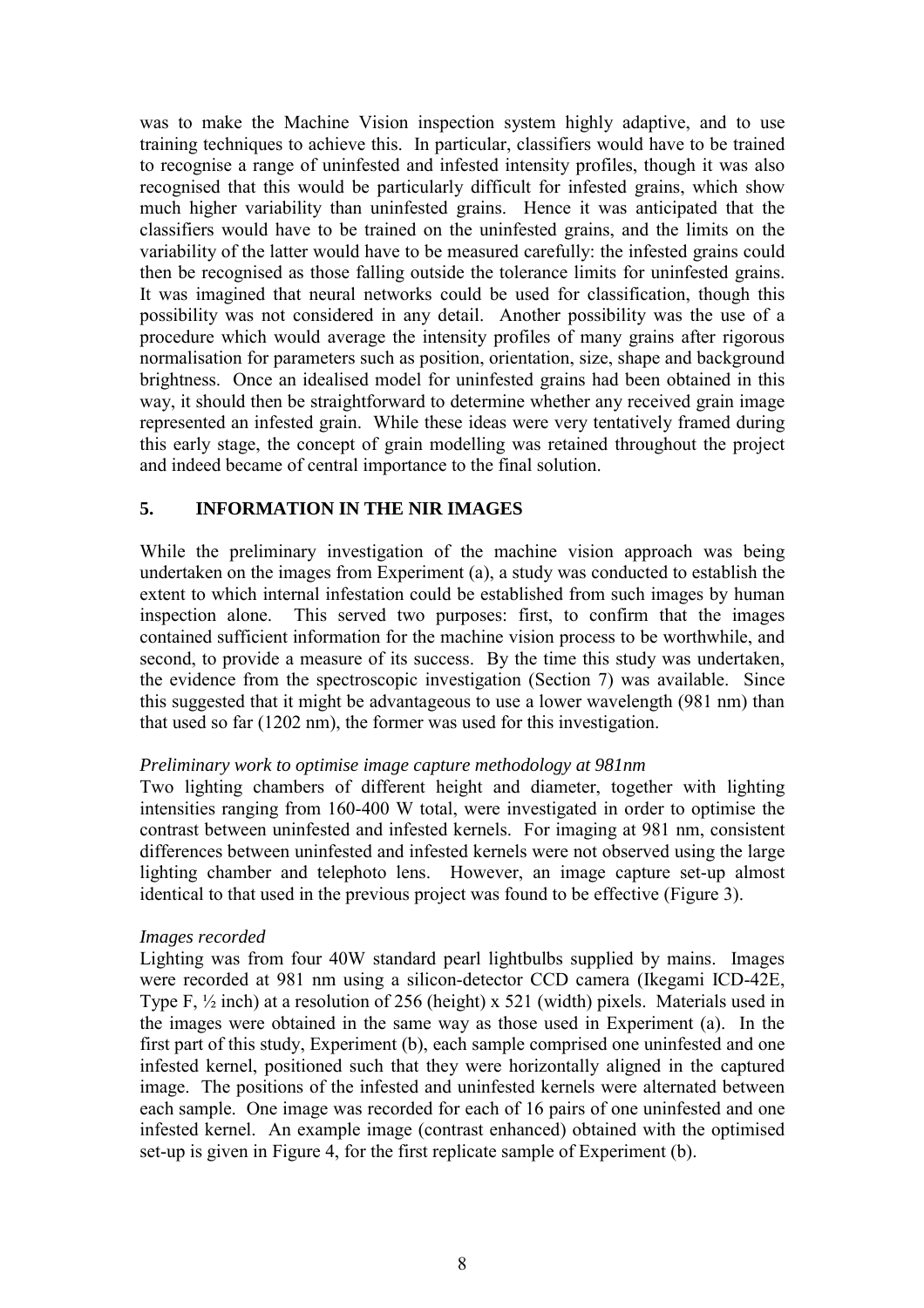In the second part of this study, Experiment (c), the positions of the infested and uninfested kernels in each pair were randomised between each sample. One image was recorded for each of 51 pairs of one uninfested and one infested kernel.

### *Methods of image analysis by human inspection*

The images obtained in Experiments (b) and (c) were analysed by human inspection. Images from Experiment (b) were examined by applying a binary threshold (Image Compact) to highlight any differences in brightness with infestation. In Experiment (c), the captured image was examined by a person different from the one who had randomised the positions of the kernels. The examiner was prevented from seeing the samples and did not know the relative positions of the uninfested and infested kernels under the camera. The examiner attempted to identify which of the two kernels was uninfested and which was infested on the basis of the NIR image, using a pc monitor. As an aid, images from Experiment (c) were enhanced by applying a logarithmic contrast enhancement (Image Compact). Contrast enhancement was optimised for the range of grey levels which occurred in the kernels, by first isolating the two kernels as the area of interest (AOI). This was achieved using the irregular AOI image thresholding option included in the software.

Kernels in Experiment (c) that were classified by inspection of the captured image as uninfested were placed in one container and kernels classified as infested were placed in a second container. At the end of the experiment, the contents of these two containers were inspected separately by X-ray, to determine the classification accuracy of human inspection of the NIR image.

### *Results of image analysis by human inspection*

The thresholded images obtained from Experiment (b) are given in Figure 5. By qualitative inspection of the figure it can be seen that in the case of 11 out of the 16 samples imaged, the infested kernel displays a markedly larger area of light pixels than the uninfested kernel [Images  $(1)$ - $(5)$ ,  $(7)$ ,  $(9)$ - $(11)$ ,  $(13)$  and  $(15)$ ]. In the remaining 5 images, uninfested and infested kernels appear similar.

In Experiment (c), of the 51 pairs of kernels, X-ray examination showed that in 40 the infested and uninfested kernels had been classified correctly. This classification accuracy of 78% confirms that the infested kernels appeared consistently different to the uninfested kernels when imaged at 981 nm.

## **6. RECOGNISING HIDDEN INFESTATION BY MACHINE VISION**

On completion of the work to develop suitable image capture facilities at both 1202 and 981 nm, confirmed by the results from human inspection of certain of the images, the main investigation to assess the suitability of machine vision to detect hidden infestation was started.

## *Method of image capture at 1202nm*

Monochrome digital images at 1202 nm, of resolution 256 x 256 pixels x 8 bit (256 grey levels), were captured using an NIR vidicon tube camera (Find-R-Scope FJW85400A, FJW Optical Systems; wavelength range to 1800 nm). This was connected to a personal computer (Scenic Pro C5, Siemens-Nixdorf; 133 MHz) fitted with framegrabber (PCImage-SG, Matrix Vision), framegrabber control software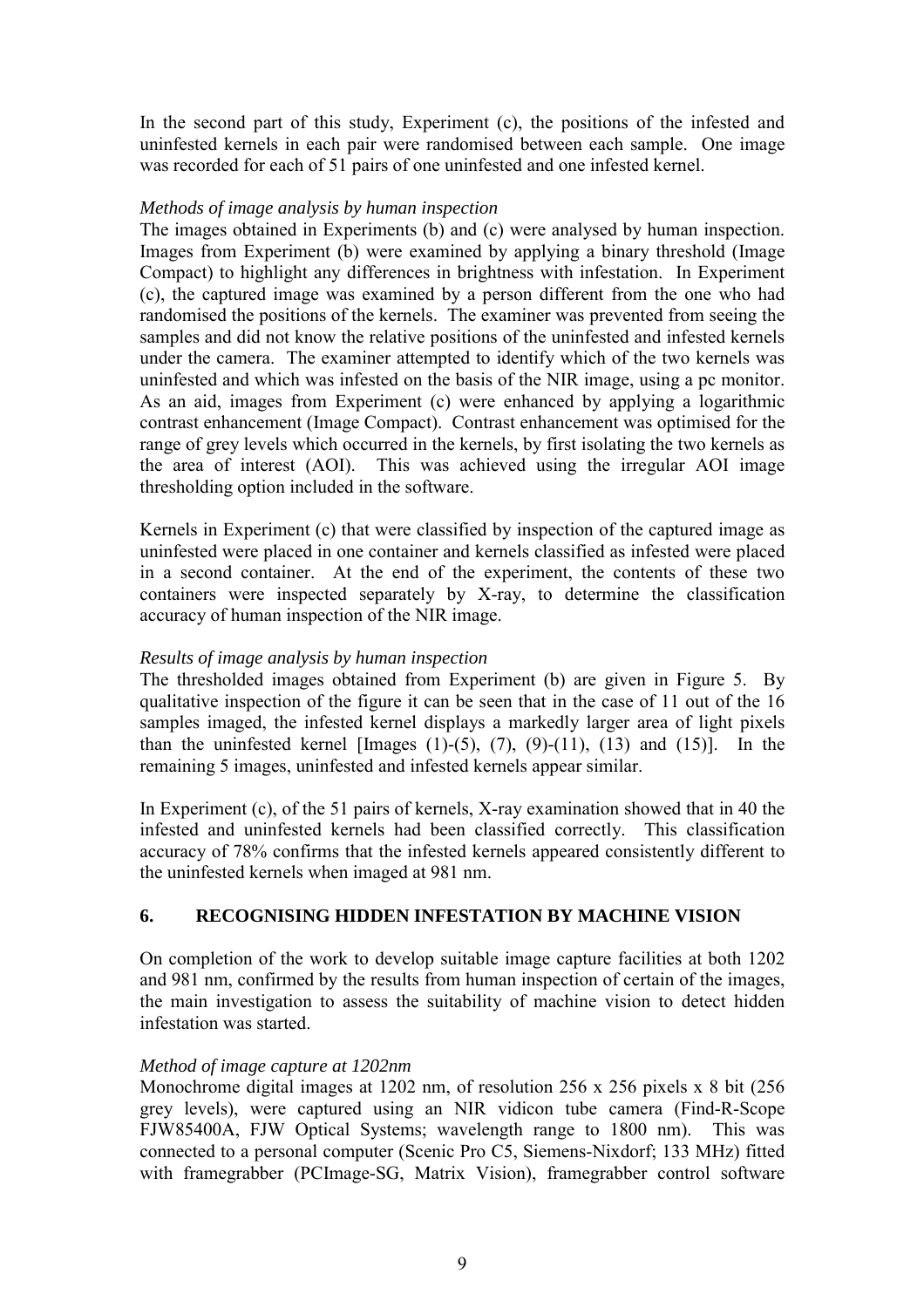(Image Compact version 3.0 for Windows) and image cropping software (Adobe PhotoShop version 5 for Windows). The camera was fitted with a 17.5-105 mm zoom lens (Fujinon TV lens) set at approximately 50 mm focal length. A close-up lens adapter (Close-up lens CL14058, Fujinon) was attached to the front of the lens. A spacer ring of depth 6 mm was positioned between the lens and the camera. A bandpass filter with central wavelength 1202 nm (bandwidth 10 nm at half height, 25 mm diameter, image quality; Andover Corporation) was fixed between the lens and the camera using the built-in filter holder at the back of the lens. The front of the lens was positioned approximately 30 cm above the sample. Lighting was from four 100W standard pearl lightbulbs supplied by mains. Lighting was reflected onto the sample *via* an aluminium foil-covered plastic cylinder (approximately 30.5 cm) diameter x 36 cm height above sample) to give diffuse lighting. This cylinder incorporated a hole (10 cm diameter), with the bottom of the circumference level with the height of the sample. This allowed the sample to be placed in position under the camera. During image capture, the hole was blocked by attaching a sheet of card (11 x 11 cm) covered with aluminium foil. To improve signal-to-noise ratio, recorded images were the average of 100 frames. The image capture set-up is shown in Figure 1.

#### *Images recorded at 1202 nm*

Samples were presented to the camera as single kernels. Kernels were positioned with the crease away from camera and with the germ-end oriented downwards in the captured image.

For Experiment (d), the sample was placed on a 3 mm glass plate (15 x 15 cm) which was held 8 mm above a ceramic tile of the same dimensions by 4 spacers (Figure 1). The tile was covered with a sheet of glass fibre paper (Whatman GF/A). The spacers allowed the insertion of an infrared blocking filter (5 x 5 cm, KG1 heat absorbing filter, Optometrics) between the sample and the glass filter paper background. The backing material holding the sample was supported by a laboratory jack, adjusted to give the required distance between sample and camera. Two images (with and without infrared blocking filter as background) were recorded for each of 25 replicate samples of uninfested kernels and 25 replicate samples of infested kernels. Uninfested kernels were imaged alternately with infested kernels. One blank image was recorded for each of the two backgrounds (glass fibre paper or infrared blocking filter).

For Experiment (f), the sample was placed directly onto the infrared blocking filter. In this experiment, one image was recorded for each of 75 replicate samples of uninfested kernels and 75 replicate samples of infested kernels. Again, uninfested kernels were imaged alternately with infested kernels.

### *Method of image capture at 981 nm*

Monochrome, 8 bit (256 grey levels), digital images at 981 nm were captured using a silicon-detector CCD camera (Ikegami ICD-42E, Type F, 1/2 inch) connected to the same framegrabber arrangement as for imaging at 1202 nm. Image resolution was 256 x 256 pixels. The camera was fitted with a 16 mm fixed lens (Computar TV lens, 1:1.4). A spacer ring of depth 8 mm was positioned between the lens and the camera. A bandpass filter with central wavelength 981 nm (bandwidth 9 nm at half height, 25 mm diameter, image quality; Andover Corporation) was fixed flush to the front of the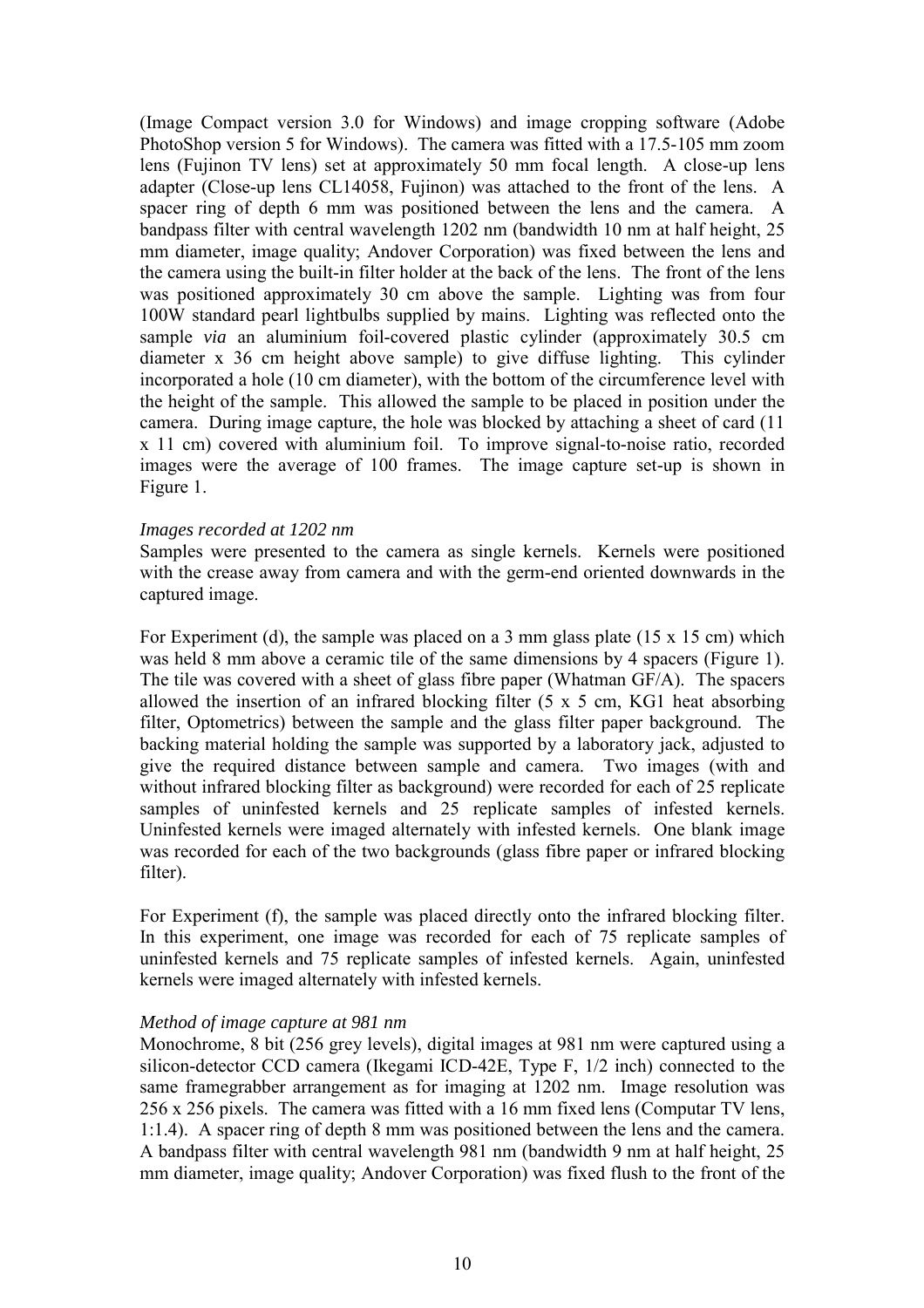lens housing and edge-sealed (Blu-Tak). The front of the lens was positioned approximately 5 cm above the sample. Lighting was from four 40W d.c. bulbs fed by two stabilised d.c. supply units (TSV 30/5CL, Farnell Instruments) connected in parallel and each producing 25V. Lighting was reflected on to the sample *via* an aluminium foil-covered card cylinder (approximately 20 cm diameter x 20 cm height) to give diffuse lighting. To improve signal-to-noise ratio, recorded images were the average of 100 frames. The image capture set-up is shown in Figure 3.

#### *Images recorded at 981 nm*

Samples were presented to the camera as single kernels. Kernels were positioned with the crease away from camera and with the germ-end oriented downwards in the captured image. The sample was placed directly onto the infrared blocking filter.

For Experiment (e), one image was recorded for each of 75 replicate samples of uninfested kernels and 75 replicate samples of infested kernels. Uninfested kernels were imaged alternately with infested kernels.

For Experiment (g), wheat kernels of varieties other than Mercia were obtained from RHM Technology Limited and inspected by X-ray to confirm freedom from insects. One image was recorded for each of 20 replicate samples of uninfested Mercia, infested Mercia, uninfested Malacca (AU23), uninfested USA Northern Spring (AU20), uninfested Canadian, uninfested Shango and uninfested Australian White kernels. Images were recorded in rotation, by imaging one kernel of each sample type in turn.

For Experiment (h), one image was recorded for each of 20 replicate samples of uninfested kernels and 20 replicate samples of infested kernels. Uninfested kernels were imaged alternately with infested kernels. After imaging by NIR, a reference Xray image was recorded for each infested kernel. Kernel positions were fixed by mounting the kernels on transparent adhesive plastic sheet supported by a wire frame. The resulting radiograph was digitised *via* a flatbed scanner (GT-8500, Epson). Kernel orientation in the X-ray image was approximately the same as in the NIR image.

### *Image analysis by machine vision: the main concept*

As soon as the 50 images with the dark background from Experiment (d) became available, a large number of tests and experiments were carried out to ascertain how the principles of training, grain normalisation, grain modelling and bright patch detection could best be implemented. It rapidly became clear that the degree of variability of the grain images was so high that normalisation would be especially difficult to achieve a classification accuracy at least as good as the 78% achieved by human inspection [Experiment (c)] and with a similar consistency or better. The fault in the concept was that taking a large number of grain images and normalising them, and subsequently averaging them to determine the idealised grain model, was unachievable, as the high degree of variability meant that a large number of different idealised grain models would be needed. This could only be achieved by cluster analysis in a large parameter space, and indeed would only be successful if many hundreds and possibly thousands of grain images were available. The alternative solution was to derive an idealised model of each grain from the image of that grain itself. This approach would have the advantage that it would deal satisfactorily with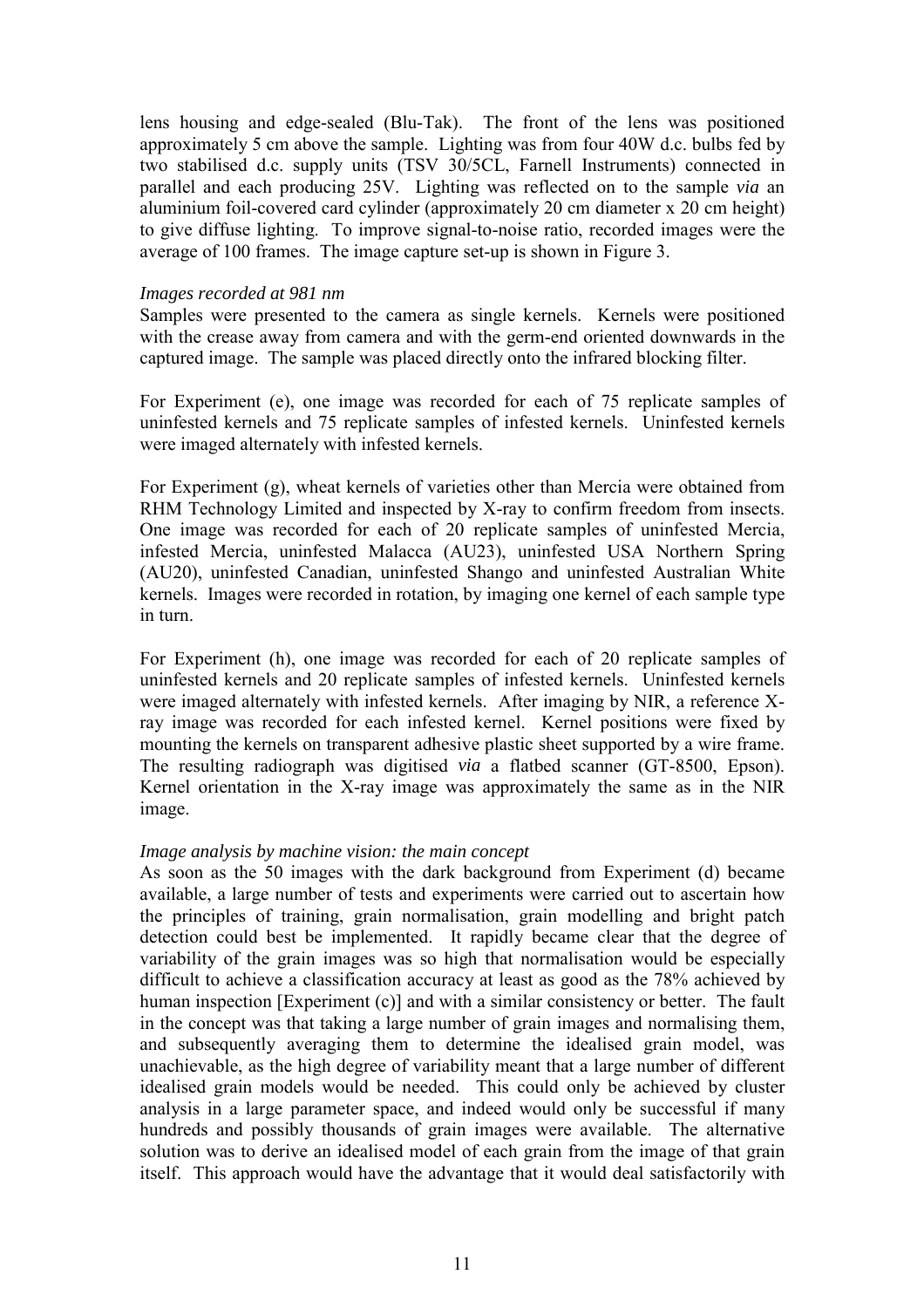slightly different signals from other grains, however similar they might appear to be. On the other hand, this approach would not permit any averaging over grains, so the model could only be improved by adjusting internal algorithm parameters. Nevertheless, this approach did seem to have something to offer, if only the algorithm parameters could be adjusted suitably. Here, again, there would not be enough training data to institute an automatic means for optimising the parameters, so initially a pragmatic technique would have to be adopted. This pragmatic technique would not have to be totally trial-and-error, as observations could be made for all the grains, infested and uninfested, to train the eye to understand the situation, and thus guide the improvement process in a sensible way. Humans can be very incisive in reacting to small numbers of training set patterns, whereas machines are far better than humans at learning from large numbers of training set patterns. With this approach several important factors soon came to light:

- 1. It was consistently found that the rows of pixels in the grain images were alternately light and dark, as a result of an unknown type of acquisition problem which could not readily be overcome.
- 2. Searching for bright patches due to larval infestation proved to be an unreliable process around the grain boundaries. It is not entirely clear whether this was because the larvae are situated entirely within the grains, thereby preventing the bright patches from appearing at the boundaries, or whether the algorithms used to model the grain intensities are less accurate in those locations, thereby reducing sensitivity at these positions. The general conclusion is that both of these conditions applied to some extent.
- 3. The ends of the grains tend to be brighter than the bodies of the grains, and this meant that it was far less reliable to look for bright patches from larval infestation at the ends of the grains.
- 4. Modelling of the grain intensities could be achieved by applying a suitable noise averaging filter. While this would in principle be an inadequate technique, in practice a rather large filtering mask could be used for the purpose, so that not only was noise eliminated but also moderately fine grain intensity detail was cut out: in particular, the bright grain patches were largely eliminated.
- 5. Any bright patches on the grains would now be revealed by simple differencing against the model.
- 6. The brightest patch on any grain could be located by scanning over the active region of the grain (i.e. the parts encompassed by the exclusion zone defined below), the brightest patch being taken to be the part of the grain giving the most information on potential infestation – even if the grain is actually uninfested.
- 7. The average intensity of the brightest patch on a grain could be taken as the sole indicator of information on potential infestation, and all other information discarded.

In view of the relatively large resolution of the grain images, factor 1 was tackled quite simply: each image was sampled in alternate pixels in each direction, and this was carried out four times with horizontal and vertical displacements of 0,0; 0,1; 1,0; 1,1 – thereby obtaining four smaller images. Only one of these was used. It might be possible to use all four to reduce noise further, if higher levels of computation were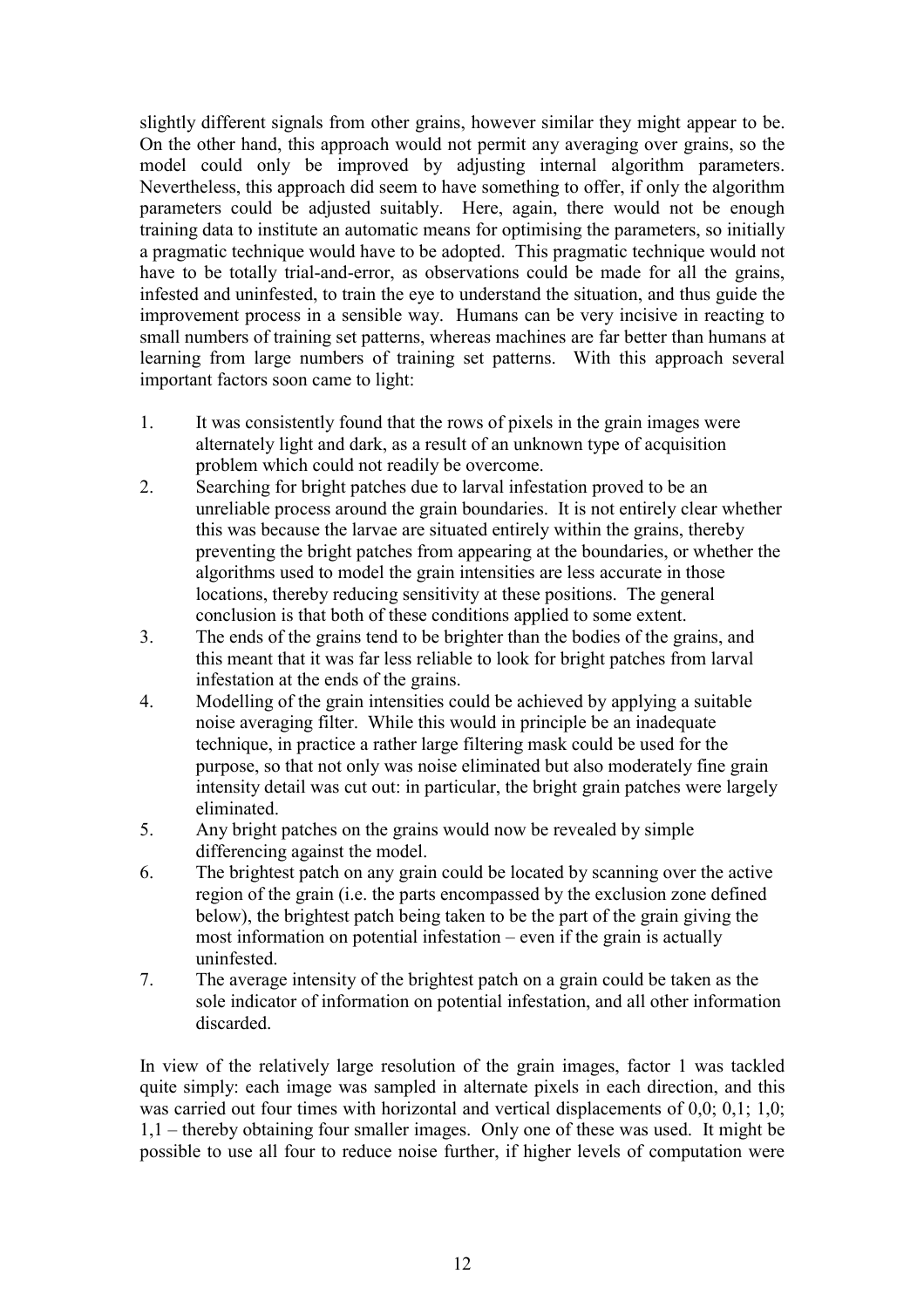justifiable (though the occasion, and the need, never arose during the remainder of the project).

Because of factors 2 and 3, an 'exclusion zone' scheme was devised. First, a mask of constant width was engineered around, but within, the boundary of the grain (Figure 6). Second, the ends of the grain were excluded by further modifying the mask so that it would not extend outside a circular region centred at the centroid of the grain. The radius was determined as a factor beta times the radius of a circle of area equal to that of the grain being considered, beta being one of the parameters to be optimised for sensitivity (see below). (It turns out that the centroid location and area of a grain can be measured accurately and rapidly in these types of image.)

Items 4–7 lead to the main numerical information on each grain permitting it to be classified as infested or uninfested. This numerical information also permits the classifier to be trained for the purpose (Table 2).

### *Summary of results from Experiment (d)*

The degree of variability of the grain images was so high that normalisation would be especially difficult to achieve to the required level of consistency and accuracy. Hence each grain had to be normalised individually to derive an idealised model of each grain from the image of that grain itself. In addition, each grain had to be masked to exclude the outermost parts which might be misleading for estimating infestation. After this had been achieved, each grain could be compared with its model, and the most significant bright region in the difference image located: its mean intensity could then be used as an indicator of infestation.

This basic schema was sufficiently powerful that it was retained in one form or another right up to the end of the project.

#### *Image analysis by machine vision: training considerations*

The maximum patch brightness value was the main piece of information that arose from every image. In principle, this only needs to be thresholded in order to determine whether a grain is infested or not. If the brightness is above a certain threshold, the grain is taken to be infested, and otherwise it is taken to be uninfested. In practice the level of threshold was adjusted by a recognition procedure which was adjusted for optimality on the given training set, and then the algorithm was ready for testing on new data.

In statistical pattern recognition applications, it is taken as axiomatic that the system's accuracy should not be tested on the training set, as the system is taken to be overadapted to the training set, giving a higher apparent accuracy that could be illusory. In fact, there is a further problem, as optimisation can lead to the test set being overused, so the system becomes over-adapted to the test set too – with the result that the final quoted accuracy could be unrealistic. To overcome this problem, it is necessary, at minimum, to divide the initial set into a training set, a test set and a validation set. In our case we took the 150 images in each major experiment and divided it equally into training, test and validation sets respectively. The validation set was kept separate and used only for testing once the method had been optimised by training and testing using the other two sets. To improve accuracy further, our final test used the first 100 images as training data and the final set of 50 images as test data.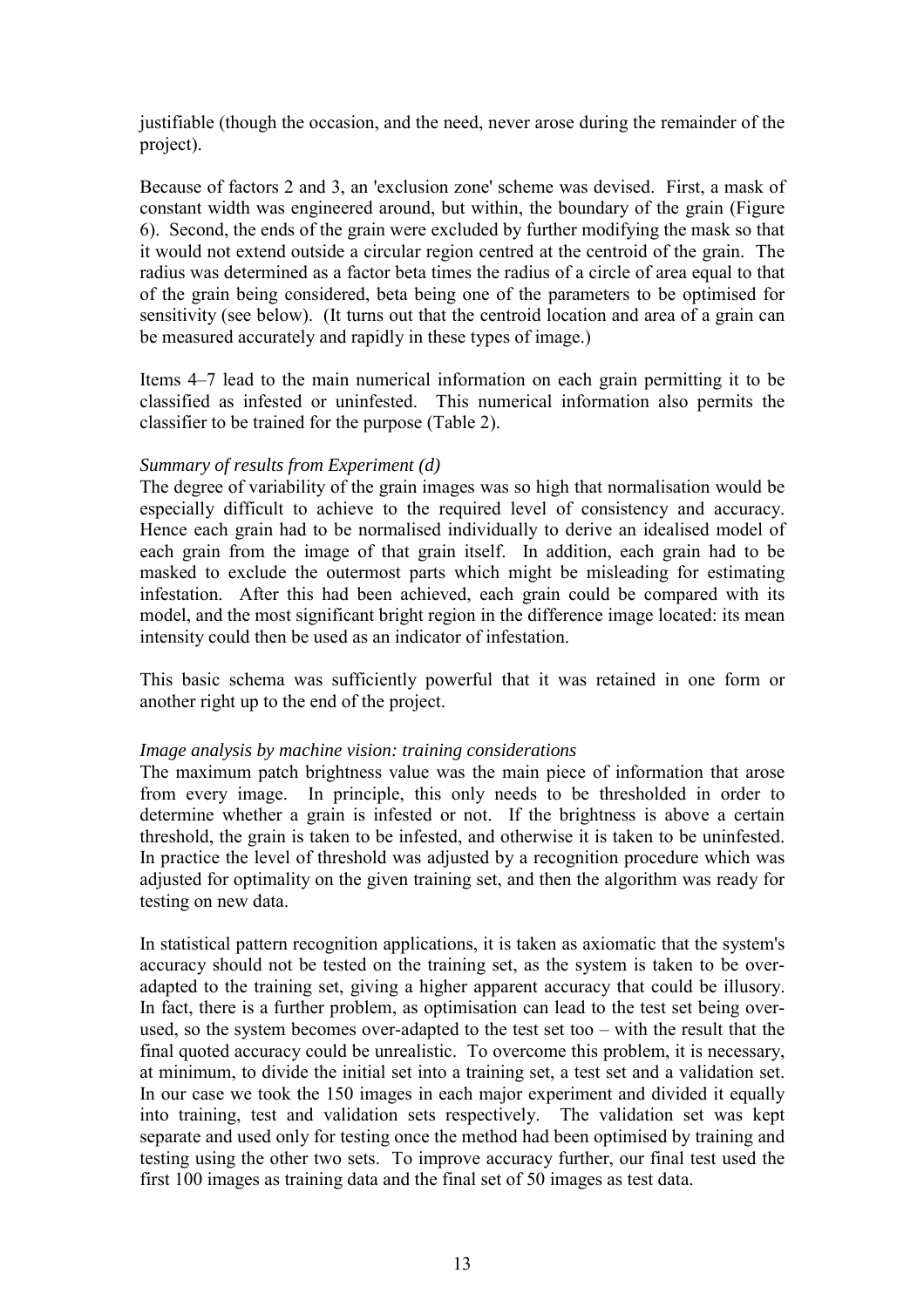Unfortunately, this sequential approach is liable to error if there is some trend in the data, such as the camera drifting during acquisition. In an effort to detect this possibility, we also carried out a final experiment in which the first 50 and last 50 images were used for training and the second 50 for testing. This would indicate whether drift had happened but would not be able fully to allow for it, as the second set of 50 images had already been used in previous training and could not be taken as a proper validation set (see above).

#### *Image analysis by machine vision: refining the concept*

With Experiment (e), a great many more images became available with which to train and test the schema already devised. Before work could begin, it was necessary to allow for the different type of data in these images. The sizes of the grains in these images were considerably increased, and the striations in the images now appeared as both horizontal and vertical lines, and were no longer restricted to alternate lines, but could be of higher and indeed variable periodicity. The fact that the grains now appeared larger permitted some reduction in size of the images, accompanied by significant averaging: this was found to eliminate the worst effects of the striations. This measure made the quality of the derived images similar to those for Experiment (a), and the effects of the striations became lower than the effects of ordinary noise in these intrinsically noisy images. It is instructive to examine the difference images that occur in these cases after computation of the idealised grain models and subtraction from the received images – especially for uninfested grains which do not exhibit bright patches due to larvae (see Figure 6). In all cases the difference images appear as pure noise (*i.e.* entirely random intensities) containing some bright patches, plus higher intensity patches near the ends of the grains except where these are obscured by the specially devised masks. Thus the signal itself consists of noise, and any averaging to eliminate noise immediately results in loss of signal: it was some time before this was properly realised and measures to reduce noise were abandoned.

As indicated above, the greater number of images available from Experiment (e) gave considerable potential for increasing the reliability of grain classification via additional training and testing. It proved possible to formulate a set of standard parameter adjustments that need to be optimised for any new set of grain images. These parameters were:

- 1. The threshold value for initial detection of the grain against its dark background.
- 2. The amount by which the grain mask is shrunk to form the basic exclusion zone.
- 3. The radial distance parameter beta used in refining the exclusion zone.
- 4. The length of the filtering template used in generating the grain model.
- 5. The width of the filtering template used in generating the grain model.
- 6. The amount by which the grain size is expanded to help eliminate model boundary effects.
- 7. The threshold for truncation of the difference signal.
- 8. The multiplicative factor needed to maintain adequate precision in the patch brightness.
- 9. The bright patch size parameter.

All nine of these parameters were adjusted by pragmatic methods to optimise the classification accuracy (the percentage of kernels classified correctly whether uninfested or infested): all parameters were needed to guarantee the capability for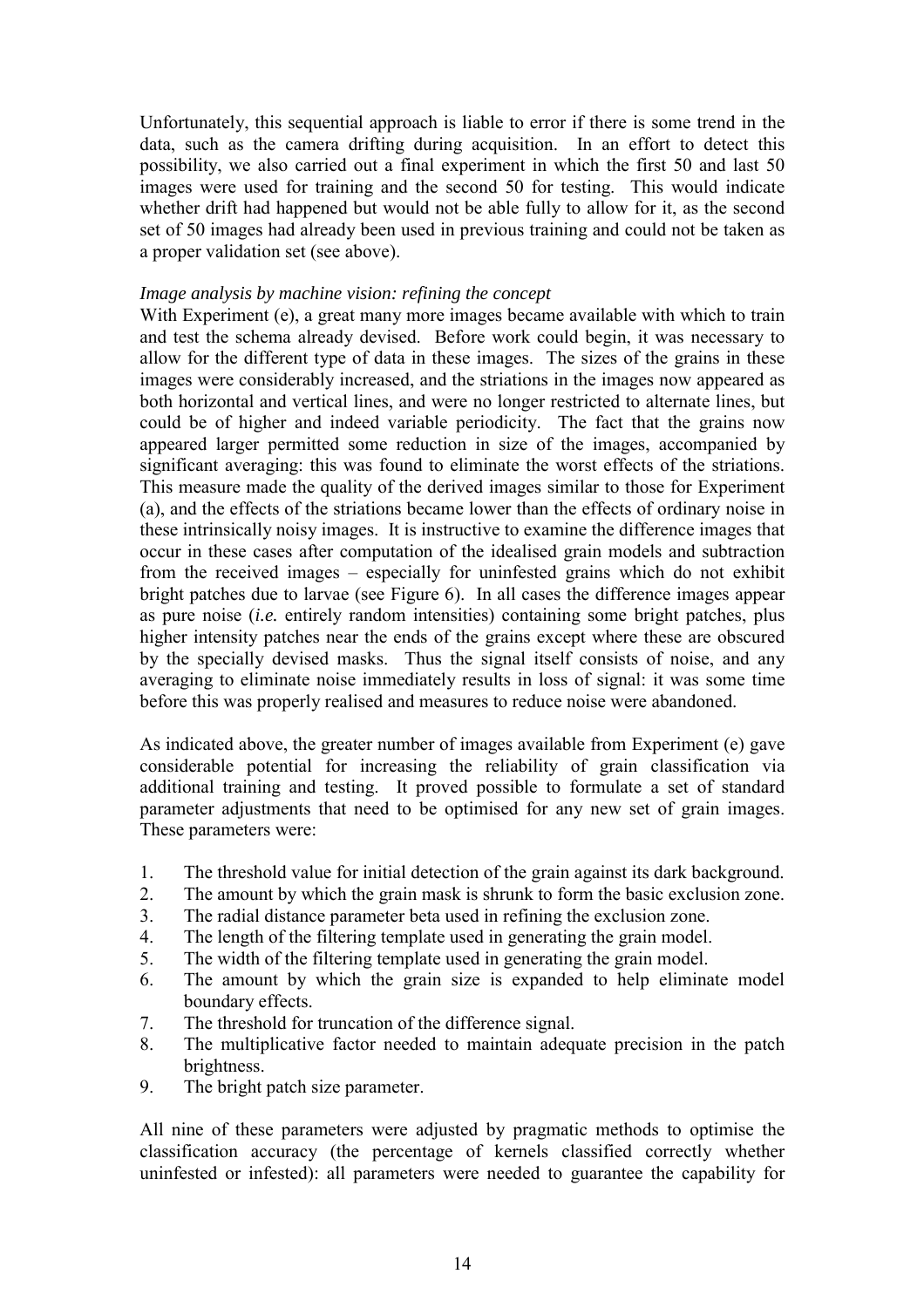optimisation, but the only way of optimising their values was to test for improvements in classification accuracy (Tables 3a–d).

In addition to the optimisation of these parameters, numerous tests were made to determine whether other optimisations were possible. For example, a number of tests of circular and elliptical filtering templates (for generating the grain model) were made, in place of the normal square and rectangular templates, but no gain in classification accuracy was obtained: in fact, the accuracy was decreased by such measures. This result is counter-intuitive, but there is a clear explanation: the striations in the images were all horizontally or vertically orientated, and having rectangular templates aligned along these directions would almost certainly help to eliminate residual effects from the striations.

Further tests were also made to determine whether totally different strategies might be more effective. In particular, an adaptive thresholding strategy was tried, as this is often successful in other applications where dark or light patches have to be detected. In our previous project on rapid automated detection (Chambers *et al.*., 1998) a refined version of this approach was used with great success. However, in the present project it was found to be a considerably less effective approach, and testing on it was soon discontinued. Conceivably it was confused by the fact that bright patches are often situated near grain boundaries, and therefore its sensitivity was artificially limited.

#### *Summary of results from Experiment (e)*

After training on the first 50 images and testing on the second set of 50 images, optimisation led to adjustment of nine important parameters which permitted the algorithm to be adapted to the grain image data. As a result, it was found possible to bring the classification accuracy up to about 81% on the training and test data (the first 100 images) and to achieve an even higher accuracy of some 84% on the validation set (the last 50 images). Further tests using the validation set for the different purpose of checking on camera drift revealed that the latter was not especially significant.

#### *Image analysis by machine vision: re-adapting the concept to 1202 nm data*

Experiment (f) (recorded at 1202 nm) provided the same number of images as Experiment (e) (981 nm), and again these could be used to perform more rigorous training and testing of the algorithm, and optimisation of the nine major parameters (Tables 4a–c). However, the software first had to be readjusted to the conditions pertaining for Experiment (d), namely, eliminating alternate rows and columns of the input images, to remove the specific type of striations that occur with this type of image. While some differences in the parameter values arose because of the need to adapt to the different sizes of the grains in the two sets of image, the algorithm required very little modification, and can really be regarded as essentially the same algorithm. At this stage, the acquisition modes at the two different wavelengths merely became corroborative of each other, and it became a question of convenience which would be chosen for any final implementation of the algorithm. At the same time, the fact that the algorithm worked equally well (within the limits shown in Tables 4a–c) on two sets of data acquired at totally different times on different cameras added confidence that the system would work on any similar setup in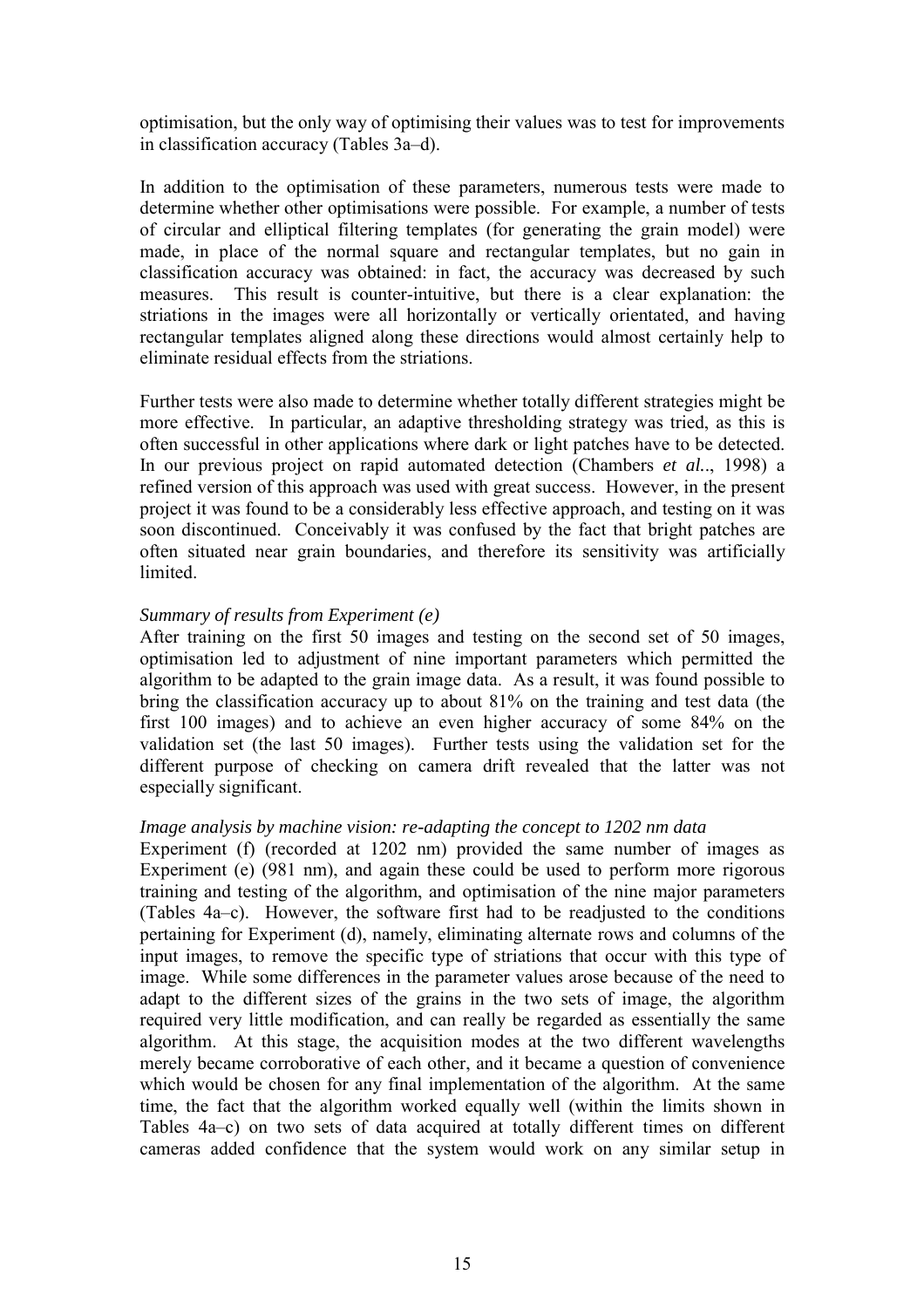different conditions. Thus the solution was not a freak success but rather one which was scientifically reproducible under different conditions.

*Summary of results from Experiment (f)*

In this case, optimisation was carried out on just six parameters, and very similar classification accuracies (in the region of 80%) to those for the Experiment (e) images were obtained on the first 100 images. However, significantly poorer performance was achieved with the validation set. Further tests indicated that this can be explained as being due to significant camera drift occurring by the time the validation set was obtained. Camera drift will be most likely when a vidicon camera is used with strong tungsten lighting which may warm and even overheat the camera.

### *Image analysis by machine vision: testing the concept on other varieties of wheat*

At this stage, the opportunity was taken to examine the success of the method with varieties of wheat other than Mercia, Experiment (g). This took the form of preliminary investigations with five samples of wheat differing widely in their physical and reflective appearances. Twenty kernels from each sample, all uninfested, were imaged to determine whether the algorithm would work. It was realised that variations in size, shape or brightness profile might prevent the algorithm from working properly. (In many situations in Machine Vision, minor changes in available image data such as additional noise can prevent shapes from being defined properly.) In fact no particular problems arose in applying the algorithm to these new images. The next task was to consider its capability for accurately distinguishing infested grains of these other varieties.

The first real test was to train the algorithm on a set of 20 uninfested  $+ 20$  infested Mercia wheat grains, whose images had been gathered at the same time as those of the other five varieties, and then to test the trained algorithm on these other varieties. The procedure worked but with somewhat disappointing results in some cases (Table 5, row A). The reason is that these other varieties were sufficiently different in size, shape and intensity profile that each needed to be trained individually on sets of uninfested and infested grains of the same type. Thus it had proved insufficient to train on one variety and to test on another.

With no infested training data for the five sets of images, there seemed no possibility of taking the investigation further. However, inspection of the images showed that the five varieties were somewhat narrower than the Mercia variety: it was therefore decided to test them on a version of the algorithm which had been modified to allow for the difference in width. This markedly raised the success rate for these other varieties but still left the performance disappointingly below that for Mercia wheat (the only case for which full training data were available). It was therefore decided to do a further test. This was a simulation which involved placing a bright spot on all the grains and determining whether the algorithm would be able to detect it. The intensity and size of the spot were determined by adding the spot to uninfested grains of the Mercia variety, and adjusting their values to give similar performance (as far as could be judged) to that obtained by training and testing sets of uninfested and infested grains. These tests were applied for both settings of the nine parameters used in the immediately previous tests. Both of these tests gave much more encouraging results, and the one which used parameter values appropriate to narrower grains gave the best results of all (Table 5, row E). It appeared that all the varieties should be able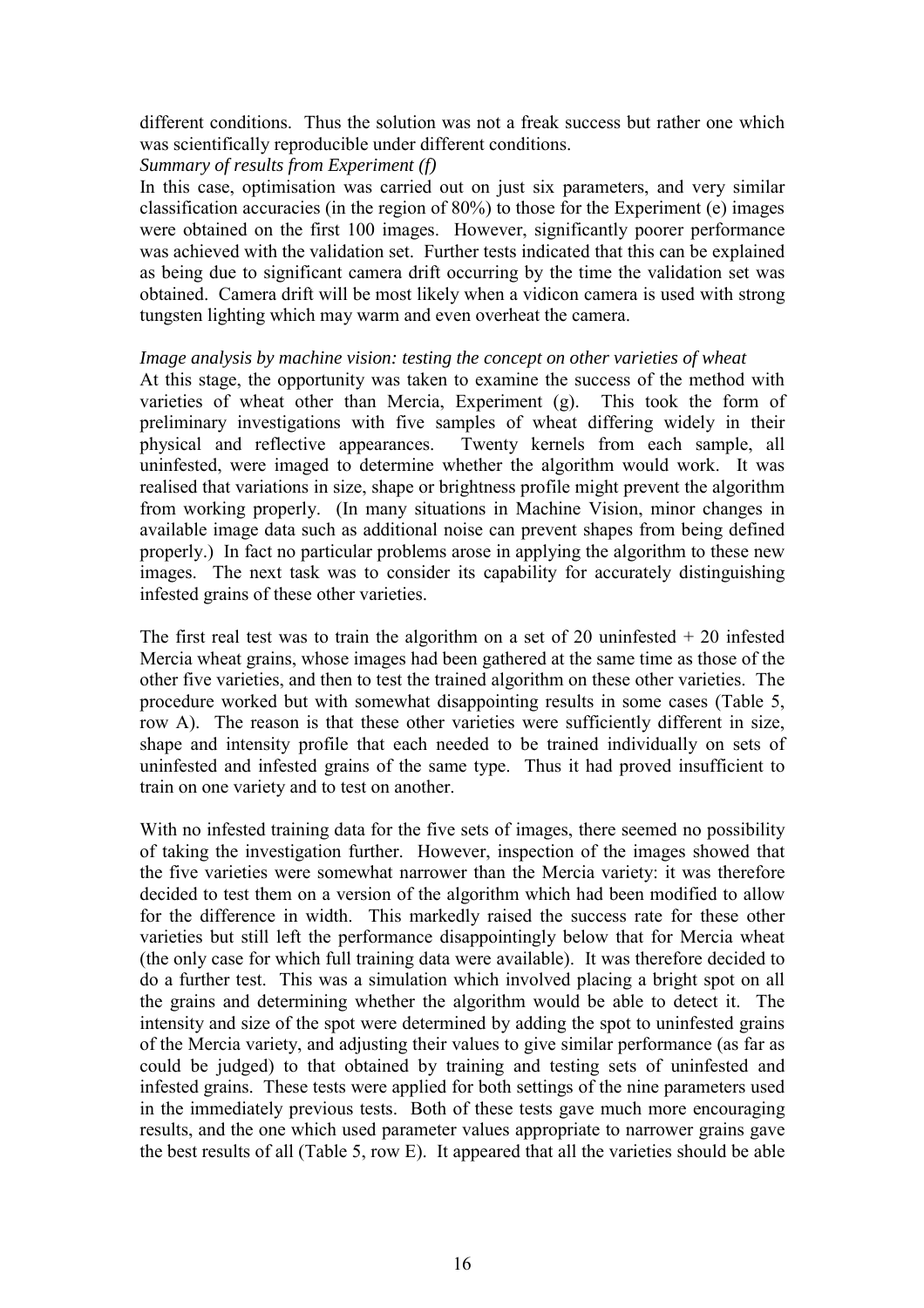to respond similarly to the Mercia variety, with success rates of 80% or more, and thus the algorithm concept seemed to have general applicability for wheat.

In spite of these successes, it has to be emphasised that these latter tests were only simulations, and the accuracy of the figures still depends on the validity of taking a bright spot of the type that appears on an infested Mercia grain and transferring it to these other varieties. There is no absolute guarantee – just a very strong likelihood – that bright patches that would appear on infested grains of these other varieties would have the same degree of visibility and detectability. However, no reason is known why this should not be so: we have a high degree of confidence that the algorithm is soundly based and is equally applicable to all these types of wheat grain.

#### *Image analysis by machine vision: investigating the meaningfulness of the concept*

In Experiment (h), a set of 20 uninfested  $+$  20 infested grains was examined by NIR, and 20 X-ray images were obtained of the infested grains. We proceeded to train and test the algorithm on the 20 uninfested  $+ 20$  infested grains, using both the normal and the narrow grain parameter settings (with so few samples it was impossible to carry out a full optimisation of the algorithm). The narrow grain settings seemed to be more appropriate. However, on examining the difference images produced by the algorithm, the signal-to-noise ratio was quite low in some cases, and there was some doubt as to which of the bright patches indicated the most relevant position on the grain. Accordingly, we marked some of the bright patch locations as "reliable position indicators" and others as "unreliable position indicators" in a subjective judgement. We judged that out of the 20 images of infested kernels, the location of the bright patches was reliable in 12 cases. On examining these locations on the Xray images, we found that 7 were well within the boundaries of the larvae within the grains, 4 were within the cavity once occupied by the larvae, and one was in a position that seemed to bear no relation to the larval cavity (Table 6). This last result is puzzling, though 100% correlation between the insect and the effect it produces on the surface of the grain (as seen by NIR imaging of the surface) is hardly to be expected. (It should also be noted that noise itself can generate a bright patch, and this may be the mechanism by which uninfested grains sometimes appear to be infested.) What is more relevant is that there is a very high correlation between the location of the bright patch in the NIR image of the kernel and the present or past location of the larva as revealed by X-ray. This poses interesting questions about the exact mechanism for detection in the NIR images. These results are largely consistent with the conclusion from the spectroscopic study (Section 7) that the origin of the observed NIR effect is the loss of starch.

#### *Image analysis by machine vision: estimation of batch infestation*

Here we consider the practical consequences of the strategy adopted in this work leading to classification accuracies in the range 80–85%. With such an indirect relation between internal infestation and its detection from properties of the grain in noisy NIR images, it is difficult to see how the classification of any individual grain could be made significantly higher. Even if some new algorithm, optimisation tool or huge training set became available, reliable classification of more than 90% of grains would appear unachievable using this approach. However, in the practical situation, the detection of infestation in a *batch* of grain is more important than the classification of *individual* grains. This raises the question of how infestation of a batch is to be defined. Taking the basic specification as the requirement to inspect 3 kg of grain in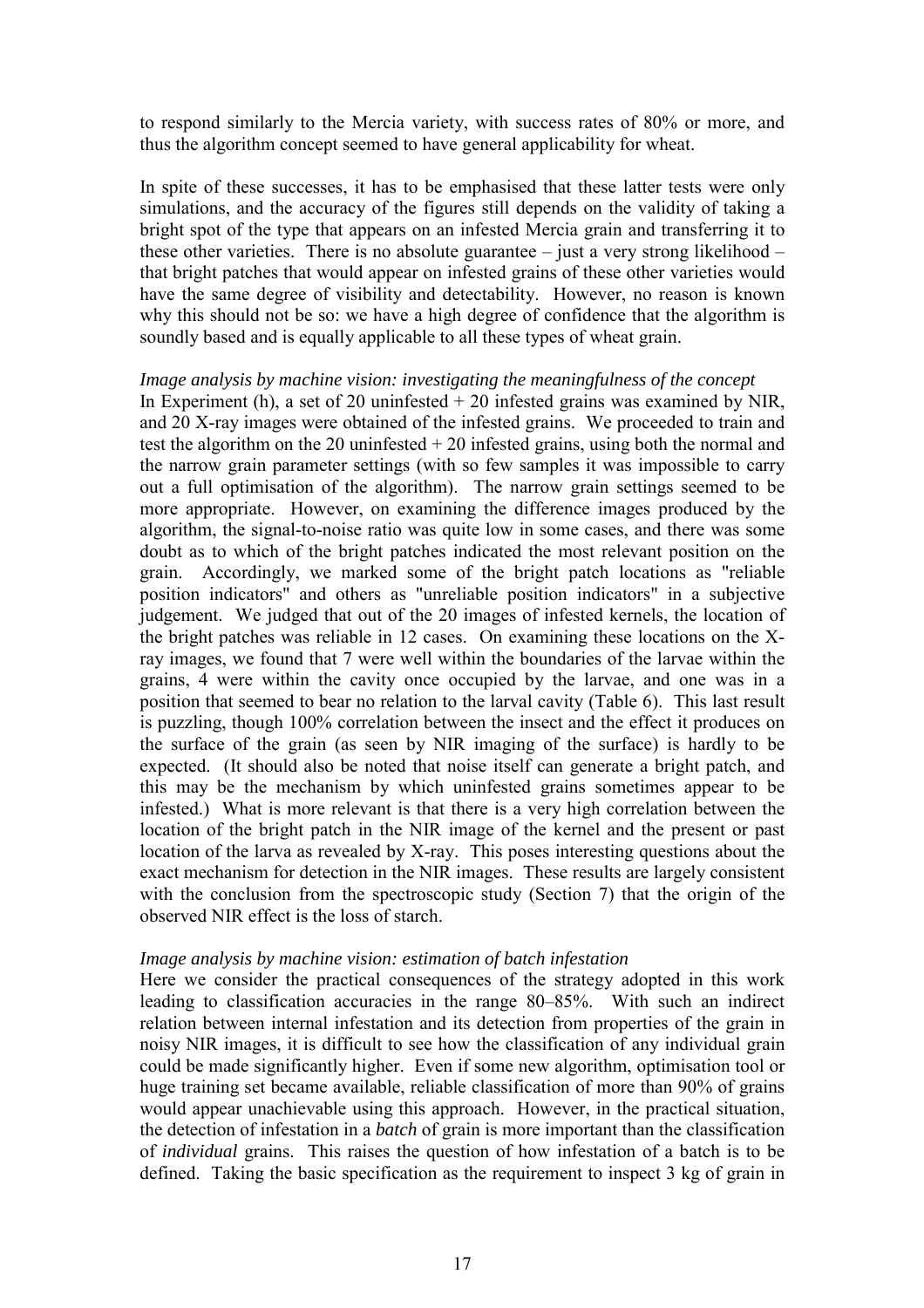3 minutes (Chambers *et al.,* 1998), we can refine this specification to assessing whether the level of infestation is serious, e.g.  $\sim 0.5\%$ . This level of infestation corresponds to a 3 kg batch of grain in which each of three gravid female weevils were to infest 100 kernels. Such a figure is reasonable given that the female grain weevil is capable of laying up to 254 eggs (Mallis, 1997). It is relevant to take 3 gravid females as corresponding to the number of insects which could have gone unnoticed by a visible light inspection system. Thus we envisage a system in which a visible light inspection system and an NIR inspection system work together, and the former detects external insects while the latter detects internal insects. If the visible light inspection system finds insects, there is no need to take account of the NIR inspection system. The latter is needed when no insects are detected by the visible light inspection system to confirm the absence of a developing infestation in which all the insects are hidden.

Given that 3 kg corresponds to about 60,000 grains, the NIR inspection system needs to be capable of detecting infestation when some 300 infested grains are present. This will be taken as our definition of *an infested batch* or *an infestation*. In what follows we concentrate on detecting such an infestation.

For practical reasons, the numbers of grain images in both of our main experiments [Experiments (e) and (f)] are far below 60,000. In addition, the level of infestation in these images is substantially different from 0.5%. These factors mean that the distributions of patch intensity have to be analysed carefully, and theoretical estimates made of the relevant probabilities for individual grain detection and batch detection.

If one grain is analysed there will be  $\sim 80\%$  probability of accurately detecting infestation but if several grains are analysed the probability of accurately detecting infestation will be increased. For example, if one infested grain is examined, the chance of *missing* an infestation is around 0.2; if two such grains are measured the chance of missing an infestation drops to around  $0.2<sup>2</sup>$ ; and for n infested grains the chance of missing an infestation drops to around  $0.2<sup>n</sup>$ . This approach offers the opportunity to reduce the chance of missing an infestation to arbitrarily low levels (especially if  $n \sim 60,000$ ). However, the situation is complicated by the fact that false alarms (false positives) appear as well as missed insects (false negatives), and a full analysis will have to take account of both. We have carried out analyses based on the respective per grain false positive and true positive probabilities,  $P_1$  and  $P_2$ , and how they vary with intensity thresholds. The simplicity of the  $0.2<sup>n</sup>$  calculation then breaks down, and we are left with probabilities  $P_1, P_2$  coupled with variances proportional to  $P_1(1 - P_1)$ ,  $P_2(1 - P_2)$ . To get observable results from these parameters, we must allow for the different numbers of grains in the two distributions, by multiplying in the two cases by 59,700 and 300 (59,700 =  $60,000 - 300$ ). What is especially important is that these analyses are probabilistic, the probabilities having to be calculated using the variances of the distributions. For the values of  $P_1$ ,  $P_2$  found experimentally, and assuming Gaussian error distributions truncated at the  $3\sigma$  limits, we find that it is not possible to get sufficient information from 60,000 grains to guarantee detecting 0.5% infestation. However, as an alternative, we can calculate the probability of missing a 0.5% infestation in 60,000 grains: thus we find that if the probability of a false positive infestation is taken to be equal to the probability of a false negative infestation, the latter probability is around 5.3%. If on the other hand, the probability of a false positive infestation is permitted to rise to around 13%, the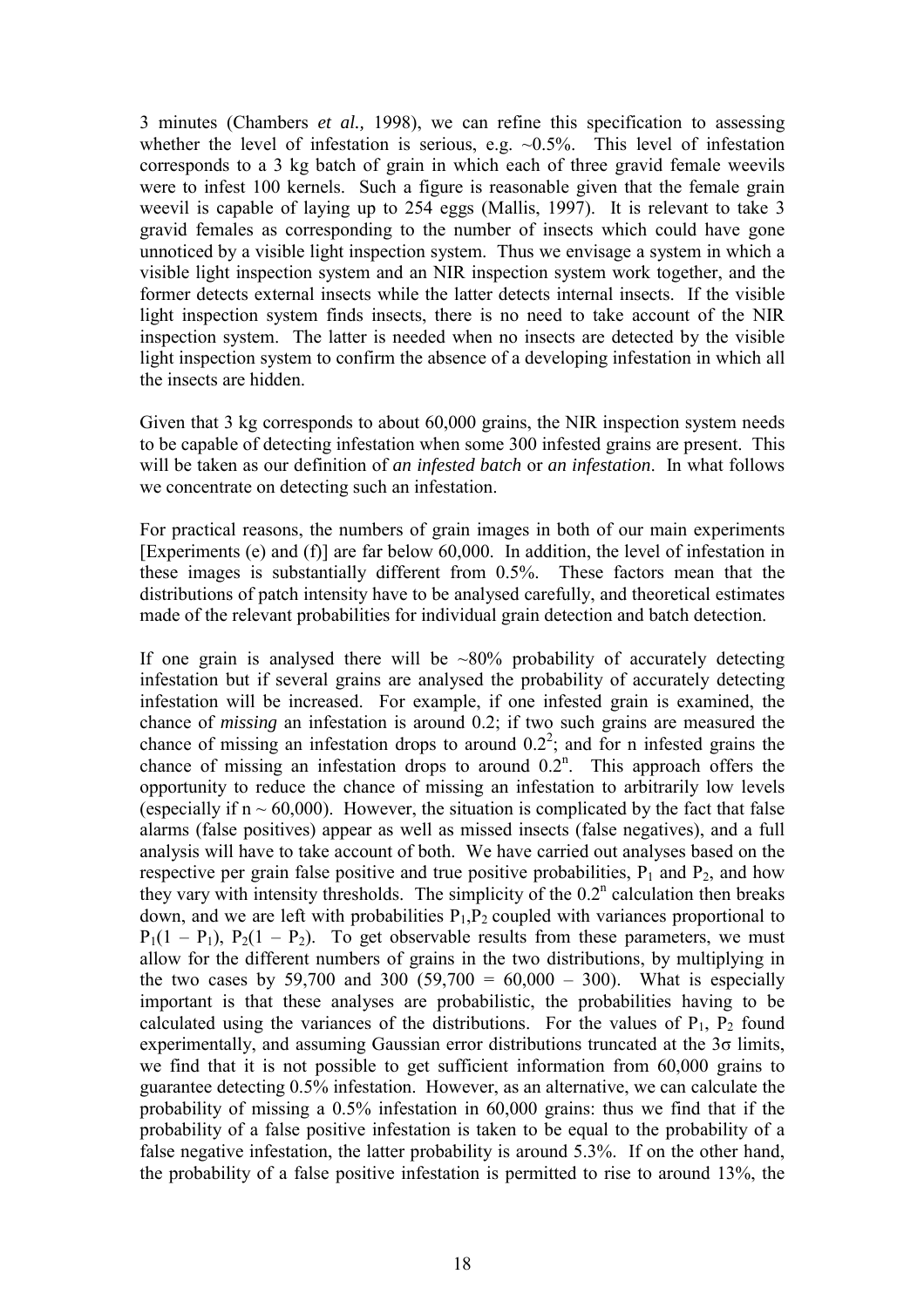probability of missing an infestation can be made to fall to around 3%. Thus there is definite possibility of missing an infestation, but the probability of this is reduced to quite low levels. Further analysis of the trade-off is difficult as it has to be carried out numerically by integrating error functions, and no simple closed formula applies.

#### *Summary of results from Experiment (h)*

While classification accuracy for each individual grain was normally around 80%, it seemed unlikely that the approach could lead to performance above 85-90%. However, individual grain assessment is of lesser importance than assessment of the batch of grain. This work has shown that an overall batch performance in the 95% category could be achieved by consideration of fairly large numbers of grains (typically 60,000) in a sample of 3 kg. The 95% probability of finding a 0.5% infestation results from the case when the numbers of false positives and false negatives are equal. In the practical situation, where a false alarm is much less important than a missed insect, the number of false positives could be increased, allowing the probability of finding a 0.5% infestation to rise to around 97%. Given the potential for this detection of internal infestation to be entirely non-subjective and automated, such a result is remarkable and unparalleled by any other method.

#### *Image analysis by machine vision: improving the speed of the algorithms*

When initially devised, the algorithm took some 70 ms to process a single grain image of the type obtained from Experiment (f). The algorithm was timed on a 350 MHz Pentium II, and timing accuracy was boosted by timing 1000 repetitions of the individual sub-processes. This works out at 70 minutes for a sample containing 60,000 grains, and is 20–30 times slower than the specified figure of 3 minutes. In addition, it should be remarked that this takes no account of the image acquisition time. However, the latter can essentially be ignored for the present analysis, as any practical system will have a separate framestore which will operate in parallel with the computer, so acquisition will not impose any direct load on the computer.

To overcome the speed problem, the algorithm was divided into a number of modules whose speeds were analysed individually. It was soon found that most of the execution times could be halved and that some could be improved further, by quite simple measures. (The original form of the algorithm was dictated more by scientific effectiveness and accuracy of classification than by speed considerations: indeed, the latter were deliberately suppressed during the development stage.) The simple measures adopted involved including more in-line code, preliminary calculation of relevant parameters rather than repeated estimation when this was not absolutely vital, and rapidly by-passing background regions of the images. These measures reduced the overall execution time to 28 ms. It was also deduced that the preliminary stage of averaging for noise (specifically striation) reduction and accompanying reduction of the sizes of the input images would not be required in any eventual practical system, as (a) the images would then be acquired at the correct resolution, and (b) better framestores would be used which would not give rise to striations. (The latter constitute an artefact in which some faulty electronic timing mechanism on the framestore causes alternating lines of high and low intensity, and a vendor would be able to overcome such problems.) In addition, display of the final image would not be required, as logging and classification of the output data would not require the images themselves to be retained; similarly, output zooming of the images would not be required. Elimination of these initial and final processes would cut out another  $5 + 1$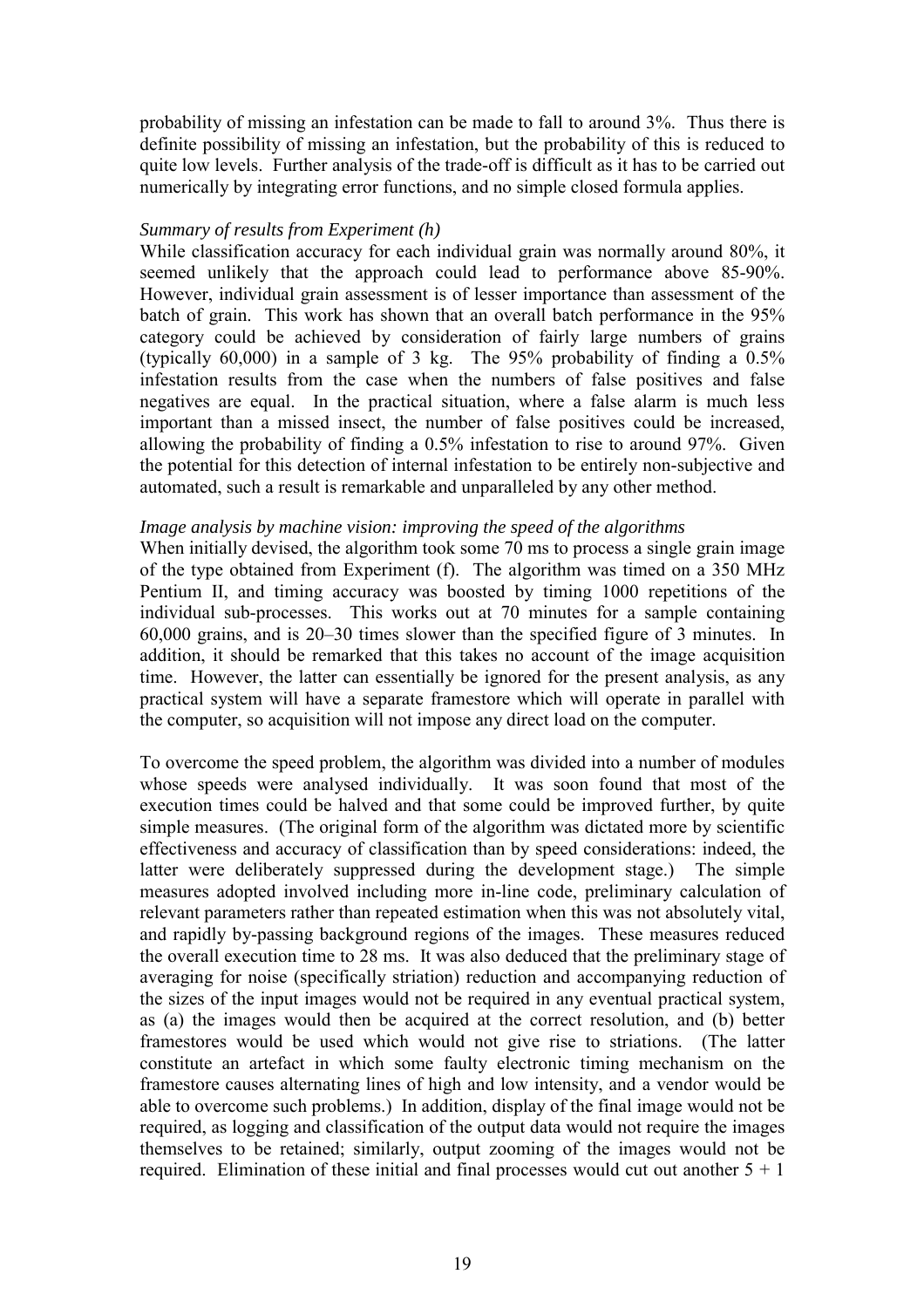$= 6$  ms, leaving an overall execution time of 22 ms. This left two processes which were especially slow because they operated within relatively large windows: these were the grain modelling filter and the bright patch scanning filter, at 16 and 4 ms respectively. Special attention to these processes permitted reduction in their respective execution times to 3 and 2 ms. This required re-engineering the overall design of the algorithm to permit a preliminary reduced size mask to be produced to restrict the region of application of the final scanning filter. Such changes of strategy in algorithm design are often vital to the process of improving timing of complex inspection procedures. On the other hand, it should be remarked that such improvements may only be available if some compromise is taken over performance, and a tradeoff between performance (i.e. classification accuracy) and speed commonly exists. Here, however, there appeared to be no such penalty, and the final execution time of the algorithm was 7 ms. There appeared to be no way to cut the software speed by more than a few percent from this figure, and indeed a great deal more effort would be needed to cut it to 6 ms, and in that case the algorithm would become a lot more special purpose and ability to adapt to new conditions would probably be lost.

Overall, these considerations brought the execution time down to practically useful levels. The actual time needed to process 60,000 grains would thereby be reduced to some 7 minutes on a 350 MHz Pentium II. Further speedup depends on having a faster processor, or using several processors. Much depends on when an implementation is to be pursued. If this is to occur in the next six months, the best option will be to use two 450 MHz Pentiums. However, if it is to occur in the autumn of 2001, by then the best option may well be a single 800 MHz Pentium, or its equivalent.

Integration of the algorithm with the system previously developed for detection of contaminants in grain images using visible light adds a certain constraint. In particular, a connected components analysis of all the objects in an image must be performed, thereby adding an estimated 1 ms to the total times listed above. Thus two 500 MHz Pentium II computers would currently be required, or a single 1000 MHz Pentium, or its equivalent, at some future date.

## **7. SENSITIVITY AND ORIGIN OF RESPONSE TO INFESTATION**

### *Introduction*

To ensure that the differences observed in the NIR images between infested and uninfested kernels are due to the presence of insects rather than some artefact, a full NIR spectroscopic study was undertaken. This had the additional purpose of helping optimise sensitivity of detection.

## *Method*

Single uninfested and infested kernels (20 replicates each), for both grain weevil large larvae and pupae, were scanned by reflectance over the whole wavelength range 700nm - 2500nm at 2 nm intervals on an NIRSystems 6500 spectrometer.

An additional study was carried out by repeatedly monitoring kernels at intervals of two or three days as the insects developed. For this purpose, three replicate samples of kernels infested with grain weevil larvae, about 1.5-2.5 weeks after egg-laying,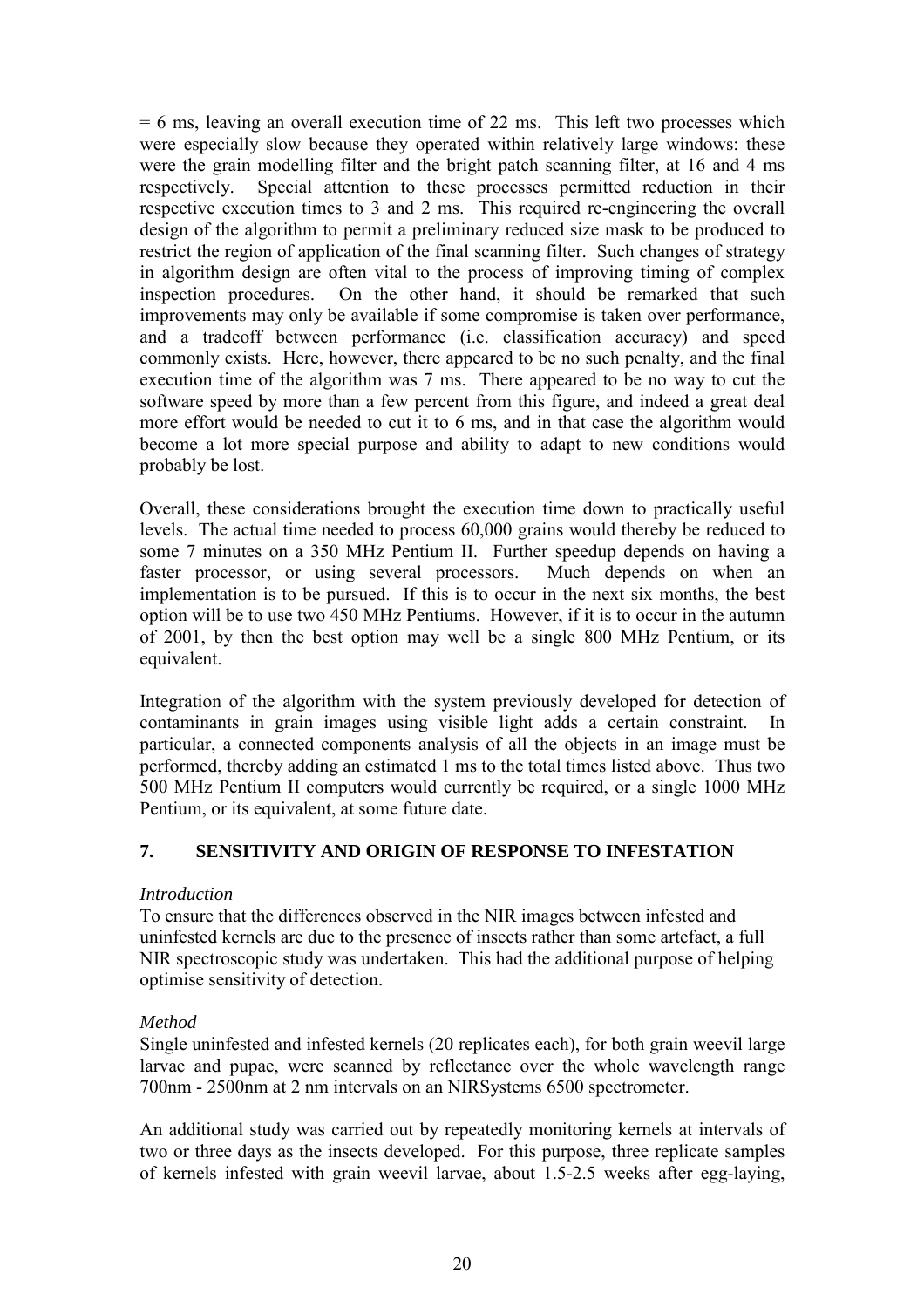were prepared, along with two replicate samples of single uninfested kernels from the same culture. The infested kernels selected from the culture were those with signs of larval presence in their X-radiographs which were just discernible to the naked eye. Scanning by NIR commenced on the same day as the examination by X-ray.

### *Results from NIR spectroscopy on single kernels*

Wavelength pairs, consisting of a measurement wavelength (to detect changes due to infestation) and a correction wavelength (to correct for variation in kernel size) were identified which gave very impressive differences between the uninfested and infested kernels. Larval and pupal data were similar so they were combined, giving n=80 total. Of the very near-infrared wavelength models evaluated, the greatest sensitivity for spectroscopic detection of internal infestation was achieved by measuring *log1/R(982 nm)-log1/R(1014 nm)*. This model discriminated between uninfested kernels and kernels infested with either large larvae or pupae with 96% classification accuracy. One other model, *log1/R(972 nm)-log1/R(1032 nm),* gave equal detection performance, but the wavelength 972 nm corresponds to a peak associated with water. Hence this latter model is likely to be prone to interference from changes in grain moisture content. Moving to the very near-infrared improves sensitivity compared to using a model based on the wavelength 1200 nm identified in previous preliminary work. This model, *log1/R(1200 nm)-log1/R(1330 nm),* gives a classification accuracy by spectroscopy of 93%. This is an important advance because imaging below 1100nm could be carried out using an inexpensive silicon detector-based CCD camera.

The wavelengths 982 nm and 1014 nm both lie within a broad NIR band which coincides with a published starch band centred at 990 nm. This band decreased with infestation. When examining kernel spectra over the full wavelength range used (700-2500 nm), starch was implicated as the origin of the response to infestation in 5 out of the 6 wavelength models found. These observations strongly suggest that at both 982 nm and 1200 nm, discrimination between uninfested and infested kernels originates from detection of the loss of kernel starch as a consequence of insect feeding.

Almost immediately after the start of the repeat scanning experiment, when the culture was 2–3 weeks after egg-laying, consistent differences between the infested and uninfested kernels were observed by NIR. This suggests that the spectroscopic method has a sensitivity approaching that obtained using X-ray inspection.

Both the work to develop correlation models and the study of change in NIR response with age of internal infestation have been written up in full and published (Ridgway *et al.*, 1999).

# **8. INCORPORATION OF FACILITY TO DETECT HIDDEN INFESTATION INTO EXISTING MACHINE VISION SYSTEM FOR CONTAMINANTS EXTERNAL TO GRAIN KERNELS**

While it is attractive to attempt to produce an integrated machine which will examine the grain sample at visible (for external contaminants) and NIR wavelengths (for hidden infestation), this will still require separate cameras and software analysis systems for the two cases. There would appear to be no saving in computer software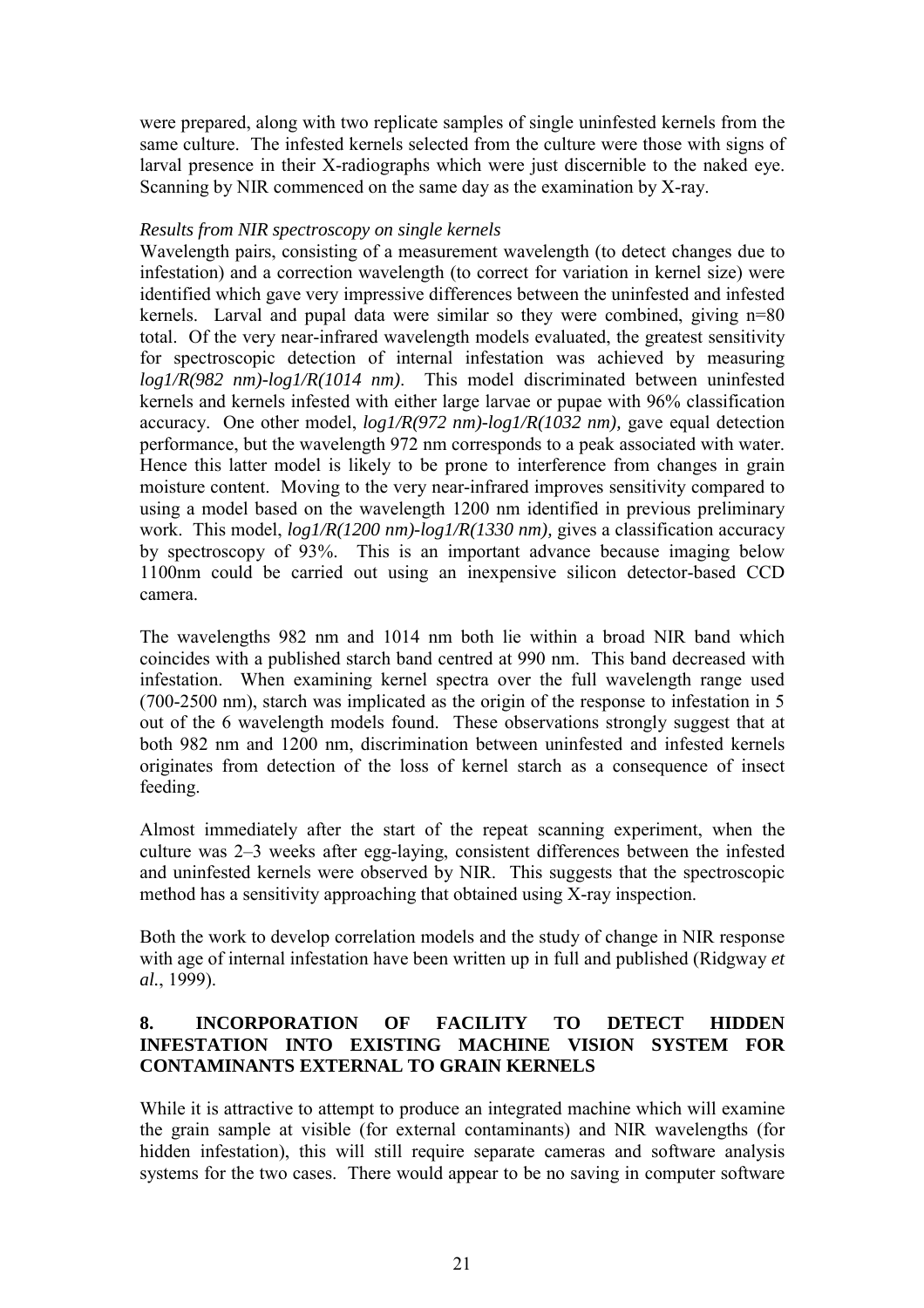or hardware from combining the two machine vision systems, as they operate on images of different types and different resolutions. Additionally, a significant degree of parallel processing is required to solve both of the computational tasks, so there is anyway a benefit from employing more than one computer. Nevertheless, similar mechanical arrangements can probably be used to form the basis for a combined system of this type. For example, a single vibratory (or other) feeder would feed a single conveyor, and the grains would travel along this, and may also be projected and photographed in mid-air at the end of the conveyor.

The NIR inspection system requires a high uniform rate of grain presentation, whereas the visible light system largely ignores the grains and does not need to scrutinise them at a steady rate. Hence there are still some open questions on how best to combine the inspection processes on a single mechanical conveyor system, though there is also considerable freedom in how it is to be achieved. Thus much will depend on the inclinations and capabilities of the vendor who takes on the task of marketing the overall system.

# **9. CONCLUSIONS**

- 1. For detecting internal infestation in grain kernels by NIR imaging at 1202 nm, the best lighting arrangement uses 4 x 100W lightbulbs above a vertical cylinder of 31 cm diameter with a distance of 30 cm between sample and camera. An NIR vidicon camera gave better quality images than CCD cameras using either silicon or indium gallium arsenide detectors.
- 2. To detect internal infestation by machine vision assessment of bright patches on the kernels, it was necessary to overcome the difficulties resulting from the very low signal-to-noise ratio in the NIR images and the natural variability of the grains in their brightness, size and shape, by adopting an approach based on modelling grain intensity profiles.
- 3. For detecting internal infestation in grain kernels by NIR imaging at 981 nm, the best lighting arrangement uses  $4 \times 40W$  lightbulbs above a vertical cylinder of 20 cm diameter and with a distance of 5 cm between the sample and camera. At this wavelength, it was possible to use a silicon-detector CCD camera, which is cheaper and potentially more reliable than the vidicon camera required for imaging at 1202 nm.
- 4. Human inspection of NIR images recorded at 981 nm from pairs of Mercia variety kernels resulted in successful classification of the infested kernels in each pair in 78% of the 51 cases, demonstrating that there are consistent differences due to internal infestation and providing a measure by which the success of the machine vision approach could be judged.
- 5. The high degree of variability between the images of grain kernels meant that the machine vision approach could not average them to determine an idealised grain model. Instead it was necessary to derive an idealised model of each grain from the image of that grain and improve the model only by adjusting internal algorithm parameters.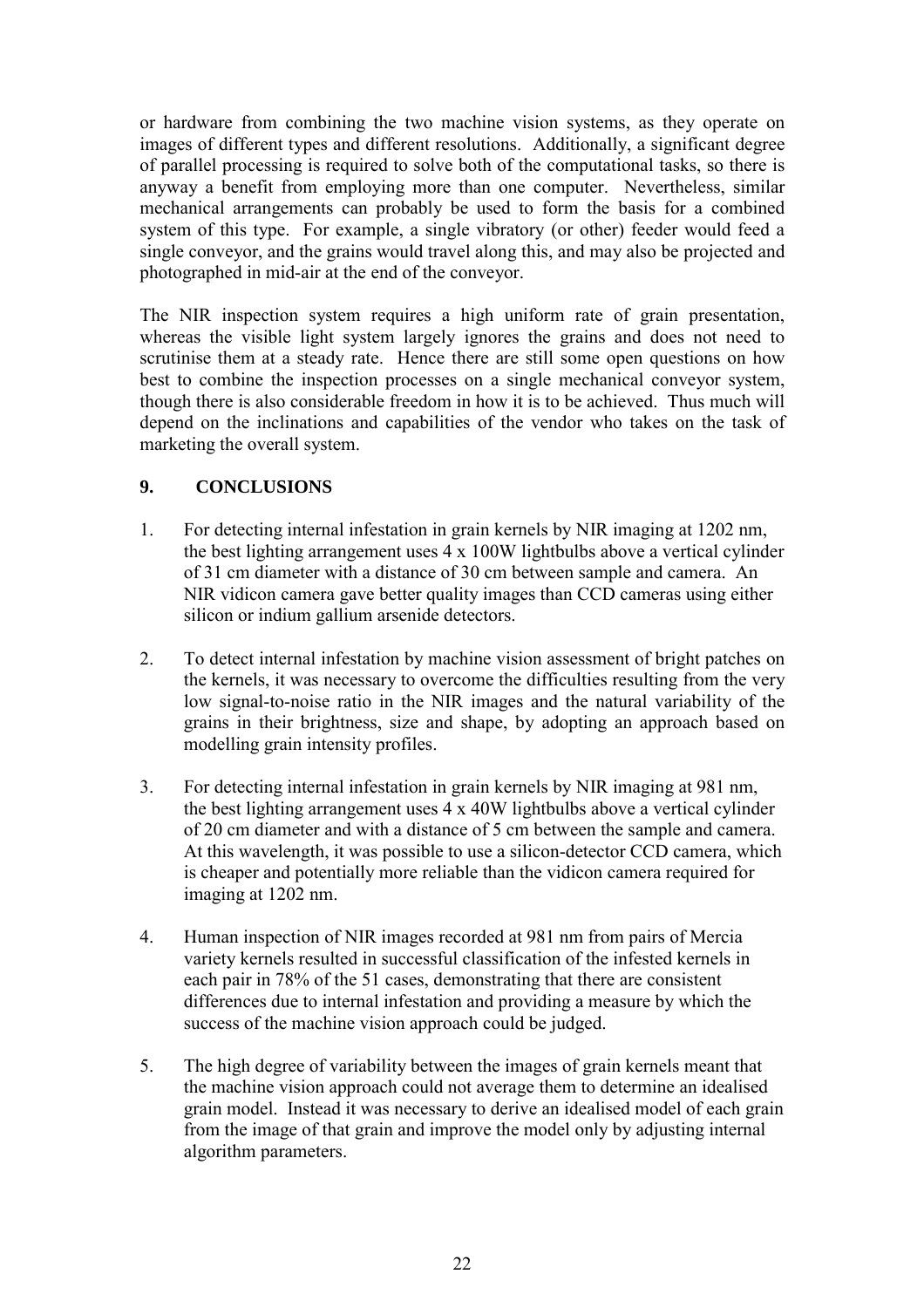- 6. Searching for bright patches due to insect infestation proved to be unreliable around the kernel boundaries and particularly so at its ends. However, such searching was successful, once these problematic areas had been excluded, by comparing the average intensity of the brightest patch of each kernel with a modelled intensity achieved by applying a noise filter.
- 7. The large (150) set of images at 981 nm allowed optimisation of the nine internal algorithm parameters covering brightness threshold values and the sizes of the exclusion zone, filtering template and bright patch. As a result, classification accuracy of about 81% was achieved on the test and training sets (the first 100 images), and 84% on the validation set (remaining images). There was no evidence for camera drift during the recording of these sets. This is an improvement on human inspection, where similar classification accuracy was obtained but the rate of infestation was known.
- 8. With the large (150) set of images at 1202 nm, optimisation of just six parameters gave similar classification accuracies of around 80% for the training and test sets but a poorer performance with the validation set was probably due to camera drift caused by overheating from the lighting.
- 9. Preliminary investigations have been undertaken of five samples of wheat varieties other than Mercia differing in physical and reflective appearances. Despite their differences in size and grain intensity profiles, classification rates of 80% or higher were obtained between images of these uninfested kernels and images of kernels which were simulated as infested by the artificial addition of a bright spot similar to those seen on infested Mercia kernels. Thus the algorithm concept seems to have general applicability to wheat.
- 10. There is a very high correlation between the location of the bright patch in the NIR image of the kernel and the present or past location of the larva as revealed by X-ray.
- 11. The probability of finding an infestation of 0.5% of the kernels in a batch of 3 kg could be around 97% which, given that this method is entirely non-subjective and could be automated, is remarkable and unparalleled by any other method.
- 12. The speed of the machine vision process was increased by a factor of ten by reengineering the overall design of the algorithm, spending less time on background regions of images and eliminating processes which would not be needed in the practical application. This reduced the time which would be needed to process the 3 kg sample to around 7 minutes. Further reduction to achieve the target time of less than 3 minutes should be achievable by using greater processing power.
- 13. A study over the full NIR spectroscopic range of 700-2500 nm strongly suggests that at both 982 nm and 1200 nm, discrimination between uninfested and infested kernels originates from detecting the loss of starch in the kernel as a consequence of insect feeding.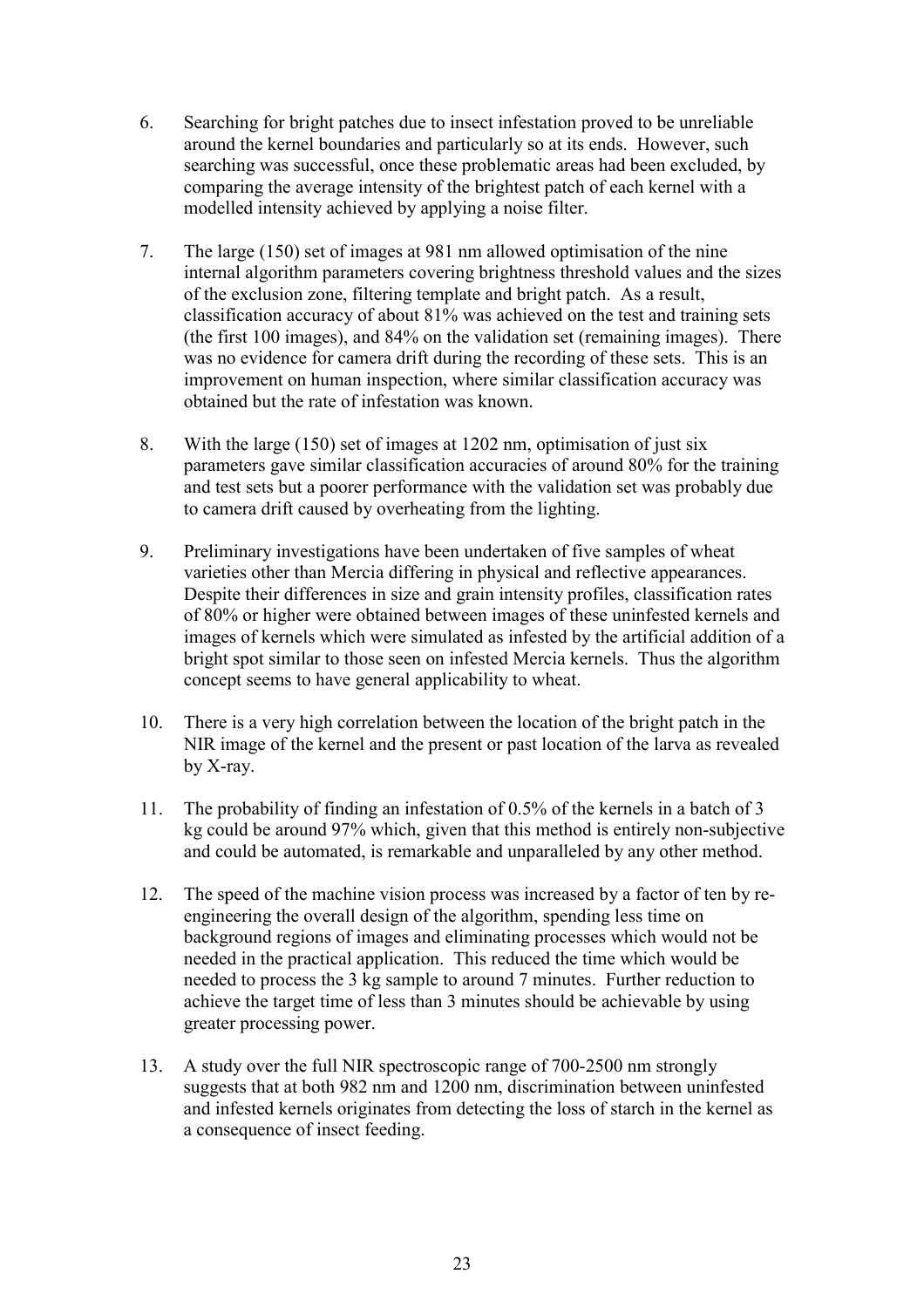- 14. Repeated scanning of kernels shows that consistent differences are observable between those which are uninfested and those in which grain weevil eggs were laid 2-3 weeks previously. This is almost as soon as such infestation would be detectable by X-ray.
- 15. The system developed in this project to detect hidden infestation could share mechanical arrangements relating to sample presentation with those to be used in the system for detecting external contamination. However, the two systems use different cameras and software analysis and differ in that one scrutinises the kernels while the other largely ignores them. There will be few technical constraints to limit the vendor who develops this invention to a marketable product bringing its major benefits to the cereal trade.

# **10. NEEDS FOR FUTURE RESEARCH AND DEVELOPMENT**

- Improved (striation-free) image acquisition $\ddot{\ddot{\cdot}}$
- Mechanical grain orientation, or its equivalent in software
- Full tests with larger quantities of data, including various varieties of wheat and other species of grain
- Connected components analysis to cope with multiple objects in any image
- Mechanical integration with visible light inspection system.

# **11. PUBLICITY**

 $\overline{a}$ 

The achievements described in this report represent significant advances in intellectual property. This must be protected to encourage commercial exploitation of the system to be based on it. Nevertheless, the investigators have been active in the promotion of their work and have taken care to do this without compromising the protection. Once the intellectual property has been protected, the work will be further promoted in trade journals and primary scientific journals of repute. The paper describing work on the origin of the observed effect and optimising the sensitivity has already been published (Ridgway *et al.*, 1999).

# **12. ACKNOWLEDGEMENTS**

We are grateful to Dr S. C. Hook of RHM Technology for supplying the samples of five wheat varieties other than Mercia; to Mr. D. Charles of RHUL for providing the programming shell which was used as a front end for the Machine Vision test system; and to Mr I. A. Cowe of Foss Electric Development (UK) Ltd (now Foss Tecator R&D) for access to the NIRSystems spectrometer and considerable help with the spectroscopic study.

<sup>‡</sup> It will be necessary to ensure that the images are sufficiently noise-free without repeated grabbing and averaging (though an alternative may be to use several cameras operating together).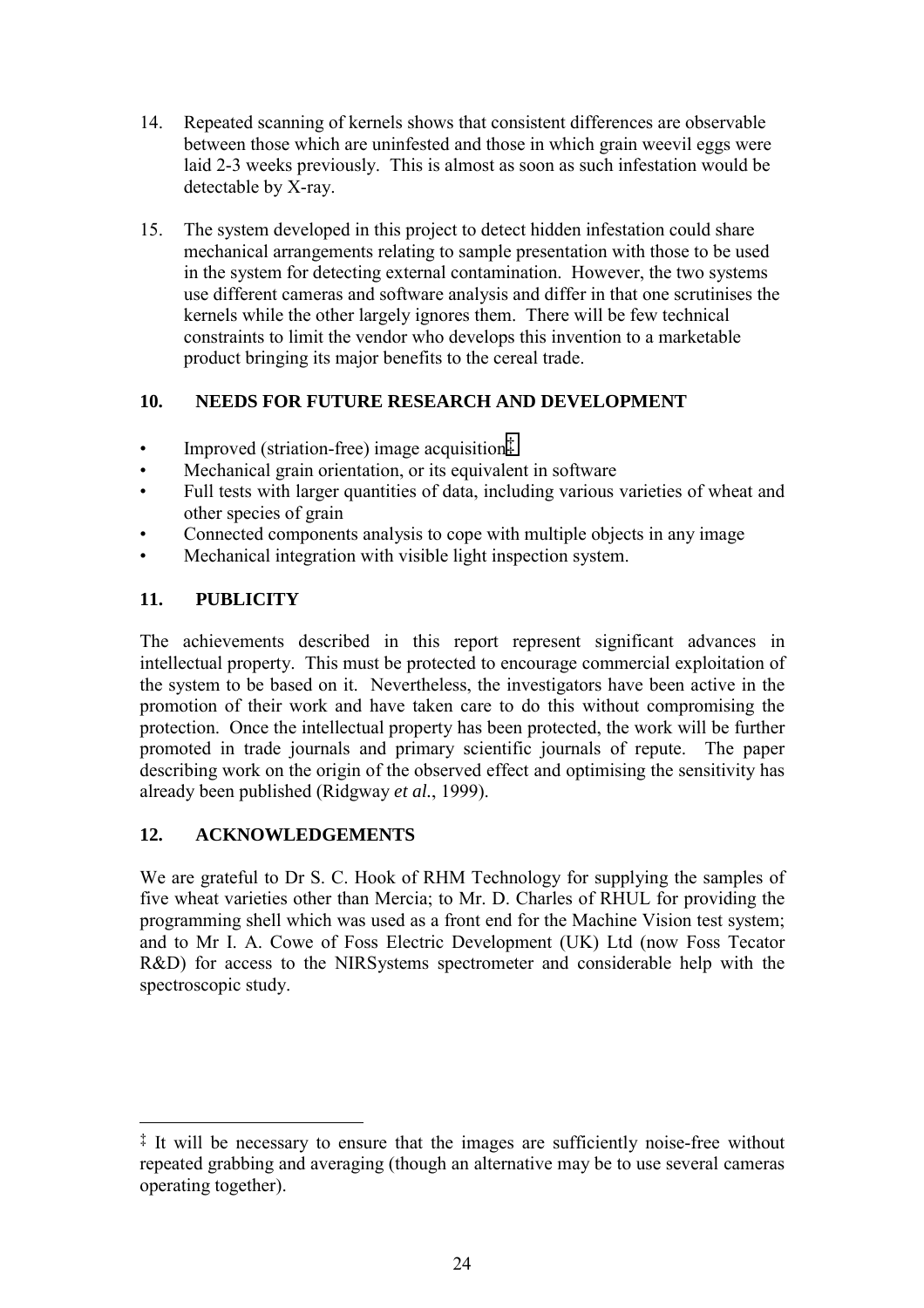### **13. REFERENCES**

- Chambers J., and Ridgway C. (1996). Rapid detection of contaminants in cereals. In *Near Infrared Spectroscopy: The Future Waves*. Eds. A. M. C. Davies and Phil Williams, NIR Publications, Chichester, UK, 484-489.
- Chambers J. , Davies E. R., Ridgway C., Mason D. R. and Bateman M. W. (1997a). Detection of contaminants in cereals by image analysis. Poster at Image Analysis for Automating Agricultural Processes meeting, Society of Chemical Industry, 28 January 1997.
- Chambers J. , Davies E. R., Ridgway C., Mason D. R. and Bateman M. W. (1997b). Detection of contaminants in cereals. Poster at Cereals 97, 11-12 June 1997.
- Chambers J., Ridgway C., Baker C. W. and Barnes R. J. (1993a). Improving quality by rapid pest detection. *Aspects of Applied Biology 36*, Cereals Quality III, 465- 470.
- Chambers J., Ridgway C., Davies E. R., Mason D. R. and Bateman M. W. (1998). Rapid automated detection of insects and certain other contaminants in cereals. HGCA Project Report No. 156, 64pp.
- Chambers J., Ridgway C., van Wyk C.B., Baker C.W. and Barnes R.J. (1994). The potential of near-infrared spectroscopy for the rapid detection of pests in stored grain. Home-Grown Cereals Authority, London Project Report No.92, 51pp.
- Davies E. R., Mason D. R., Bateman M. W., Chambers J. and Ridgway C. (1998a). Linear feature detectors and their application to cereal inspection. Proc. EUSIPCO'98, Rhodes, Greece, 8-11 Sept., pp 2561-2564.
- Davies E. R., Bateman M. W., Chambers J. and Ridgway C. (1998b). Hybrid nonlinear filters for locating speckled contaminants in grain. Non-linear signal and image processing, IEE Colloquium, 22 May 1998, pp 12/1-12/5.
- Davies E. R., Bateman M. W., Mason D. R., Chambers J. and Ridgway C. (1999). Detecting insects and other dark line features using isotropic masks. IEE Conference on Image Processing and its Applications, Manchester, 12-15 July 1999, 5pp.
- Davies E.R. (1997). Machine Vision: Theory, Algorithms, Practicalities, Academic Press (2nd edition), pp.  $xxxi + 750$ .
- Mallis A. (1997). Handbook of Pest Control, 8th Edition.
- Paulsen M. R. and McClure W. F. (1986) Illumination for computer systems. Transactions of the ASAE, 29(5), 1398.
- Ridgway C. and Chambers J. (1996). Detection of external and internal insect infestation in wheat by near-infrared reflectance spectroscopy. Journal of the Science of Food and Agriculture, 71, 251-264.
- Ridgway C. and Chambers J. (1998) Detection of insects inside wheat kernels by NIR imaging. Journal of Near Infrared Spectroscopy, 6, 115-119.
- Ridgway C., Chambers J. and Cowe I.A. (1999). Detection of grain weevils inside single wheat kernels by a very near infrared two-wavelength model. Journal of Near Infrared Spectroscopy, 7 (4), 213-221.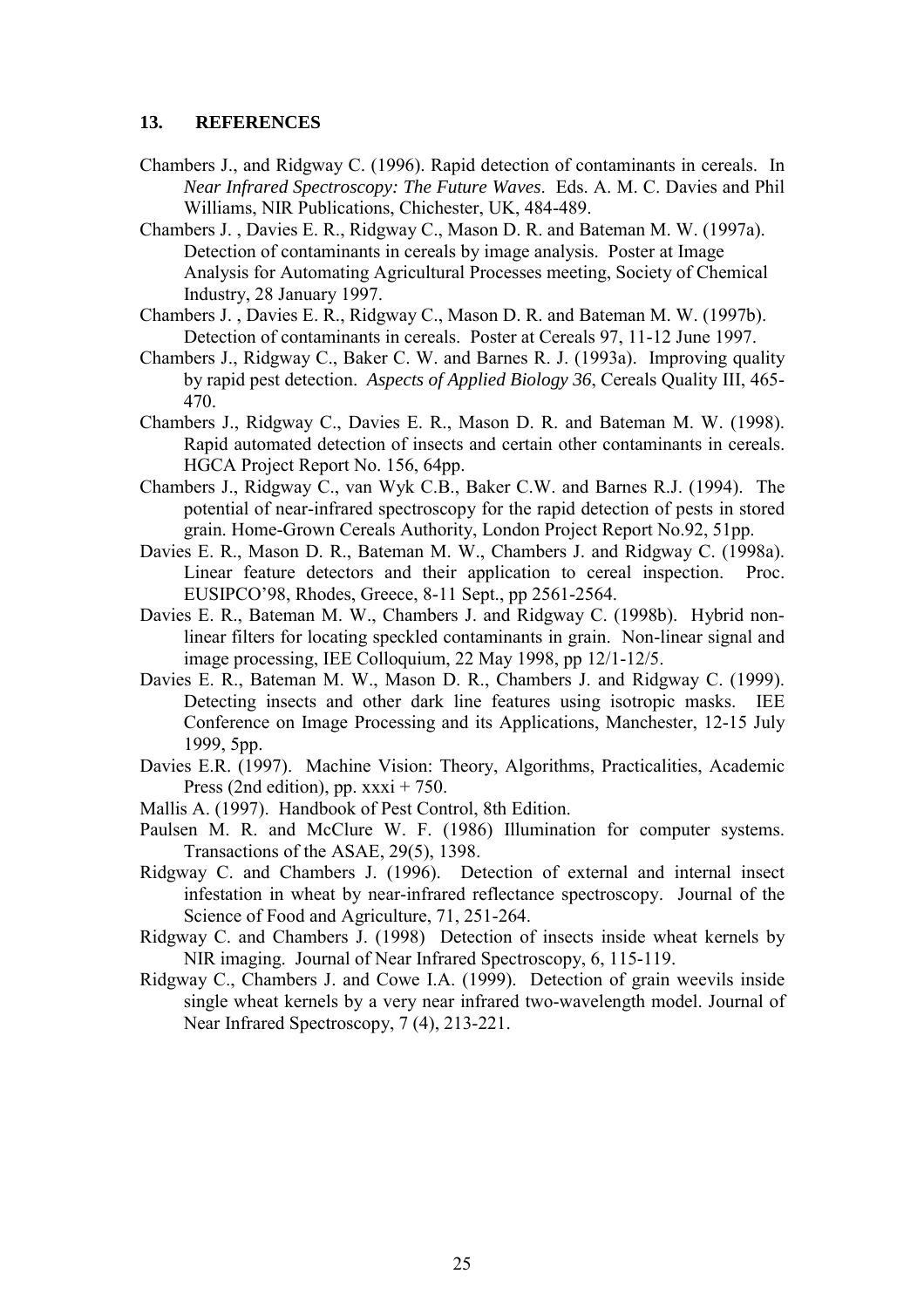# **APPENDIX A: GLOSSARY OF TERMS**

For a source book on further information on image analysis and inspection issues see Davies (1997).

| Adaptive thresholding  | Thresholding in which the threshold value<br>is<br>automatically adjusted to match the local conditions in<br>an image                                                                                                                         |  |  |  |  |  |
|------------------------|------------------------------------------------------------------------------------------------------------------------------------------------------------------------------------------------------------------------------------------------|--|--|--|--|--|
| Algorithm              | Sequence of rules to conduct a mathematical process                                                                                                                                                                                            |  |  |  |  |  |
| Background subtraction | Subtraction of the image of the background-only from<br>the image containing the sample, to improve image<br>quality                                                                                                                           |  |  |  |  |  |
| Centroid               | The centre of gravity of a shape (if the shape were<br>suspended from this point, it would remain horizontal)                                                                                                                                  |  |  |  |  |  |
| Cluster analysis       | Analysis of the various samples in a feature space to<br>group them so that similar samples appear within the<br>same cluster and dissimilar samples appear in different<br>clusters                                                           |  |  |  |  |  |
| False negative         | Instance of a failure to locate an object or contaminant                                                                                                                                                                                       |  |  |  |  |  |
| False positive         | False alarm found when searching for an object or<br>contaminant                                                                                                                                                                               |  |  |  |  |  |
| Neural networks        | Networks of neurones to which input signals are fed and<br>from which processed outputs emerge that in some way<br>help to classify the input data. The basic concept is to<br>mimic the processing of signals by the neurones in the<br>brain |  |  |  |  |  |
| Pixel                  | Short form of 'PICture CELL'. The smallest resolved<br>area in a digital image, normally taken to be square                                                                                                                                    |  |  |  |  |  |
| Signal-to-noise ratio  | The factor by which the signal under investigation is<br>larger than the background noise level. High signal-to-<br>noise ratios make signals easier to recognise.<br>In<br>difficult cases the ratio may be less than unity.                  |  |  |  |  |  |
| Template               | An idealised form of an object which is used for<br>matching purposes in images.                                                                                                                                                               |  |  |  |  |  |
| Thresholding           | The process of converting a grey-scale image into a<br>binary image by applying a threshold: during<br>conversion, any pixel which is darker than the threshold<br>becomes black, and any other pixel becomes white                            |  |  |  |  |  |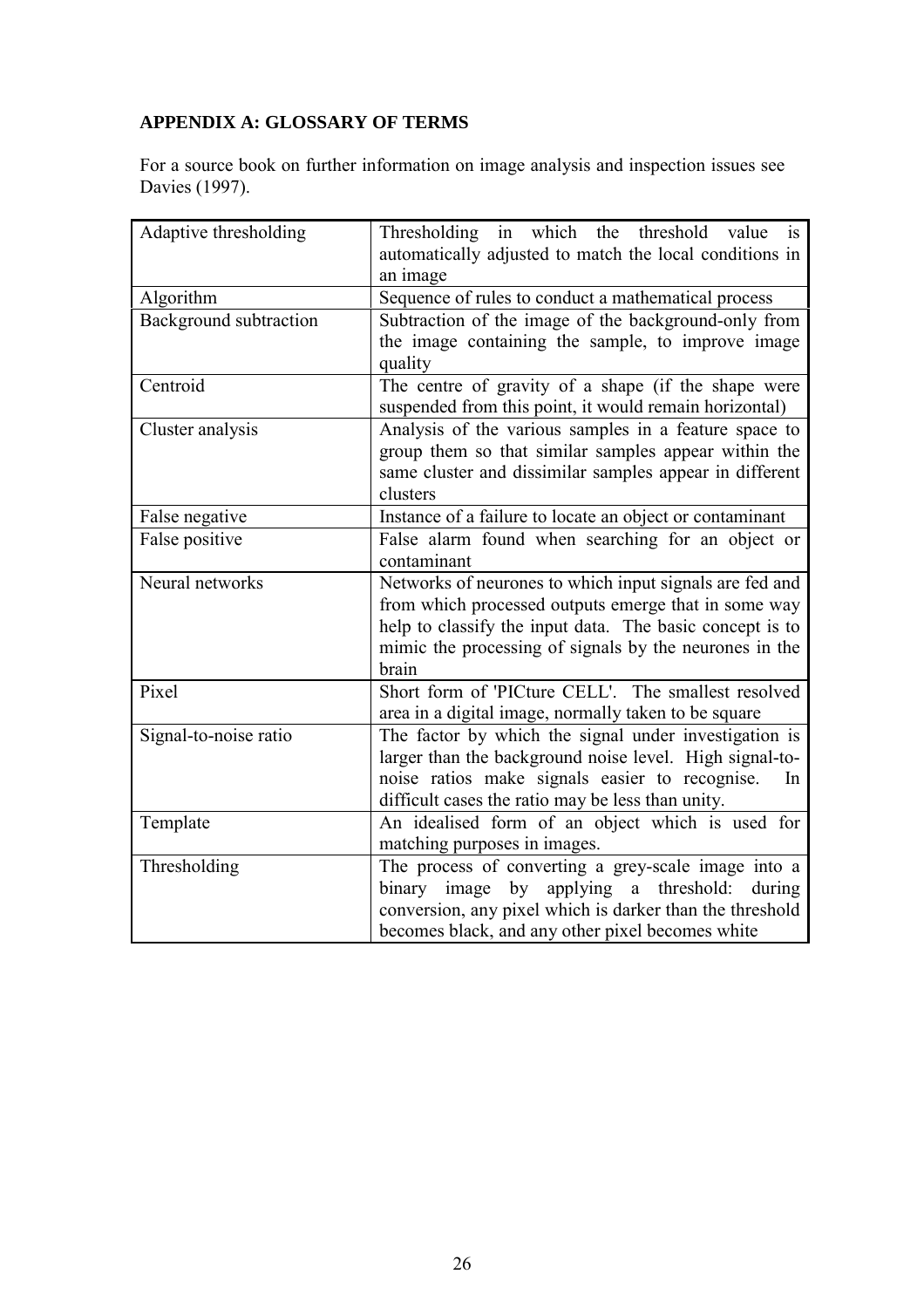### **APPENDIX B: PRELIMINARY SPECIFICATION FOR SYSTEM DEVELOPED IN THIS PROJECT**

### System description

Kernel feeder: *input capacity of 3 kg batches to present to machine as 6600 portions each of about 0.45 g, including sieve to protect against blockage* Image capture: *monochrome or linescan equivalent at 256 x 256 pixels, 8 bit precision* Computer: *two off (or twin) Pentium 500 MHz, or equivalent* Framestore: *two frames of 256 x 256 pixels, 8 bit precision, with double buffered capability, possibly with linescan interface* Output devices: *VDU, printer, light and audible alarm*

#### Sample handling

Typical samples: *wheat, barley, oats* Capacity: *batches of 3 kg in 3 minutes* Dimensions of individual portions imaged: *2.4 x 2.4 cm* Size of sample: *9 ± 2 cereal kernels; no item to be less than 15 pixels from image boundary, or from adjacent kernels* Image capture rate: *37 images per second.*

#### Performance requirements

Types of contaminant: *larval insects internal to kernels* Minimum limit of detection: *60 larval insects in 60,000* Mean false positive and false negative rates: *better than 0.3% for batch infestation* Presentation of results: *detection of likely contaminants to result in incrementation of prominent contaminant counter, printout of numbers of contaminant detected; likely contaminants to be separated from main batch for subsequent inspection*.

#### Operation data

Image analysis procedure: *object recognition, logging, interface to delivery/rejection/sample storage grain handling mechanisms* Calibration mode: *preliminary screening of small samples of grain without contaminants; continual updating during operation* Operating system: *Windows NT or other robust system for factory use* Interface: *via controlling computer; possible printer output* Operating temperature: *0 - 40 C (preferred less than 30 C to avoid electronic failures)*

#### Technical data

Power specifications: *for image analysis expected to be about 240 V, 2-3 kW* Dimensions and weight: *for image analysis expected to be about 70 cm (h) x 30 cm (l) x 30 cm (w)*

————————————————————————

All technical specifications will be subject to agreement between vendor and IPR holders, to ensure that variations (such as use of linescan camera, choice of framestore, alternative operating systems, etc.) do not interfere with the basic algorithm concept. It must be noted that the system developed by the IPR holders is a laboratory development system, which is not itself suitable for field use: thus the vendor would be *expected* to suggest his preferred adaptations to the specification laid down by the IPR holders.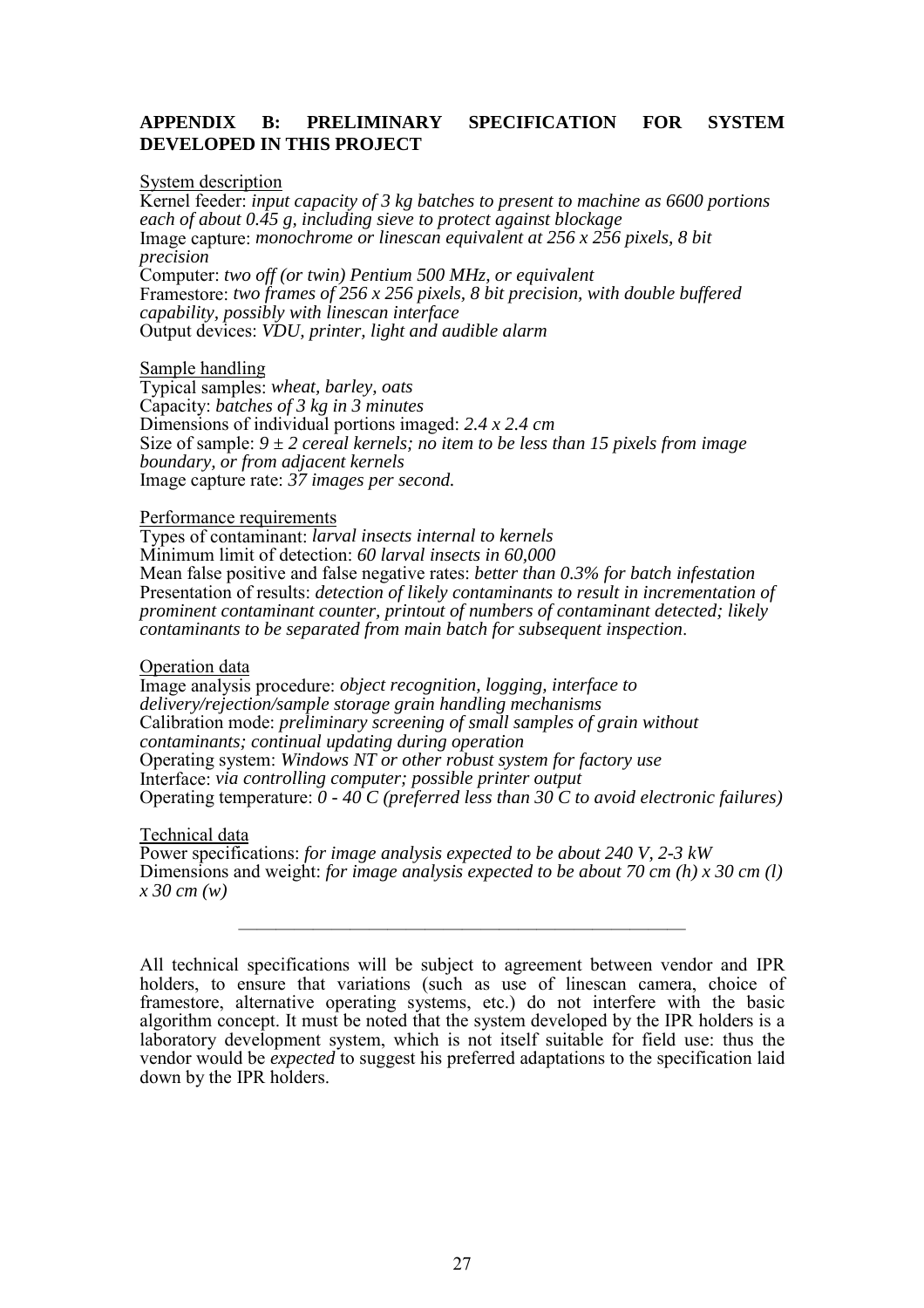Delivery to vendor: It is intended that the vendor will receive the following items under licence from the IPR holders:

- 1. Relevant know-how and experience.
- 2. Relevant source code image analysis routines which pass image data and interpretation data via allocated memory areas.
- In addition, the following will be available:

3. Further advice on how to handle unforeseen cases in the input images.

However, item 3 cannot be delivered without charge, as only items 1 and 2 have been paid for by the HGCA-funded project.

The IPR holders will *not* deliver executable code, as they will not be familiar with the vendor's marketable systems. In particular, *all responsibility for handling windowstype (image display) routines will rest on the vendor*: this reflects the 'proof of concept' approach adopted by the IPR holders.

NOTE: The above specification represents our present scientific and technological thinking. It has been written in good faith **but has not yet been vetted or approved by the RHUL External Relations Department or the CSL staff with similar responsibility**: hence no formal guarantees can be given over it. It is intended solely to clarify our present intentions with regard to development and marketing of the system.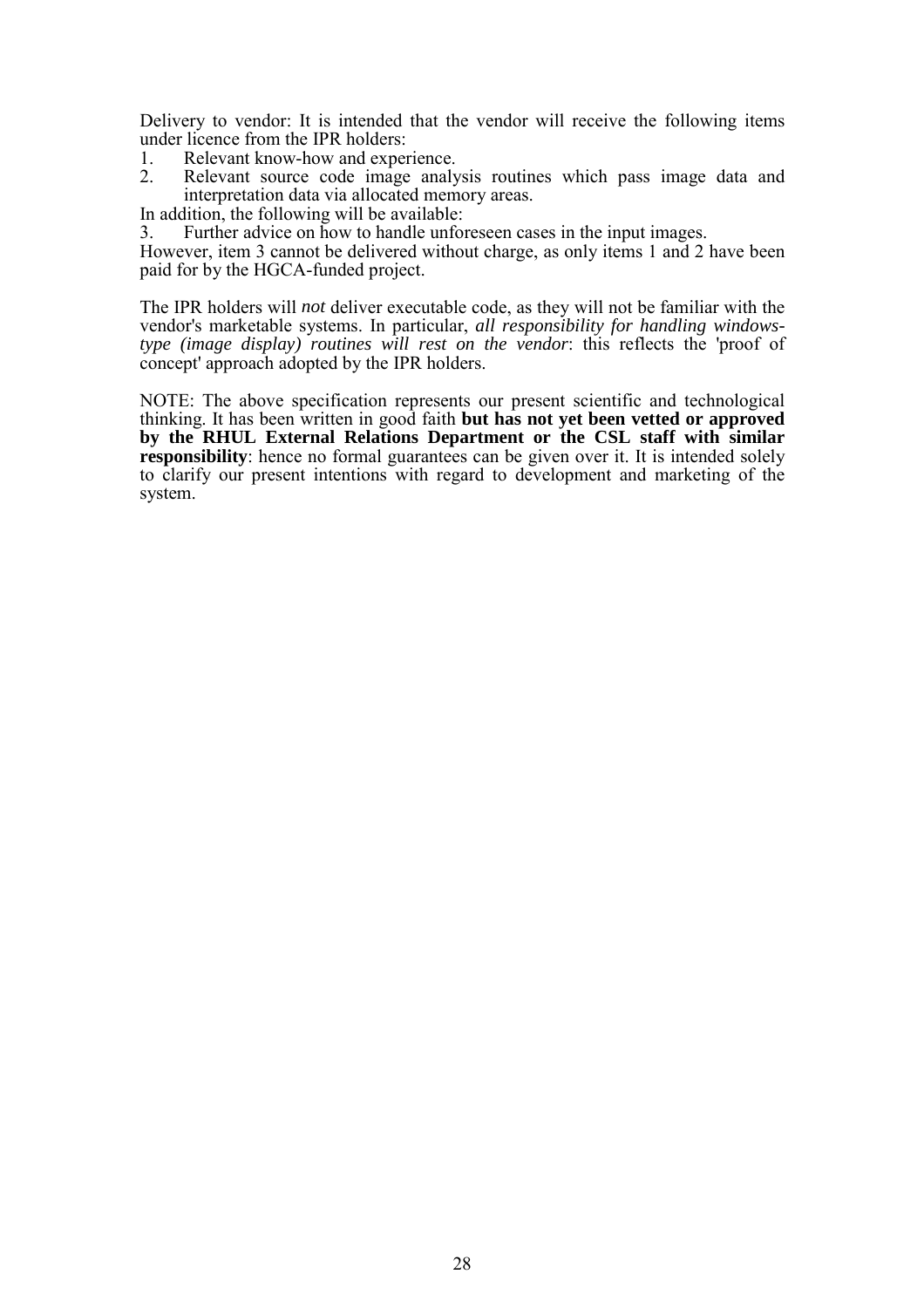# **Table 1: Sets of Images Recorded**

| Expt         | Wavelength | Purpose                                | Samples                             |
|--------------|------------|----------------------------------------|-------------------------------------|
| a            | 1202 nm    | To improve image quality               | 27 uninfested and 27 infested       |
|              |            | and provide early data for             | kernels imaged in total             |
|              |            | machine vision                         |                                     |
| $\mathbf b$  | 981 nm     | To improve image quality               | infested<br>16 uninfested and 16    |
|              |            |                                        | kernels imaged in total             |
| $\mathbf{c}$ | 981 nm     | determine<br>T <sub>o</sub><br>whether | infested<br>51<br>uninfested and 51 |
|              |            | information in the image is            | kernels imaged in total             |
|              |            | sufficient                             |                                     |
| d            | 1202 nm    | To develop main concept                | 25<br>uninfested and 25<br>infested |
|              |            | in machine vision                      | kernels imaged in total             |
| e            | 981 nm     | To refine machine vision               | uninfested and 75<br>infested<br>75 |
|              |            | concept                                | kernels imaged in total             |
| f            | 1202 nm    | machine<br>re-adapt<br>To              | infested<br>uninfested and 75<br>75 |
|              |            | vision concept to 1202 nm              | kernels imaged in total             |
|              |            | data                                   |                                     |
| g            | 981 nm     | To test machine vision                 | 20 uninfested (Mercia), 20 infested |
|              |            | concept on wheat varieties             | (Mercia), 20 uninfested (Malacca),  |
|              |            | other than Mercia                      | uninfested (USA Northern<br>20      |
|              |            |                                        | Spring), 20 uninfested (Canadian),  |
|              |            |                                        | 20 uninfested (Shango) and 20       |
|              |            |                                        | uninfested (Australian<br>White)    |
|              |            |                                        | imaged in total                     |
| $\mathbf h$  | 981 nm     | To test the meaningfulness             |                                     |
|              |            | machine<br>vision<br>the<br>of         |                                     |
|              |            | concept                                |                                     |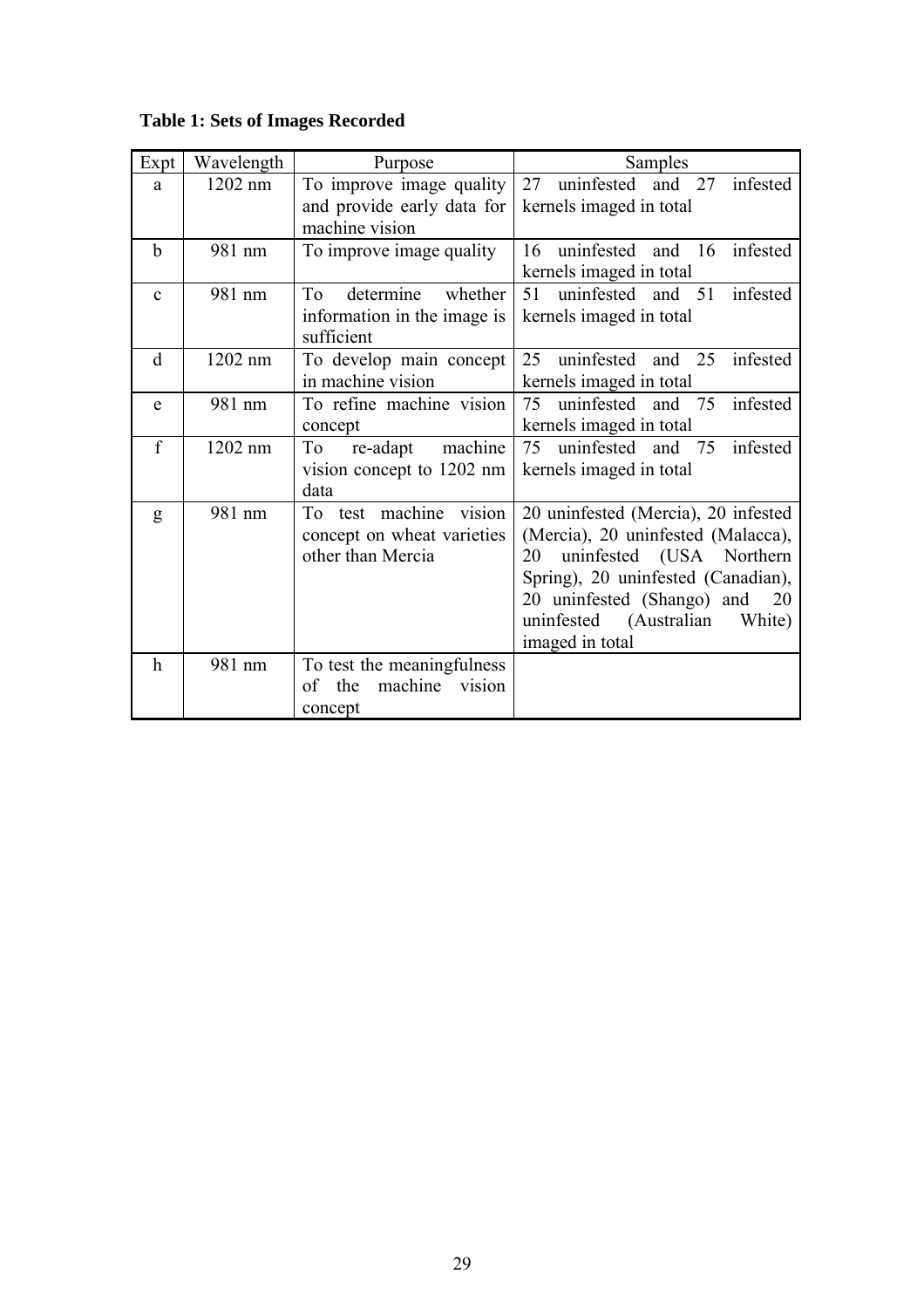| grain           | patch<br>value   | actual<br>class  | result<br>class           | error            |
|-----------------|------------------|------------------|---------------------------|------------------|
| 1               | 137              | $\overline{0}$   | $\overline{0}$            | 1                |
| $\overline{2}$  | 179              | $\overline{1}$   | $\overline{1}$            | $\overline{1}$   |
| $\overline{3}$  | 96               | $\overline{0}$   | $\overline{0}$            | $\mathbf{1}$     |
| $\overline{4}$  | 158              | $\overline{1}$   | $\overline{1}$            | $\overline{1}$   |
| $\overline{5}$  | 134              | $\overline{0}$   | $\overline{0}$            | $\overline{1}$   |
| $\overline{6}$  | 157              | $\overline{1}$   | $\overline{1}$            | $\overline{1}$   |
| 7               | 105              | $\boldsymbol{0}$ | $\overline{0}$            | $\mathbf{1}$     |
| $\overline{8}$  | 168              | Ī                | $\overline{1}$            | Ī                |
| $\overline{9}$  | 126              | $\overline{0}$   | $\overline{0}$            | $\overline{1}$   |
| 10              | 158              | $\overline{1}$   | $\overline{1}$            | ī                |
| $\overline{11}$ | 119              | $\overline{0}$   | $\overline{0}$            | $\overline{1}$   |
| $\overline{12}$ | 206              | $\overline{1}$   | $\overline{\mathfrak{l}}$ | $\overline{1}$   |
| 13              | 170              | $\overline{0}$   | $\overline{1}$            | $\overline{0}$   |
| $\overline{14}$ | 147              | Ī                | $\overline{1}$            | $\overline{1}$   |
| 15              | 144              | $\overline{0}$   | $\overline{1}$            | $\boldsymbol{0}$ |
| $\overline{16}$ | 203              | $\overline{1}$   | $\overline{1}$            | $\overline{1}$   |
| $\overline{17}$ | 110              | $\boldsymbol{0}$ | $\overline{0}$            | $\overline{1}$   |
| 18              | 118              | $\overline{1}$   | $\overline{0}$            | $\overline{0}$   |
| 19              | 144              | $\overline{0}$   | $\overline{1}$            | $\overline{0}$   |
| 20              | 173              | $\overline{1}$   | $\overline{1}$            | $\overline{1}$   |
| $\overline{21}$ | 140              | $\boldsymbol{0}$ | $\boldsymbol{0}$          | $\mathbf 1$      |
| $\overline{22}$ | 218              | $\overline{1}$   | $\overline{1}$            | $\overline{1}$   |
| 23              | 140              | $\boldsymbol{0}$ | $\overline{0}$            | $\mathbf{1}$     |
| $\overline{24}$ | 218              | $\overline{1}$   | $\overline{1}$            | $\overline{1}$   |
| $\overline{25}$ | 123              | $\boldsymbol{0}$ | $\boldsymbol{0}$          | $\overline{1}$   |
| 26              | 158              | Ī                | $\overline{1}$            | ī                |
| $\overline{27}$ | 115              | $\overline{0}$   | $\overline{0}$            | $\overline{1}$   |
| 28              | 215              | $\overline{1}$   | $\overline{1}$            | ī                |
| 29              | 110              | $\boldsymbol{0}$ | $\overline{0}$            | $\mathbf{1}$     |
| $\overline{30}$ | 195              | $\overline{1}$   | $\overline{1}$            | $\overline{1}$   |
| $\overline{31}$ | $\overline{121}$ | $\overline{0}$   | $\overline{0}$            | $\overline{1}$   |
| 32              | 179              | $\overline{1}$   | $\overline{1}$            | $\overline{1}$   |
| $\overline{33}$ | 124              | $\overline{0}$   | $\overline{0}$            | $\overline{1}$   |
| 34              | 159              | 1                | $\mathbf{1}$              | 1                |
| $\overline{35}$ | $\overline{127}$ | $\overline{0}$   | $\overline{0}$            | $\overline{1}$   |
| $\overline{36}$ | 136              | $\overline{1}$   | $\overline{0}$            | $\overline{0}$   |
| $\overline{37}$ | 136              | $\boldsymbol{0}$ | $\overline{0}$            | $\mathbf{1}$     |
| 38              | 140              | $\overline{1}$   | $\overline{0}$            | $\boldsymbol{0}$ |
| 39              | 145              | $\boldsymbol{0}$ | $\overline{1}$            | $\boldsymbol{0}$ |
| 40              | 176              | $\overline{1}$   | $\overline{1}$            | ī                |
| 41              | 137              | $\boldsymbol{0}$ | $\boldsymbol{0}$          | $\mathbf{1}$     |
| $\overline{42}$ | 157              | $\overline{1}$   | $\overline{1}$            | $\overline{1}$   |
| $\overline{43}$ | 135              | $\overline{0}$   | $\overline{0}$            | $\mathbf{1}$     |
| 44              | 157              | $\overline{1}$   | $\overline{1}$            | $\overline{1}$   |
| 45              | 135              | $\boldsymbol{0}$ | $\boldsymbol{0}$          | $\mathbf{1}$     |
| 46              | 200              | $\overline{1}$   | $\overline{1}$            | $\overline{1}$   |

# **Table 2 Results for 46 Images, Experiment (d)**

This table shows the results of applying the algorithm to the individual grains for the images of Experiment (d). The 46 grains are alternately uninfested (0) and infested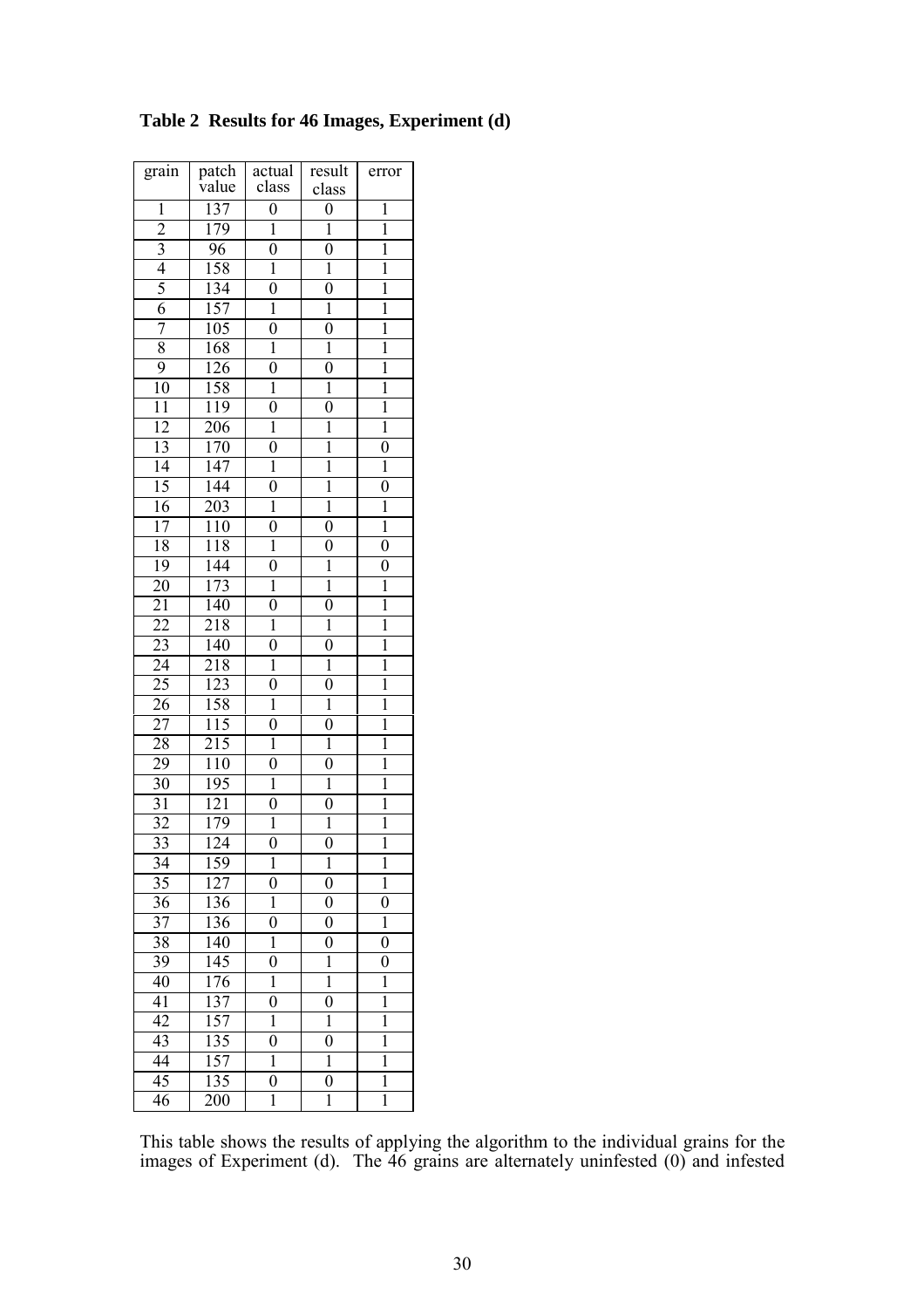(1), as indicated in column 3. The class determined by the algorithm is shown in column 4 and any errors are indicated by zeros in column 5.

The algorithm was trained on these images using only the information in columns 2 and 3. The training procedure computes a threshold on the patch brightness value: in this case the threshold value was 145. Higher values lead to the 'infested' (1) classification, and lower values lead to the 'uninfested' (0) classification. Classification was carried out on all 46 grains, though classification on the training set is liable to appear too accurate because of over-adaptation to the training set.

The overall accuracy for classification on the training set was 0.848 (39 of the 46 grains classified correctly).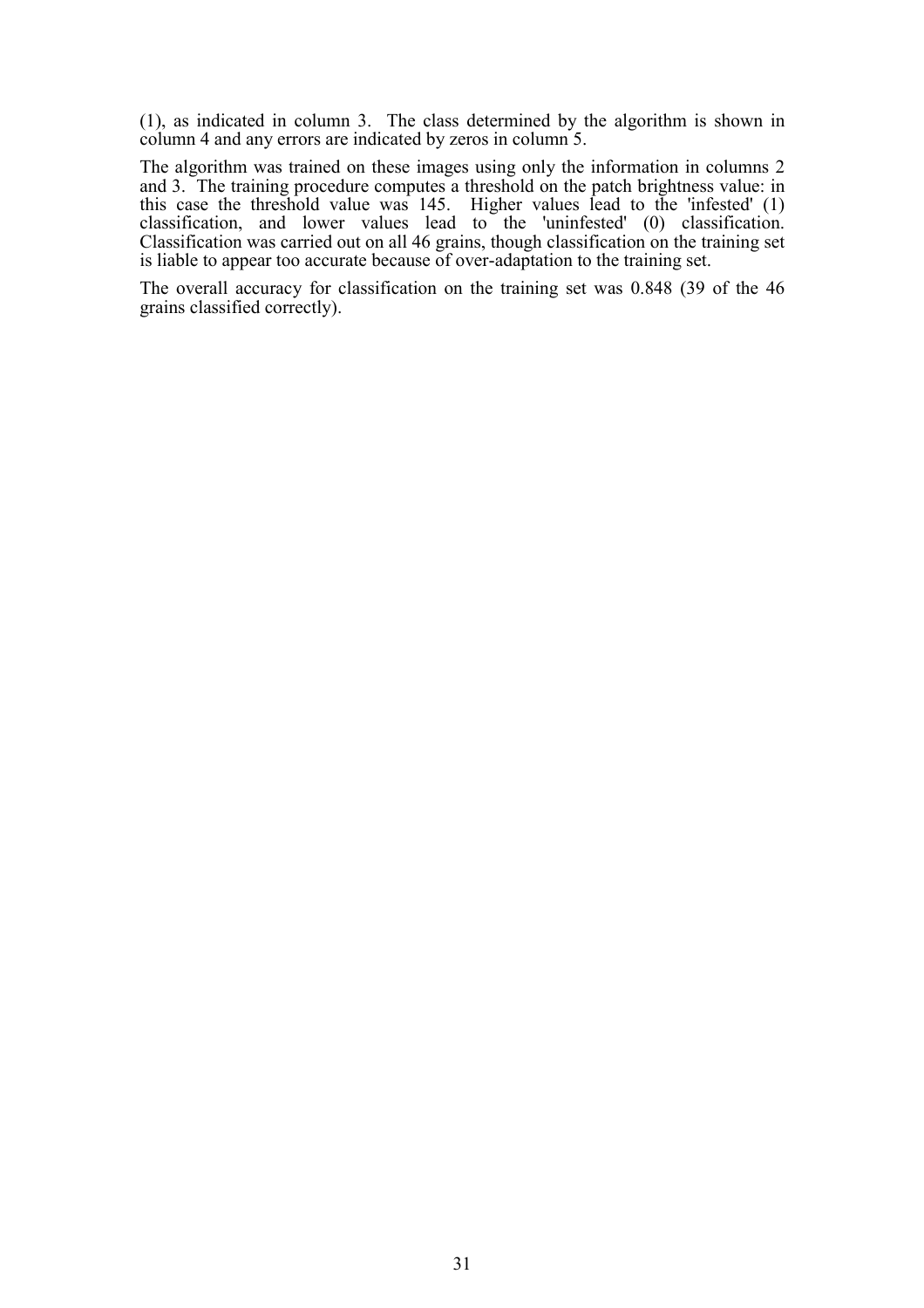| parameter      | value          | accuracy         |                     |  |  |
|----------------|----------------|------------------|---------------------|--|--|
|                |                | I                | $\overline{\rm II}$ |  |  |
|                |                | (train and test) | (test only)         |  |  |
|                | $-1$           | 0.900            | 0.720               |  |  |
| $\mathbf{1}$   | $\overline{0}$ | 0.920            | 0.760               |  |  |
|                | $\mathbf{1}$   | 0.820            | 0.780               |  |  |
|                |                |                  |                     |  |  |
| $\overline{2}$ | $\overline{0}$ | 0.920            | 0.760               |  |  |
|                | $\mathbf{1}$   | 0.840            | 0.760               |  |  |
|                | $-1$           | 0.820            | 0.720               |  |  |
| 3              | $\overline{0}$ | 0.920            | 0.760               |  |  |
|                | $\mathbf{1}$   | 0.780            | 0.760               |  |  |
|                | $-1$           | 0.900            | 0.740               |  |  |
| $\overline{4}$ | $\overline{0}$ | 0.920            | 0.760               |  |  |
|                | $\mathbf{1}$   | 0.840            | 0.680               |  |  |
|                | $-1$           | 0.840            | 0.760               |  |  |
| 5              | $\overline{0}$ | 0.920            | 0.760               |  |  |
|                | $\mathbf{1}$   | 0.800            | 0.760               |  |  |
|                | $-1$           | 0.900            | 0.760               |  |  |
| 6              | $\overline{0}$ | 0.920            | 0.760               |  |  |
|                | $\mathbf{1}$   | 0.900            | 0.760               |  |  |
|                | $-1$           | 0.880            | 0.740               |  |  |
| 7              | $\overline{0}$ | 0.920            | 0.760               |  |  |
|                | $\mathbf{1}$   | 0.860            | 0.760               |  |  |
|                | $-1$           | 0.920            | 0.760               |  |  |
| 8              | $\overline{0}$ | 0.920            | 0.760               |  |  |
|                | $\mathbf{1}$   | 0.800            | 0.800               |  |  |
|                | $-1$           | 0.900            | 0.760               |  |  |
| 9              | $\overline{0}$ | 0.920            | 0.760               |  |  |
|                | 1              | 0.860            | 0.780               |  |  |

# **Table 3a Parameter Optimisation**

In this table, the nine parameters have been adjusted relative to their central value by a scale factor times the value listed in column 2. Accuracy I refers to the first 50 images; II refers to the second 50 images.

For parameter 2, no reduction was possible, as a negative value would be meaningless.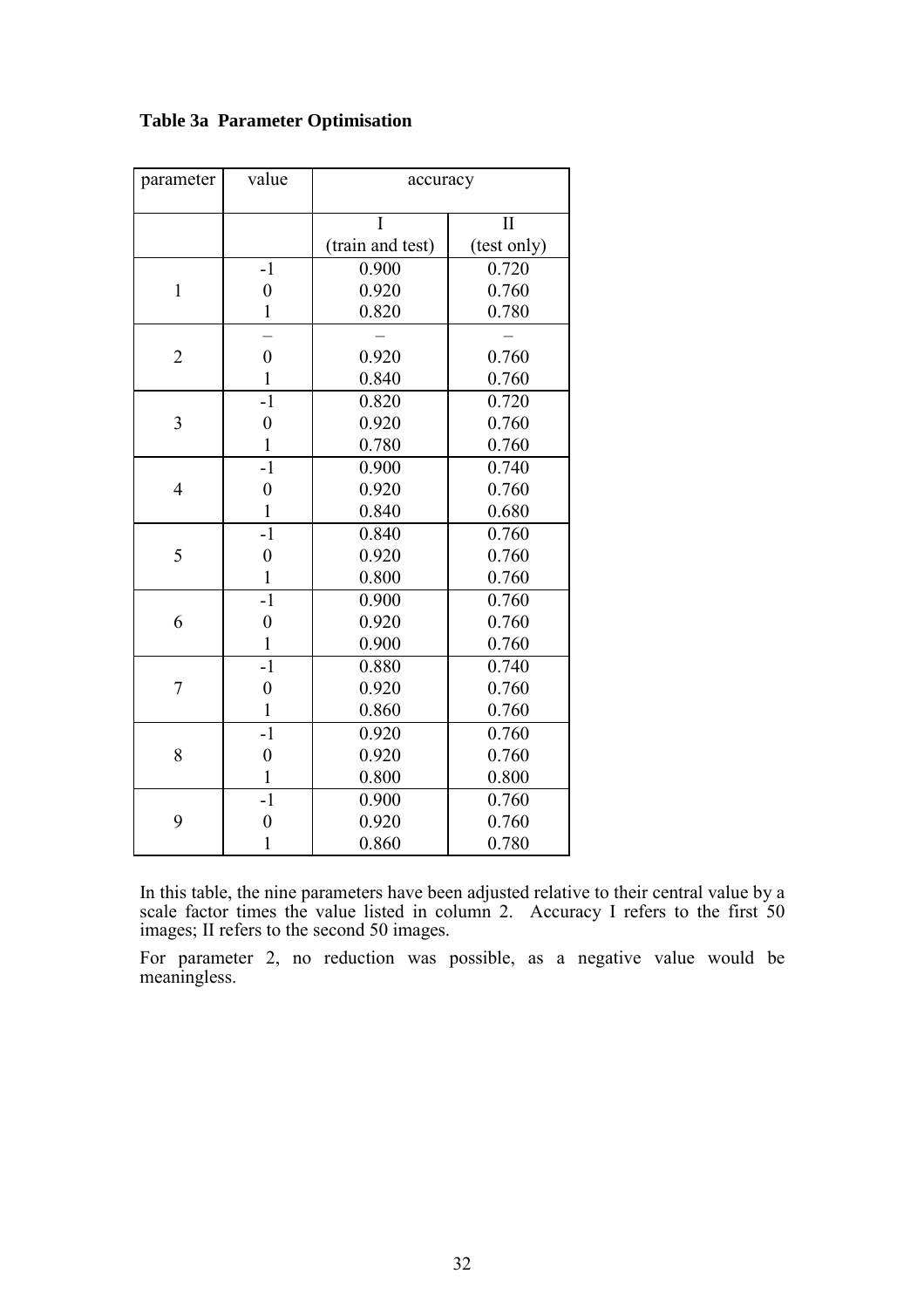| parameter      | value            | accuracy         |             |  |
|----------------|------------------|------------------|-------------|--|
|                |                  | $\overline{\Pi}$ | I           |  |
|                |                  | (train and test) | (test only) |  |
|                | $-1$             | 0.740            | 0.820       |  |
| $\mathbf{1}$   | $\overline{0}$   | 0.780            | 0.840       |  |
|                | $\mathbf{1}$     | 0.820            | 0.780       |  |
|                |                  |                  |             |  |
| $\overline{2}$ | $\overline{0}$   | 0.780            | 0.840       |  |
|                | $\mathbf{1}$     | 0.760            | 0.860       |  |
|                | $-1$             | 0.760            | 0.760       |  |
| 3              | $\boldsymbol{0}$ | 0.780            | 0.840       |  |
|                | $\mathbf{1}$     | 0.780            | 0.720       |  |
|                | $-1$             | 0.740            | 0.900       |  |
| $\overline{4}$ | $\boldsymbol{0}$ | 0.780            | 0.840       |  |
|                | $\mathbf{1}$     | 0.820            | 0.780       |  |
|                | $-1$             | 0.740            | 0.760       |  |
| 5              | $\overline{0}$   | 0.780            | 0.840       |  |
|                | $\mathbf{1}$     | 0.760            | 0.840       |  |
|                | $-1$             | 0.780            | 0.840       |  |
| 6              | $\overline{0}$   | 0.780            | 0.840       |  |
|                | $\mathbf{1}$     | 0.780            | 0.840       |  |
|                | $-1$             | 0.820            | 0.800       |  |
| $\overline{7}$ | $\overline{0}$   | 0.780            | 0.840       |  |
|                | $\mathbf{1}$     | 0.800            | 0.840       |  |
|                | $-1$             | 0.780            | 0.840       |  |
| 8              | $\overline{0}$   | 0.780            | 0.840       |  |
|                | $\mathbf{1}$     | 0.800            | 0.820       |  |
|                | $-1$             | 0.760            | 0.860       |  |
| 9              | $\overline{0}$   | 0.780            | 0.840       |  |
|                | 1                | 0.820            | 0.840       |  |

**Table 3b Parameter Optimisation**

Accuracy I refers to the first 50 images; II refers to the second 50 images.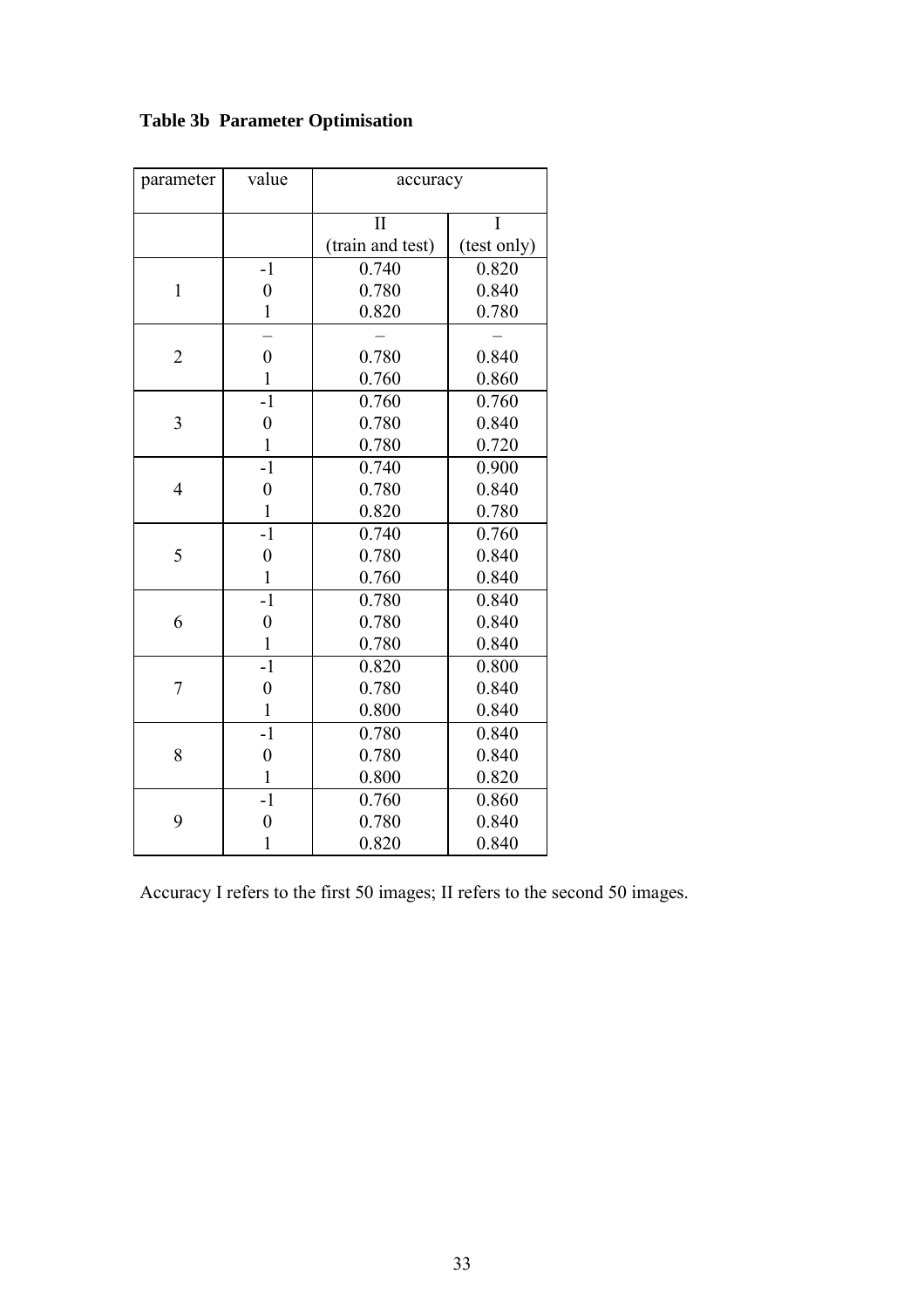| grain           | patch | actual           | result           | error            | grain | patch | actual           | result           | err              |
|-----------------|-------|------------------|------------------|------------------|-------|-------|------------------|------------------|------------------|
|                 | value | class            | class            |                  |       | value | class            | class            |                  |
| 1               | 184   | $\boldsymbol{0}$ | $\boldsymbol{0}$ | 1                | 51    | 182   | $\boldsymbol{0}$ | $\boldsymbol{0}$ | $\mathbf{1}$     |
| $\overline{2}$  | 217   | 1                | 1                | 1                | 52    | 199   | 1                | $\boldsymbol{0}$ | $\boldsymbol{0}$ |
| $\mathfrak{Z}$  | 203   | $\boldsymbol{0}$ | $\boldsymbol{0}$ | 1                | 53    | 134   | $\boldsymbol{0}$ | $\boldsymbol{0}$ | $\mathbf{1}$     |
| $\overline{4}$  | 233   | 1                | 1                | 1                | 54    | 198   | 1                | $\boldsymbol{0}$ | $\boldsymbol{0}$ |
| 5               | 152   | $\boldsymbol{0}$ | $\boldsymbol{0}$ | 1                | 55    | 180   | $\boldsymbol{0}$ | $\boldsymbol{0}$ | $\mathbf{1}$     |
| 6               | 237   | 1                | 1                | 1                | 56    | 247   | 1                | 1                | $\mathbf{1}$     |
| 7               | 174   | $\boldsymbol{0}$ | $\boldsymbol{0}$ | 1                | 57    | 163   | $\boldsymbol{0}$ | $\boldsymbol{0}$ | $\mathbf{1}$     |
| 8               | 207   | 1                | 1                | 1                | 58    | 177   | 1                | $\boldsymbol{0}$ | $\boldsymbol{0}$ |
| 9               | 191   | $\boldsymbol{0}$ | $\boldsymbol{0}$ | 1                | 59    | 178   | $\boldsymbol{0}$ | $\boldsymbol{0}$ | $\mathbf{1}$     |
| 10              | 241   | 1                | 1                | 1                | 60    | 235   | $\mathbf{1}$     | $\mathbf{1}$     | $\mathbf{1}$     |
| 11              | 168   | $\boldsymbol{0}$ | $\boldsymbol{0}$ | $\,1$            | 61    | 182   | $\boldsymbol{0}$ | $\boldsymbol{0}$ | $\mathbf{1}$     |
| 12              | 228   | 1                | 1                | 1                | 62    | 238   | 1                | 1                | $\mathbf{1}$     |
| 13              | 172   | $\boldsymbol{0}$ | $\boldsymbol{0}$ | $\mathbf{1}$     | 63    | 169   | $\boldsymbol{0}$ | $\boldsymbol{0}$ | $\mathbf{1}$     |
| 14              | 248   | 1                | 1                | 1                | 64    | 210   | $\,1$            | $\mathbf{1}$     | $\mathbf{1}$     |
| 15              | 179   | $\boldsymbol{0}$ | $\boldsymbol{0}$ | 1                | 65    | 188   | $\boldsymbol{0}$ | $\boldsymbol{0}$ | $\mathbf{1}$     |
| 16              | 238   | 1                | 1                | $\,1$            | 66    | 209   | 1                | $\mathbf{1}$     | $\mathbf{1}$     |
| 17              | 169   | $\boldsymbol{0}$ | $\mathbf{0}$     | $\mathbf{1}$     | 67    | 172   | $\boldsymbol{0}$ | $\overline{0}$   | $\,1$            |
| 18              | 204   | 1                | $\boldsymbol{0}$ | $\boldsymbol{0}$ | 68    | 204   | 1                | $\boldsymbol{0}$ | $\boldsymbol{0}$ |
| 19              | 183   | $\boldsymbol{0}$ | $\boldsymbol{0}$ | 1                | 69    | 145   | $\boldsymbol{0}$ | $\boldsymbol{0}$ | 1                |
| 20              | 228   | 1                | 1                | 1                | 70    | 210   | 1                | 1                | 1                |
| 21              | 231   | $\boldsymbol{0}$ | 1                | $\boldsymbol{0}$ | 71    | 210   | $\boldsymbol{0}$ | 1                | $\boldsymbol{0}$ |
| 22              | 217   | 1                | 1                | 1                | 72    | 198   | 1                | $\boldsymbol{0}$ | $\boldsymbol{0}$ |
| 23              | 178   | $\boldsymbol{0}$ | $\boldsymbol{0}$ | $\,1$            | 73    | 174   | $\boldsymbol{0}$ | $\boldsymbol{0}$ | $\mathbf{1}$     |
| 24              | 222   | 1                | 1                | 1                | 74    | 208   | 1                | 1                | $\mathbf{1}$     |
| 25              | 184   | $\boldsymbol{0}$ | $\boldsymbol{0}$ | 1                | 75    | 210   | $\boldsymbol{0}$ | $\mathbf{1}$     | $\boldsymbol{0}$ |
| 26              | 216   | 1                | 1                | 1                | 76    | 247   | 1                | $\mathbf{1}$     | $\,1$            |
| 27              | 166   | $\boldsymbol{0}$ | $\boldsymbol{0}$ | 1                | 77    | 185   | $\boldsymbol{0}$ | $\boldsymbol{0}$ | $\,1$            |
| 28              | 212   | 1                | 1                | 1                | 78    | 208   | 1                | 1                | $\mathbf{1}$     |
| 29              | 240   | $\boldsymbol{0}$ | 1                | $\boldsymbol{0}$ | 79    | 191   | $\boldsymbol{0}$ | $\boldsymbol{0}$ | $\mathbf{1}$     |
| 30              | 211   | 1                | 1                | 1                | 80    | 254   | 1                | 1                | 1                |
| 31              | 204   | $\mathbf{0}$     | $\boldsymbol{0}$ | 1                | 81    | 236   | $\boldsymbol{0}$ | 1                | $\boldsymbol{0}$ |
| 32              | 255   | 1                | 1                | 1                | 82    | 255   | 1                | 1                | $\,1$            |
| 33              | 188   | $\boldsymbol{0}$ | $\boldsymbol{0}$ | 1                | 83    | 197   | $\boldsymbol{0}$ | $\boldsymbol{0}$ | $\mathbf{1}$     |
| 34              | 255   | 1                | 1                | $\mathbf{1}$     | 84    | 196   | $\mathbf{1}$     | $\boldsymbol{0}$ | $\boldsymbol{0}$ |
| $\overline{35}$ | 205   | $\boldsymbol{0}$ | $\boldsymbol{0}$ | $\mathbf{1}$     | 85    | 190   | $\boldsymbol{0}$ | $\overline{0}$   | $\overline{1}$   |
| 36              | 214   | 1                | $\mathbf{1}$     | 1                | 86    | 160   | 1                | $\boldsymbol{0}$ | $\boldsymbol{0}$ |
| 37              | 194   | $\boldsymbol{0}$ | $\mathbf{0}$     | 1                | 87    | 188   | $\boldsymbol{0}$ | $\boldsymbol{0}$ | 1                |
| 38              | 232   | 1                | $\mathbf{1}$     | 1                | 88    | 220   | 1                | 1                | 1                |
| 39              | 178   | $\boldsymbol{0}$ | $\boldsymbol{0}$ | 1                | 89    | 215   | $\boldsymbol{0}$ | $\mathbf{1}$     | $\boldsymbol{0}$ |
| 40              | 244   | $\mathbf{1}$     | $\mathbf{1}$     | $\,1$            | 90    | 241   | $\mathbf{1}$     | $\mathbf{1}$     | 1                |
| 41              | 185   | $\boldsymbol{0}$ | $\boldsymbol{0}$ | $\mathbf{1}$     | 91    | 172   | $\boldsymbol{0}$ | $\boldsymbol{0}$ | 1                |
| 42              | 215   | 1                | $\mathbf{1}$     | 1                | 92    | 255   | 1                | 1                | 1                |
| 43              | 202   | $\boldsymbol{0}$ | $\mathbf{0}$     | 1                | 93    | 177   | $\boldsymbol{0}$ | $\boldsymbol{0}$ | 1                |
| 44              | 253   | 1                | 1                | 1                | 94    | 239   | $\mathbf{1}$     | $\mathbf{1}$     | 1                |
| 45              | 205   | $\boldsymbol{0}$ | $\boldsymbol{0}$ | 1                | 95    | 175   | $\boldsymbol{0}$ | $\boldsymbol{0}$ | $\mathbf{1}$     |
| 46              | 255   | 1                | 1                | 1                | 96    | 228   | 1                | $\mathbf{1}$     | 1                |
| 47              | 182   | $\boldsymbol{0}$ | $\boldsymbol{0}$ | 1                | 97    | 214   | $\boldsymbol{0}$ | $\mathbf{1}$     | $\boldsymbol{0}$ |
| 48              | 242   | 1                | 1                | 1                | 98    | 213   | 1                | $\mathbf{1}$     | 1                |
| 49              | 190   | $\boldsymbol{0}$ | $\boldsymbol{0}$ | $\mathbf{1}$     | 99    | 199   | $\boldsymbol{0}$ | $\boldsymbol{0}$ | $\mathbf 1$      |
| 50              | 190   | $\mathbf{1}$     | $\boldsymbol{0}$ | $\boldsymbol{0}$ | 100   | 236   | $\mathbf{1}$     | $\mathbf{1}$     | $\mathbf{1}$     |
|                 |       |                  |                  |                  |       |       |                  |                  |                  |

| ain                  | patch            | actual           | result           | error            | grain | patch | actual           | result           | error            |
|----------------------|------------------|------------------|------------------|------------------|-------|-------|------------------|------------------|------------------|
|                      | value            | class            | class            |                  |       | value | class            | class            |                  |
| 1                    | 184              | $\boldsymbol{0}$ | $\boldsymbol{0}$ | 1                | 51    | 182   | $\boldsymbol{0}$ | 0                | 1                |
| $\overline{2}$       | 217              | 1                | 1                | $\mathbf{1}$     | 52    | 199   | $\mathbf{1}$     | $\boldsymbol{0}$ | $\boldsymbol{0}$ |
| $\overline{3}$       | 203              | $\boldsymbol{0}$ | $\boldsymbol{0}$ | 1                | 53    | 134   | $\boldsymbol{0}$ | $\boldsymbol{0}$ | 1                |
| $\overline{4}$       | 233              | 1                | 1                | 1                | 54    | 198   | 1                | $\boldsymbol{0}$ | $\boldsymbol{0}$ |
| $\overline{5}$       | 152              | $\boldsymbol{0}$ | $\boldsymbol{0}$ | 1                | 55    | 180   | $\boldsymbol{0}$ | $\boldsymbol{0}$ | 1                |
| 6                    | 237              | 1                | 1                | 1                | 56    | 247   | 1                | 1                | 1                |
| 7                    | 174              | $\boldsymbol{0}$ | $\boldsymbol{0}$ | 1                | 57    | 163   | $\boldsymbol{0}$ | $\boldsymbol{0}$ | 1                |
| 8                    | 207              | 1                | 1                | 1                | 58    | 177   | 1                | $\boldsymbol{0}$ | $\boldsymbol{0}$ |
| 9                    | 191              | $\boldsymbol{0}$ | $\boldsymbol{0}$ | 1                | 59    | 178   | $\boldsymbol{0}$ | $\boldsymbol{0}$ | 1                |
| $\overline{0}$       | 241              | 1                | 1                | 1                | 60    | 235   | 1                | 1                | 1                |
| $\overline{1}$       | 168              | $\boldsymbol{0}$ | $\boldsymbol{0}$ | $\mathbf{1}$     | 61    | 182   | $\boldsymbol{0}$ | $\boldsymbol{0}$ | $\mathbf{1}$     |
| $\overline{2}$       | 228              | 1                | 1                | 1                | 62    | 238   | 1                | 1                | 1                |
| $\overline{3}$       | 172              | $\boldsymbol{0}$ | $\boldsymbol{0}$ | 1                | 63    | 169   | $\mathbf{0}$     | 0                | 1                |
| $\overline{4}$       | 248              | 1                | 1                | 1                | 64    | 210   | 1                | 1                | 1                |
| 5                    | 179              | $\boldsymbol{0}$ | $\boldsymbol{0}$ | 1                | 65    | 188   | $\boldsymbol{0}$ | $\boldsymbol{0}$ | 1                |
| 16                   | 238              | 1                | 1                | $\mathbf{1}$     | 66    | 209   | 1                | 1                | 1                |
| $\overline{7}$       | 169              | $\boldsymbol{0}$ | $\boldsymbol{0}$ | 1                | 67    | 172   | $\boldsymbol{0}$ | $\boldsymbol{0}$ | $\mathbf{1}$     |
| $\sqrt{8}$           | 204              | 1                | $\boldsymbol{0}$ | $\boldsymbol{0}$ | 68    | 204   | 1                | $\boldsymbol{0}$ | $\boldsymbol{0}$ |
| $\overline{9}$       | 183              | $\boldsymbol{0}$ | $\boldsymbol{0}$ | 1                | 69    | 145   | $\boldsymbol{0}$ | 0                | 1                |
| $20^{\circ}$         | 228              | 1                | 1                | 1                | 70    | 210   | 1                | $\mathbf{1}$     | 1                |
| $^{21}$              | 231              | $\boldsymbol{0}$ | 1                | $\boldsymbol{0}$ | 71    | 210   | $\boldsymbol{0}$ | 1                | $\boldsymbol{0}$ |
| $^{22}$              | 217              | 1                | 1                | 1                | 72    | 198   | 1                | $\boldsymbol{0}$ | $\boldsymbol{0}$ |
| $\overline{23}$      | 178              | $\boldsymbol{0}$ | $\boldsymbol{0}$ | 1                | 73    | 174   | $\boldsymbol{0}$ | $\boldsymbol{0}$ | 1                |
| $^{14}$              | 222              | 1                | 1                | 1                | 74    | 208   | 1                | 1                | 1                |
| 25                   | 184              | $\boldsymbol{0}$ | $\boldsymbol{0}$ | 1                | 75    | 210   | $\boldsymbol{0}$ | 1                | $\boldsymbol{0}$ |
| 26                   | 216              | 1                | 1                | 1                | 76    | 247   | 1                | 1                | 1                |
| 27                   | 166              | $\boldsymbol{0}$ | $\boldsymbol{0}$ | 1                | 77    | 185   | $\boldsymbol{0}$ | $\boldsymbol{0}$ | 1                |
| 28                   | 212              | 1                | $\mathbf{1}$     | 1                | 78    | 208   | 1                | 1                | 1                |
| 29                   | 240              | $\boldsymbol{0}$ | $\mathbf{1}$     | $\boldsymbol{0}$ | 79    | 191   | $\boldsymbol{0}$ | $\boldsymbol{0}$ | $\mathbf{1}$     |
| $\overline{\bf{50}}$ | 211              | 1                | 1                | 1                | 80    | 254   | 1                | $\mathbf{1}$     | 1                |
| 31                   | 204              | $\boldsymbol{0}$ | $\boldsymbol{0}$ | 1                | 81    | 236   | $\boldsymbol{0}$ | $\mathbf{1}$     | $\boldsymbol{0}$ |
| $^{32}$              | 255              | 1                | 1                | 1                | 82    | 255   | $\mathbf{1}$     | $\mathbf{1}$     | 1                |
| 3 <sup>3</sup>       | 188              | $\boldsymbol{0}$ | $\boldsymbol{0}$ | 1                | 83    | 197   | $\boldsymbol{0}$ | $\boldsymbol{0}$ | 1                |
| 34                   | 255              | 1                | 1                | 1                | 84    | 196   | 1                | $\boldsymbol{0}$ | $\boldsymbol{0}$ |
| $\overline{5}$       | $\overline{205}$ | $\boldsymbol{0}$ | $\overline{0}$   | $\mathbf{1}$     | 85    | 190   | $\boldsymbol{0}$ | $\overline{0}$   | $\mathbf{1}$     |
| 36                   | 214              | 1                | 1                | 1                | 86    | 160   | 1                | 0                | $\boldsymbol{0}$ |
| 37                   | 194              | $\mathbf{0}$     | $\theta$         | 1                | 87    | 188   | $\mathbf{0}$     | 0                | 1                |
| 8 <sup>8</sup>       | 232              | 1                | 1                | 1                | 88    | 220   | 1                | 1                | 1                |
| 39                   | 178              | $\boldsymbol{0}$ | $\boldsymbol{0}$ | 1                | 89    | 215   | 0                | 1                | $\boldsymbol{0}$ |
| $\overline{10}$      | 244              | 1                | $\mathbf{1}$     | 1                | 90    | 241   | $\mathbf{1}$     | 1                | 1                |
| $\mathfrak{t}1$      | 185              | $\boldsymbol{0}$ | $\boldsymbol{0}$ | 1                | 91    | 172   | $\boldsymbol{0}$ | $\boldsymbol{0}$ | 1                |
| $\overline{12}$      | 215              | 1                | 1                | 1                | 92    | 255   | 1                | 1                | 1                |
| $\overline{13}$      | 202              | $\boldsymbol{0}$ | $\boldsymbol{0}$ | 1                | 93    | 177   | 0                | 0                | 1                |
| $\mathsf{I}4$        | 253              | 1                | 1                | 1                | 94    | 239   | 1                | 1                | 1                |
| $\frac{15}{2}$       | 205              | $\boldsymbol{0}$ | 0                | 1                | 95    | 175   | $\boldsymbol{0}$ | 0                | 1                |
| 16                   | 255              | 1                | 1                | 1                | 96    | 228   | 1                | 1                | 1                |
| 17                   | 182              | $\boldsymbol{0}$ | $\boldsymbol{0}$ | 1                | 97    | 214   | $\boldsymbol{0}$ | 1                | $\boldsymbol{0}$ |
| 18                   | 242              | 1                | 1                | 1                | 98    | 213   | 1                | 1                | 1                |
| 19                   | 190              | $\boldsymbol{0}$ | $\boldsymbol{0}$ | 1                | 99    | 199   | $\boldsymbol{0}$ | 0                | 1                |
| 50                   | 190              | 1                | $\boldsymbol{0}$ | $\boldsymbol{0}$ | 100   | 236   | $\mathbf{1}$     | $\mathbf{1}$     | 1                |
|                      |                  |                  |                  |                  |       |       |                  |                  |                  |

# **Table 3c Results for First 100 Images, Experiment (e)**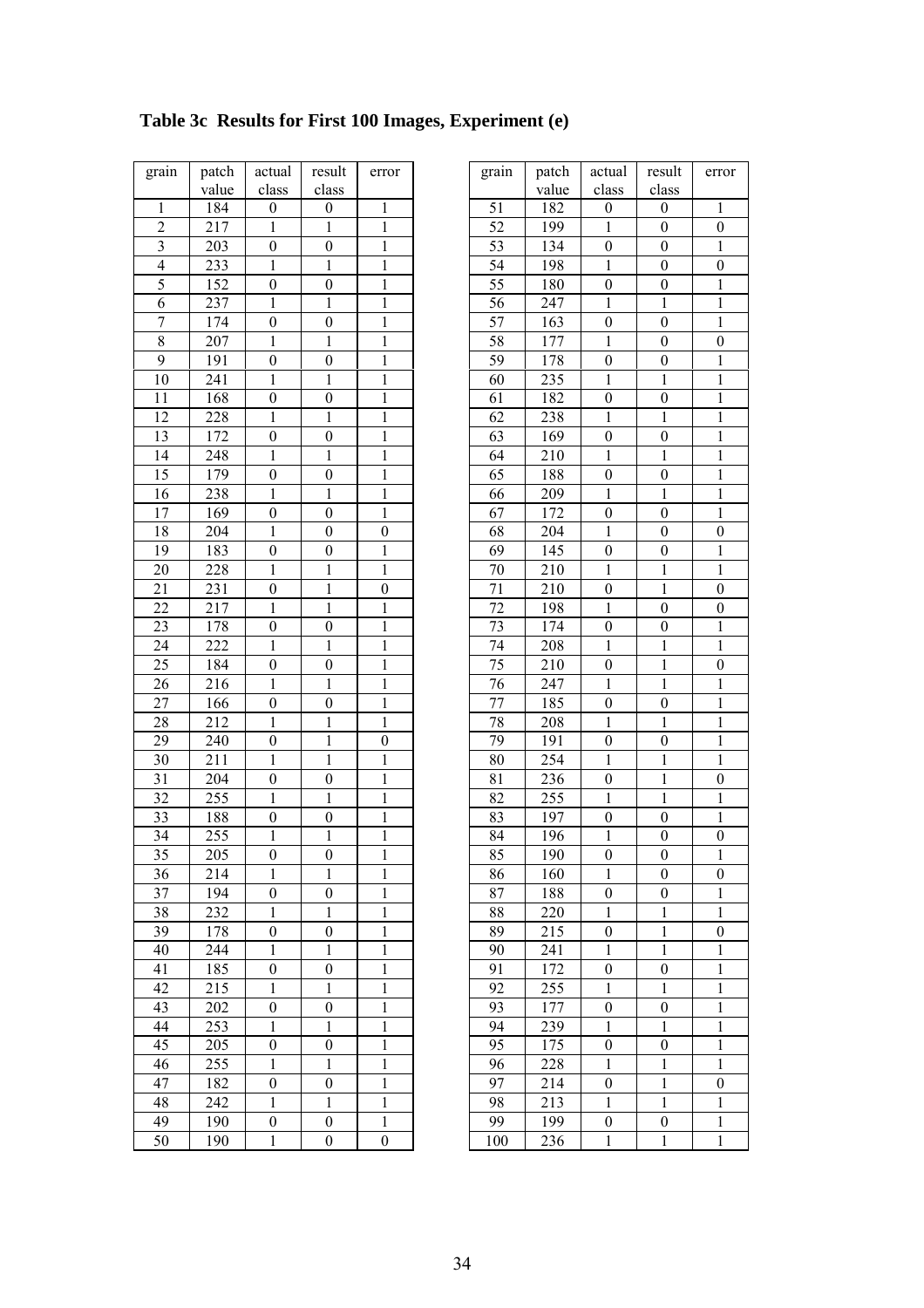This table shows the results of applying the algorithm to the individual grains for the images of Experiment (e). The 100 grains are alternately uninfested (0) and infested (1), as indicated in column 3. The class determined by the algorithm is shown in column 4 and any errors are indicated by zeros in column 5.

The algorithm was trained on the first 50 images using only the information in columns 2 and 3. The training procedure computes a threshold on the patch brightness value: in this case the threshold value was 205.7. Higher values lead to the 'infested' (1) classification, and lower values lead to the 'uninfested' (0)classification. Classification is carried out on all 100 grains, though classification on the training set is liable to appear too accurate because of over-adaptation to the training set.

The overall accuracy for classification on the training set is 0.92, and for classification on the test set is 0.76. Taking a weighting of 1:2 between these figures gives a result of about 0.81. (Taking the test set result is unnecessarily harsh, as indicated on examining the result of training on the second 50 images and testing on the first 50 (see Tables 3a,b), which gives the respective figures 0.780, 0.840.)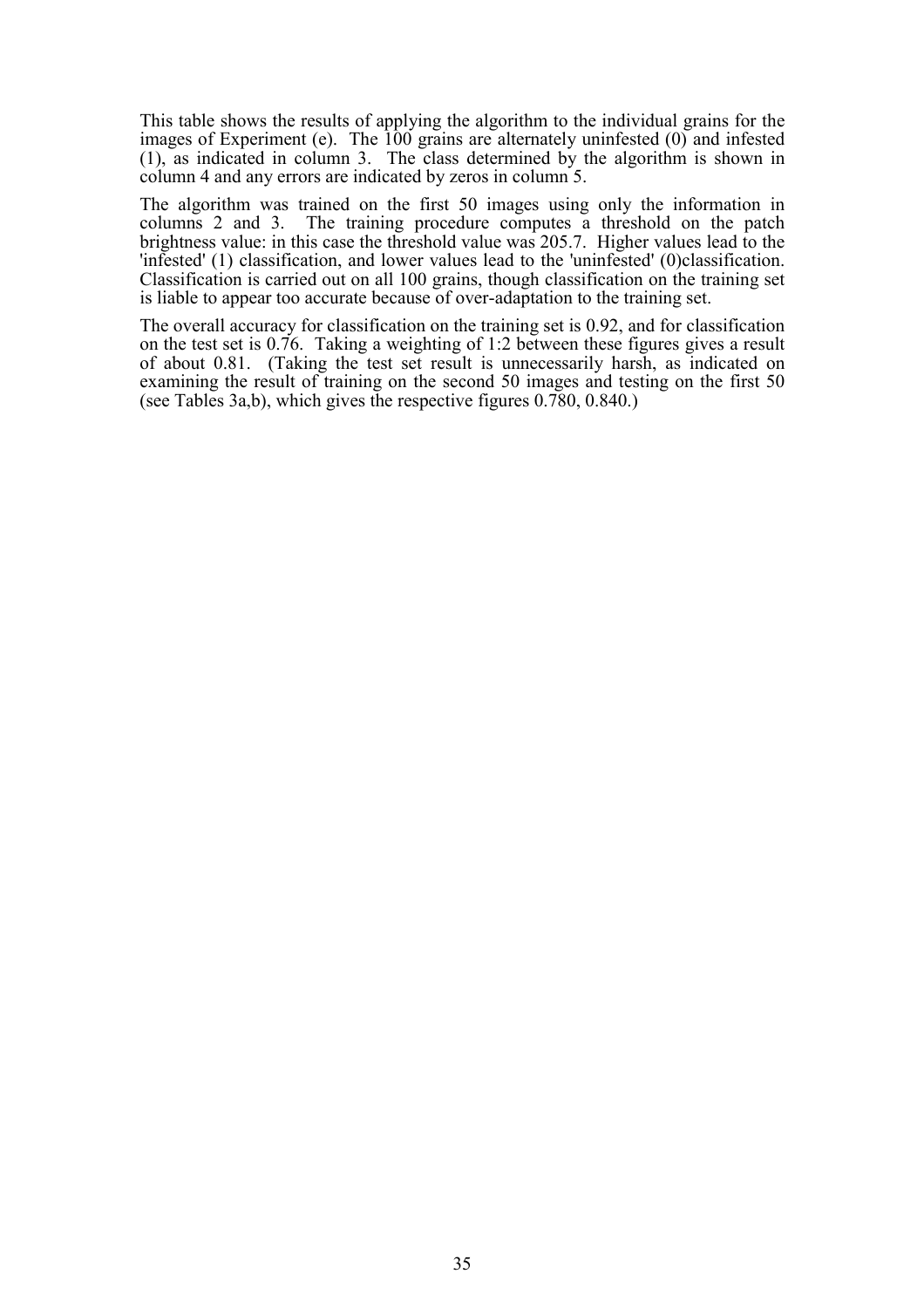# **Table 3d Summary of Performance**

|              |          | accuracy |         |  |
|--------------|----------|----------|---------|--|
| training set | test set | training | testing |  |
|              |          | 0.920    | 0.760   |  |
|              |          | 0.780    | 0.840   |  |
| I+II         | .        | 0.820    | 0.854   |  |
| I+III        |          | 0.850    | 0.771   |  |

I refers to the first 50 images; II refers to the second 50 images. Some faulty images had to be eliminated from the analysis, so the third set III contained only 48 images.

It is gratifying to note the high performance when training on I+II and testing on III – the validation set which had not been looked at earlier.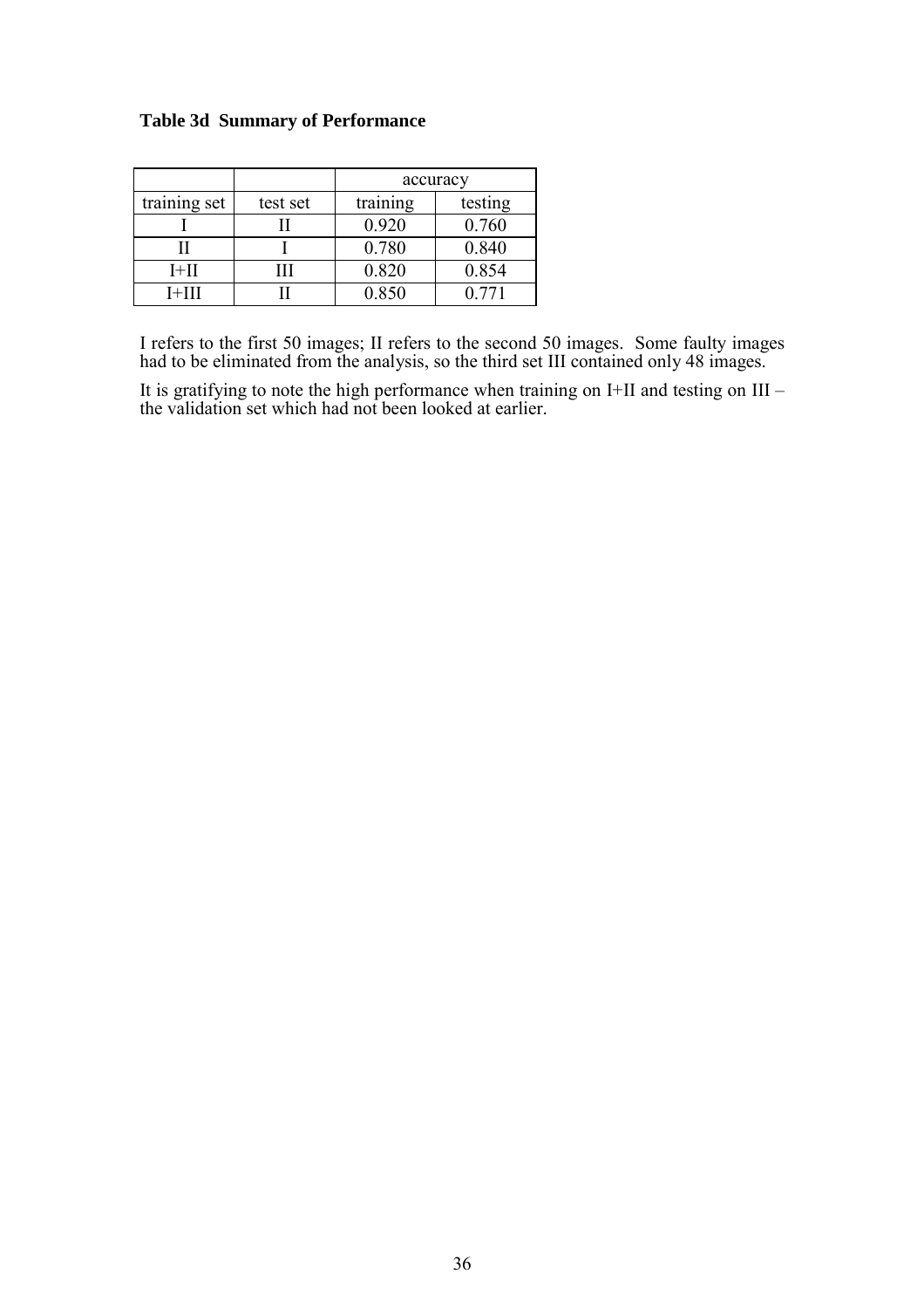| parameter      | value            | accuracy         |              |  |
|----------------|------------------|------------------|--------------|--|
|                |                  | I                | $\mathbf{I}$ |  |
|                |                  | (train and test) | (test only)  |  |
|                | $-1$             | 0.740            | 0.700        |  |
| $\mathbf{1}$   | $\boldsymbol{0}$ | 0.760            | 0.820        |  |
|                | 1                | 0.820            | 0.800        |  |
|                | $-1$             | 0.760            | 0.840        |  |
| $\overline{2}$ | 0                | 0.760            | 0.820        |  |
|                | 1                | 0.800            | 0.800        |  |
|                | $-1$             | 0.800            | 0.820        |  |
| 3              | 0                | 0.760            | 0.820        |  |
|                | 1                | 0.740            | 0.740        |  |
|                | $-1$             | 0.760            | 0.860        |  |
| 4              | $\overline{0}$   | 0.760            | 0.820        |  |
|                | 1                | 0.740            | 0.760        |  |
|                | $-1$             | 0.780            | 0.760        |  |
| 5              | 0                | 0.760            | 0.820        |  |
|                | 1                | 0.760            | 0.820        |  |
|                | $-1$             | 0.780            | 0.800        |  |
| 9              | 0                | 0.760            | 0.820        |  |
|                |                  | 0.780            | 0.820        |  |

### **Table 4a Parameter Optimisation**

In this table, the nine parameters have been adjusted relative to their central value by a scale factor times the value listed in column 2. Accuracy I refers to the first 50 images; II refers to the second 50 images.

Note that the rigorous optimisation of the Experiment (d) data led to reduced need for optimisation of the Experiment (f) data: in particular, parameters 6–8 did not have to be optimised further in this case.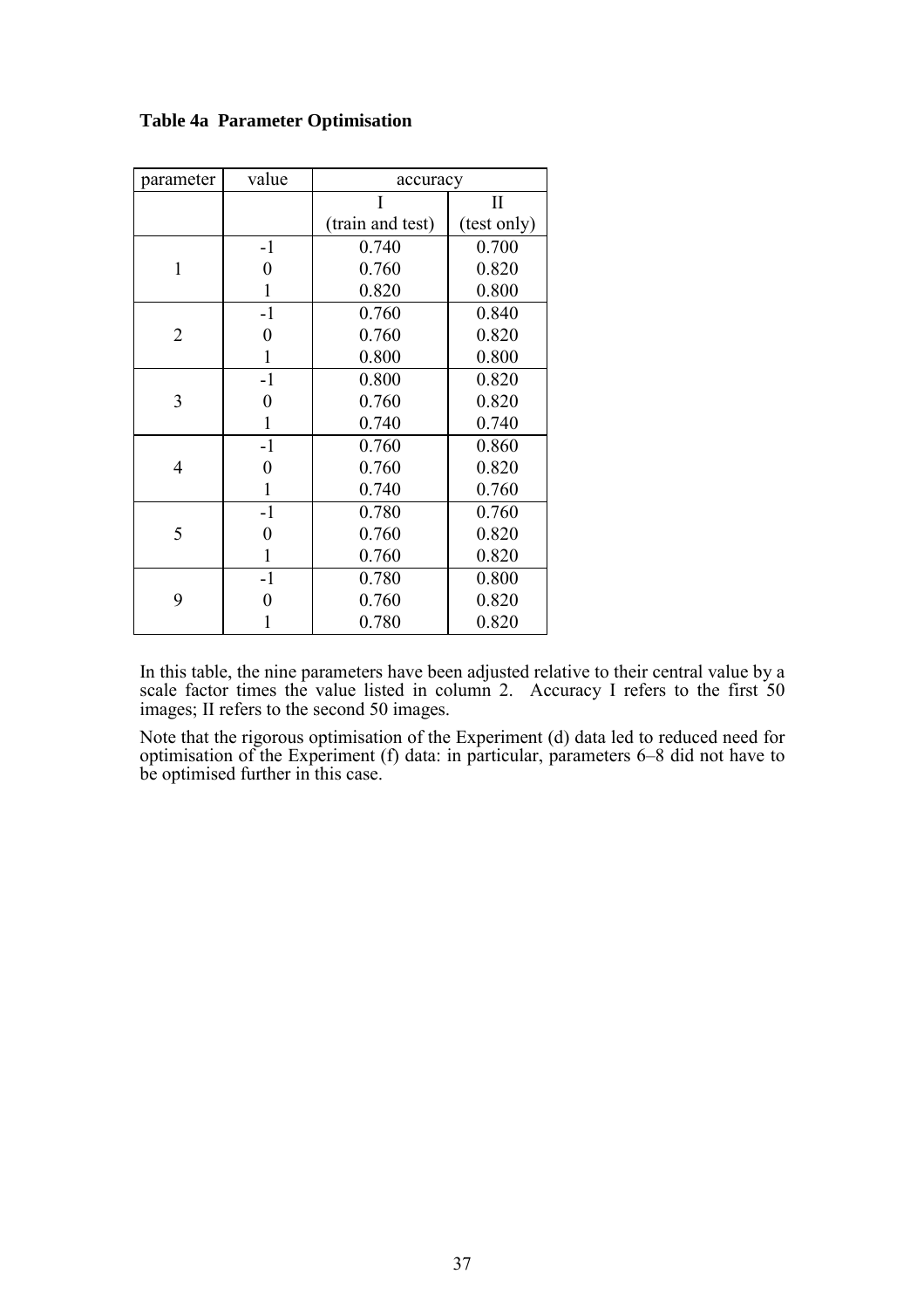| parameter      | value            | accuracy         |             |  |  |
|----------------|------------------|------------------|-------------|--|--|
|                |                  | $\mathbf{I}$     | I           |  |  |
|                |                  | (train and test) | (test only) |  |  |
|                | $-1$             | 0.740            | 0.760       |  |  |
| 1              | 0                | 0.860            | 0.760       |  |  |
|                | 1                | 0.800            | 0.820       |  |  |
|                | $-1$             | 0.840            | 0.760       |  |  |
| $\overline{2}$ | 0                | 0.860            | 0.760       |  |  |
|                | $\mathbf{1}$     | 0.780            | 0.800       |  |  |
|                | $-1$             | 0.820            | 0.800       |  |  |
| 3              | 0                | 0.860            | 0.760       |  |  |
|                | $\mathbf{1}$     | 0.780            | 0.780       |  |  |
|                | $-1$             | 0.820            | 0.760       |  |  |
| 4              | 0                | 0.860            | 0.760       |  |  |
|                | $\mathbf{1}$     | 0.780            | 0.720       |  |  |
|                | $-1$             | 0.780            | 0.740       |  |  |
| 5              | $\boldsymbol{0}$ | 0.860            | 0.760       |  |  |
|                | $\mathbf{1}$     | 0.840            | 0.760       |  |  |
|                | $-1$             | 0.800            | 0.760       |  |  |
| 9              | 0                | 0.860            | 0.760       |  |  |
|                | 1                | 0.840            | 0.740       |  |  |

# **Table 4b Parameter Optimisation**

Accuracy I refers to the first 50 images; II refers to the second 50 images.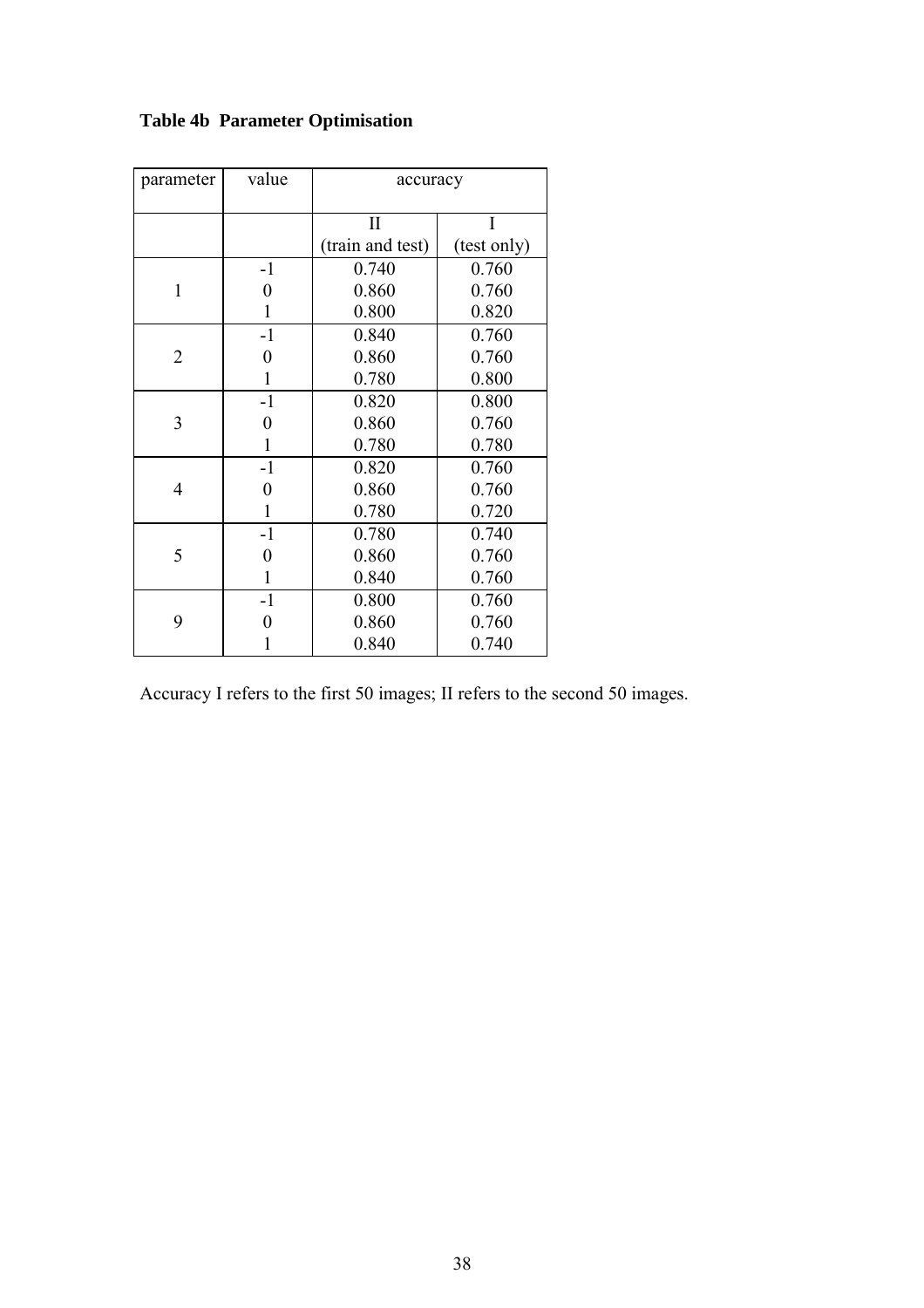|              |          | accuracy |         |  |
|--------------|----------|----------|---------|--|
| training set | test set | training | testing |  |
|              |          | 0.760    | 0.820   |  |
| $I+II$       | ,,,      | 0.810    | 0.652   |  |
| $I+III$      |          | 0.720    | 0.761   |  |
| $I+II+III$   |          | 0.740    |         |  |

I refers to the first 50 images; II refers to the second 50 images. Some faulty images had to be eliminated from the analysis, so the third set III contained only 46 images.

It is believed that the poor performance when training on I+III and I+II+III indicates that significant camera drift occurred by the time III was obtained, and that this explains the poor test performance when training on I+II and testing on III.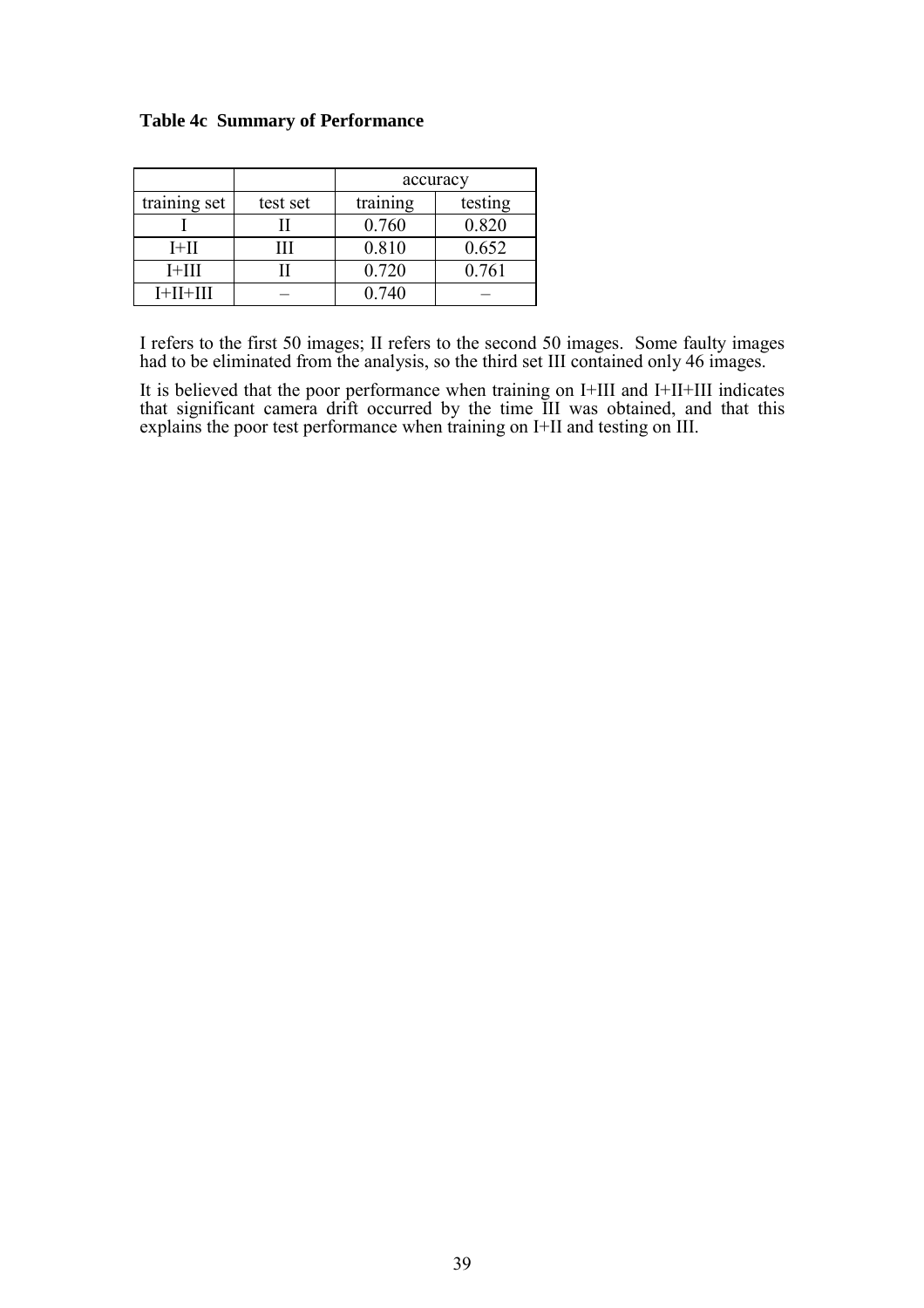|  | Table 5 Results of Tests on the Other Varieties of Wheat |  |
|--|----------------------------------------------------------|--|
|  |                                                          |  |

|               | $\theta$ |       | 2     | 3     | 4     |       |
|---------------|----------|-------|-------|-------|-------|-------|
| $\mathbf{A}$  | 0.800    | 0.800 | 0.550 | 0.500 | 0.800 | 0.400 |
| B             | 0.700    | 0.800 | 0.800 | 0.500 | 0.750 | 0.700 |
| $\mathcal{C}$ | 0.750    | 0.850 | 0.700 | 0.650 | 0.825 | 0.625 |
| D             | 0.700    | 0.875 | 0.800 | 0.800 | 0.850 | 0.825 |
| C'            | 0.800    | 0.900 | 0.750 | 0.700 | 0.875 | 0.675 |
| E             | 0.800    | 0.900 | 0.800 | 0.800 | 0.875 | 0.825 |

Key:  $0 =$  Mercia (uninfested and infested),  $1 =$  Malacca (AU23),  $2 =$  USA Northern Spring  $(AU20)$ ,  $3 =$ Canadian,  $4 =$ Shango,  $5 =$ Australian White.

- (a) Columns 0–5 refer respectively to the Mercia control and to the five alternative varieties of wheat.
- (b) A and B present the results of the preliminary test on the six varieties, A using the standard parameter settings, and B using the narrow grain settings.
- (c) C and D present the results of the 'bright spot' test on the six varieties, C using the standard parameter settings, and D using the narrow grain settings.
- (d) In A and B the algorithm was trained on the control sample, for which uninfested and infested grains were available.
- (e) In C and D the algorithm was trained individually on each of the six varieties, using uninfested grains and taking the uninfested grains with added bright spot as the infested grains. (The true infested grains available for the control sample were excluded from these tests.)
- (f) In all cases the results were obtained by testing on the training set because of lack of data. Thus the results may be slightly higher than they should be: more realistic figures may be obtained by subtracting 0.025 from each figure. The figure of 0.025 was derived from Experiments (e) and (f) by comparing the accuracies from test sets on which training had been undertaken with those from test sets which had not been used for training.
- (g) The bright spot was assigned an intensity of 20 in C and 10 in D, as the value 20 would have given absurdly high success rates in D. To provide a better comparison, the bright spot intensity values should have been adjusted to give the same results for the control sample in cases A and C (they already give the same values for B and D). C' shows the results for C modified in this way.
- (h) Ideally, when examining the results in B and D, the control sample results should be taken as those in A and C, as the latter reflect the proper training for the wider grains of the control sample. (If C' is used instead of C, this problem does not arise.)
- (i) Following notes (g) and (h), E shows the results obtained by taking the best parameter setting between C' and D. It is seen that all the varieties give similar results, and in no case is any worse than the (normalised) control sample: the available evidence indicates that the algorithm will perform well with all varieties of wheat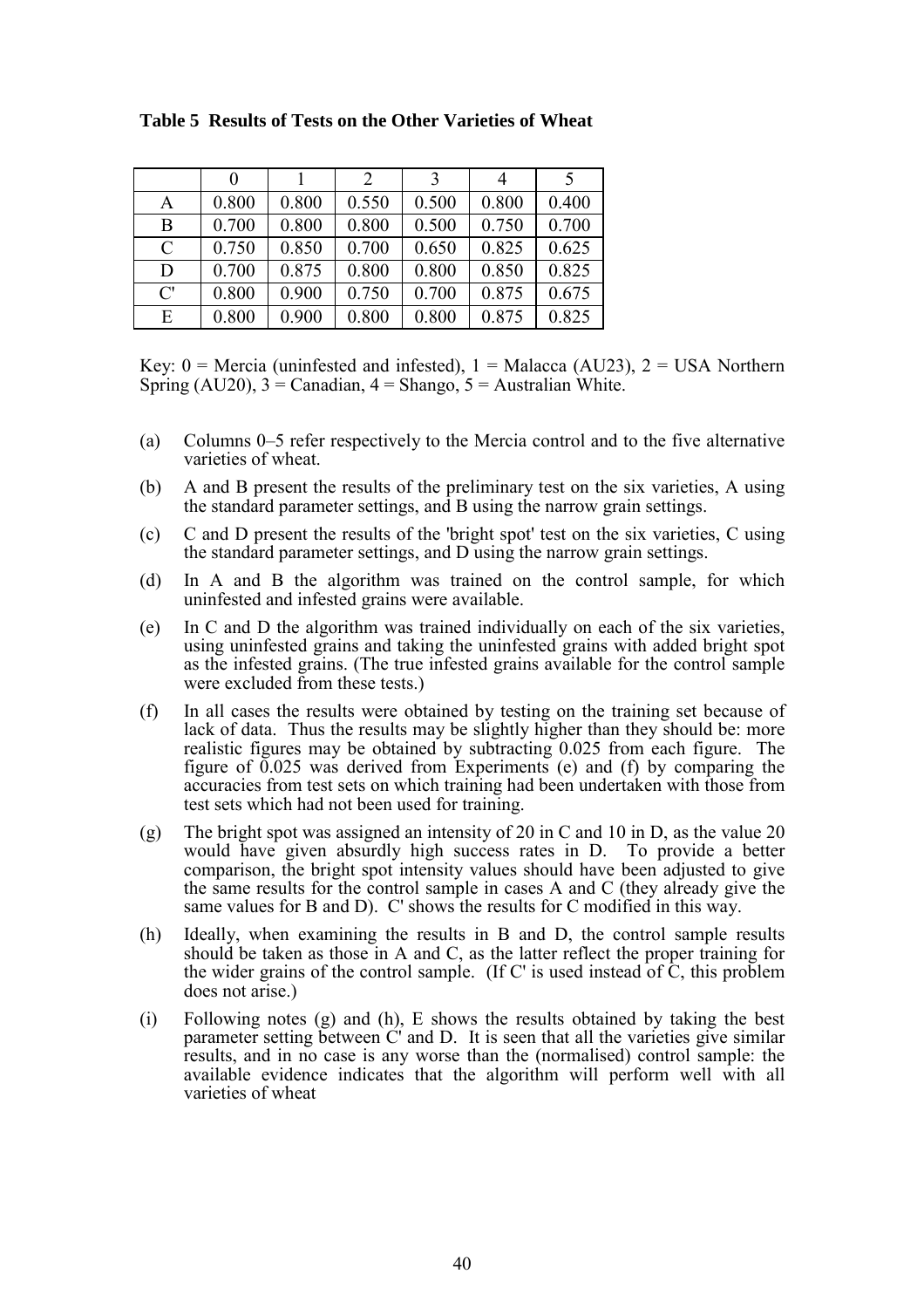| item                     | X                | y              | $\mathbf{r}$   | reliability | position    |
|--------------------------|------------------|----------------|----------------|-------------|-------------|
| $\overline{c}$           | $-8$             | 1              | 8              | low         |             |
| $\overline{\mathcal{A}}$ | $\boldsymbol{0}$ | 11             | 11             | good        | on larva    |
| 6                        | $-8$             | 6              | 10             | low         |             |
| 8                        | $\overline{0}$   | 10             | 10             | low         |             |
| 10                       | $\boldsymbol{0}$ | $-11$          | 11             | uncertain   |             |
| 12                       | $\boldsymbol{0}$ | 11             | 11             | good        | on larva    |
| 14                       | $\overline{2}$   | 10             | 10             | good        | on larva    |
| 16                       | $\overline{1}$   | $\overline{7}$ | $\overline{7}$ | good        | on cavity   |
| 18                       | $-4$             | $-10$          | 10             | good        | on larva    |
| 20                       | 6                | $-2$           | 6              | uncertain   |             |
| 22                       | $-1$             | $-10$          | 10             | good        | on cavity   |
| 24                       | 6                | $-6$           | 8              | good        | on larva    |
| 26                       | 9                | $\overline{5}$ | 10             | good        | no relation |
| 28                       | $-5$             | $-7$           | 8              | good        | on larva    |
| 30                       | $\overline{7}$   | $-2$           | $\overline{7}$ | uncertain   |             |
| 32                       | $-6$             | 8              | 10             | low         |             |
| $\overline{34}$          | $-4$             | $-9$           | 9              | good        | on cavity   |
| 36                       | $-2$             | 9              | 9              | uncertain   |             |
| 38                       | 6                | $-2$           | 6              | good        | on larva    |
| 40                       | $\boldsymbol{0}$ | 10             | 10             | good        | on cavity   |

### **Table 6 Locations of the Bright Patch for Infested Grains, Experiment (h)**

In this table, the items are the infested grains, which are the even ones in the set of 40. x and y are the coordinates of the centre of the brightest patch found in the difference image, relative to the centroid of the grain. r is the distance from the centroid, accurate to the nearest pixel. Reliability was ascertained by checking visually whether the patch was prominent or likely to have arisen by chance placement of a few high intensity pixels. This final column indicates whether the bright patch corresponded to the position of the larva or the hole left behind by it, as seen in the Xray images: this check was only made for the images in which good reliability of the bright patch was recorded.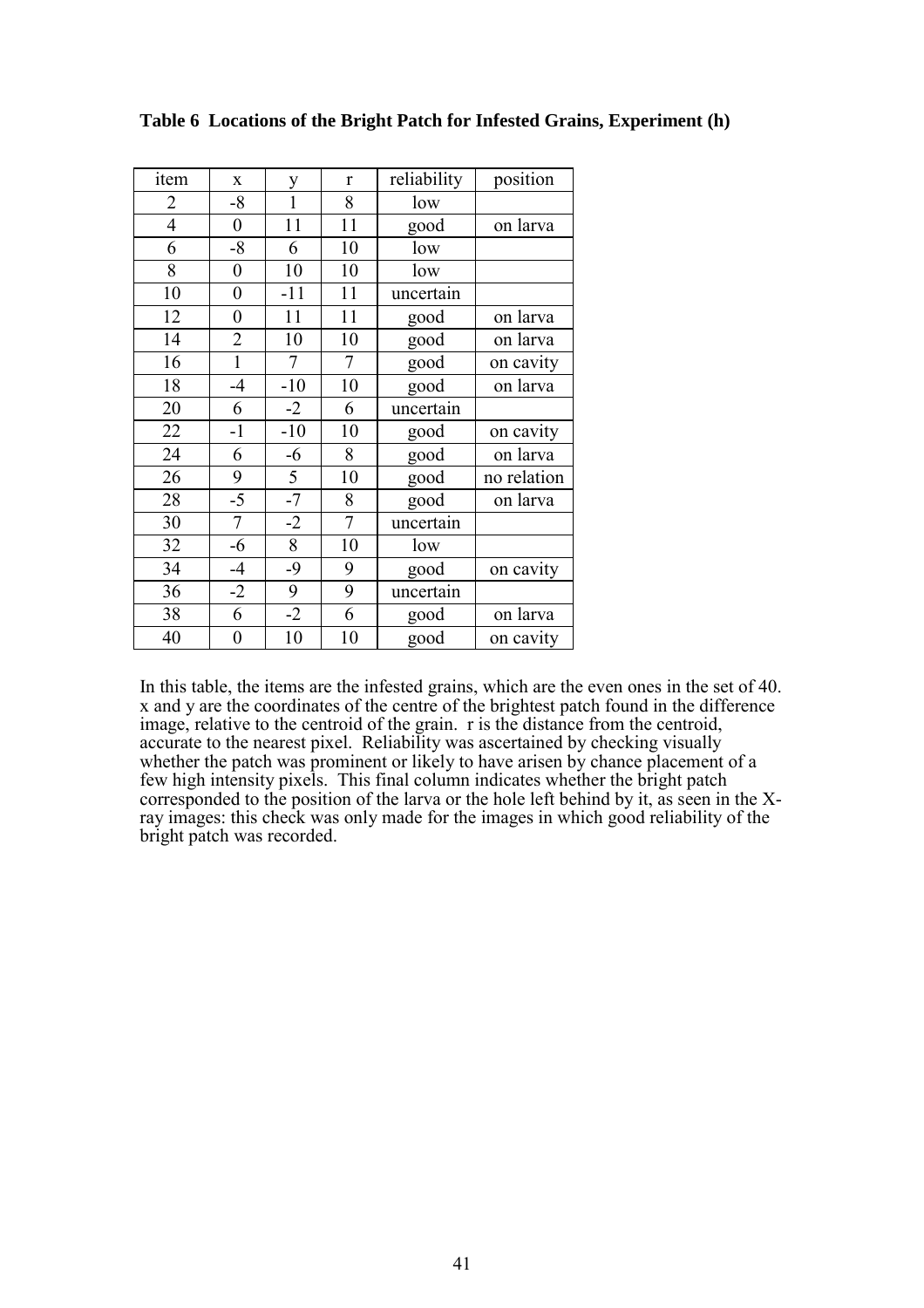

Figure 1: Image capture set-up, 1202 nm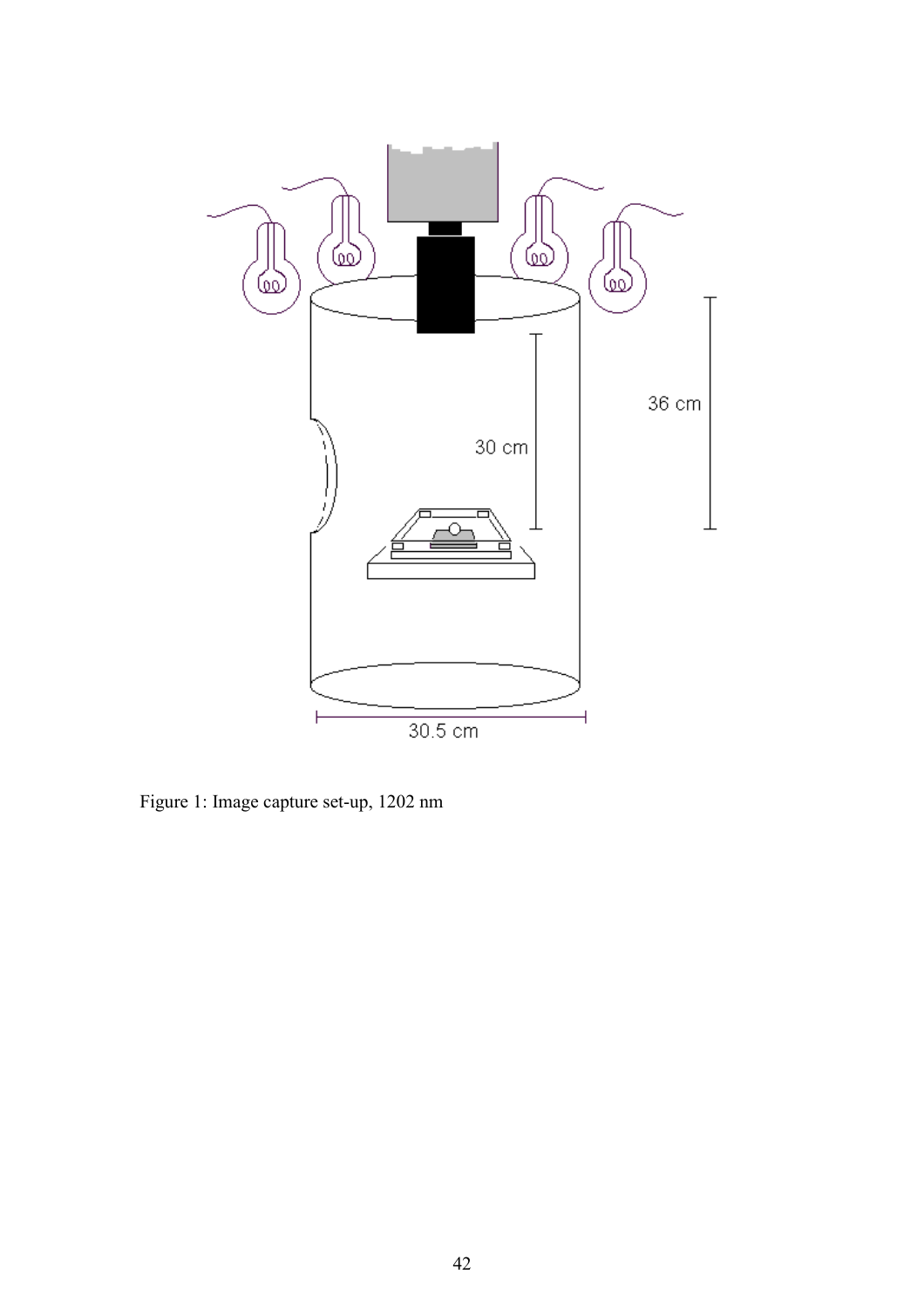

Figure 2: Example images from Experiment (a), to demonstrate image quality. Top row of each image: three uninfested kernels. Bottom row of each image: three infested kernels. Images, clockwise from top left: glass fibre paper background (background-subtracted), infrared blocking filter background (backgroundsubtracted), glass fibre paper background (background-subtracted; contrastenhanced), infrared blocking filter background (background-subtracted; contrastenhanced)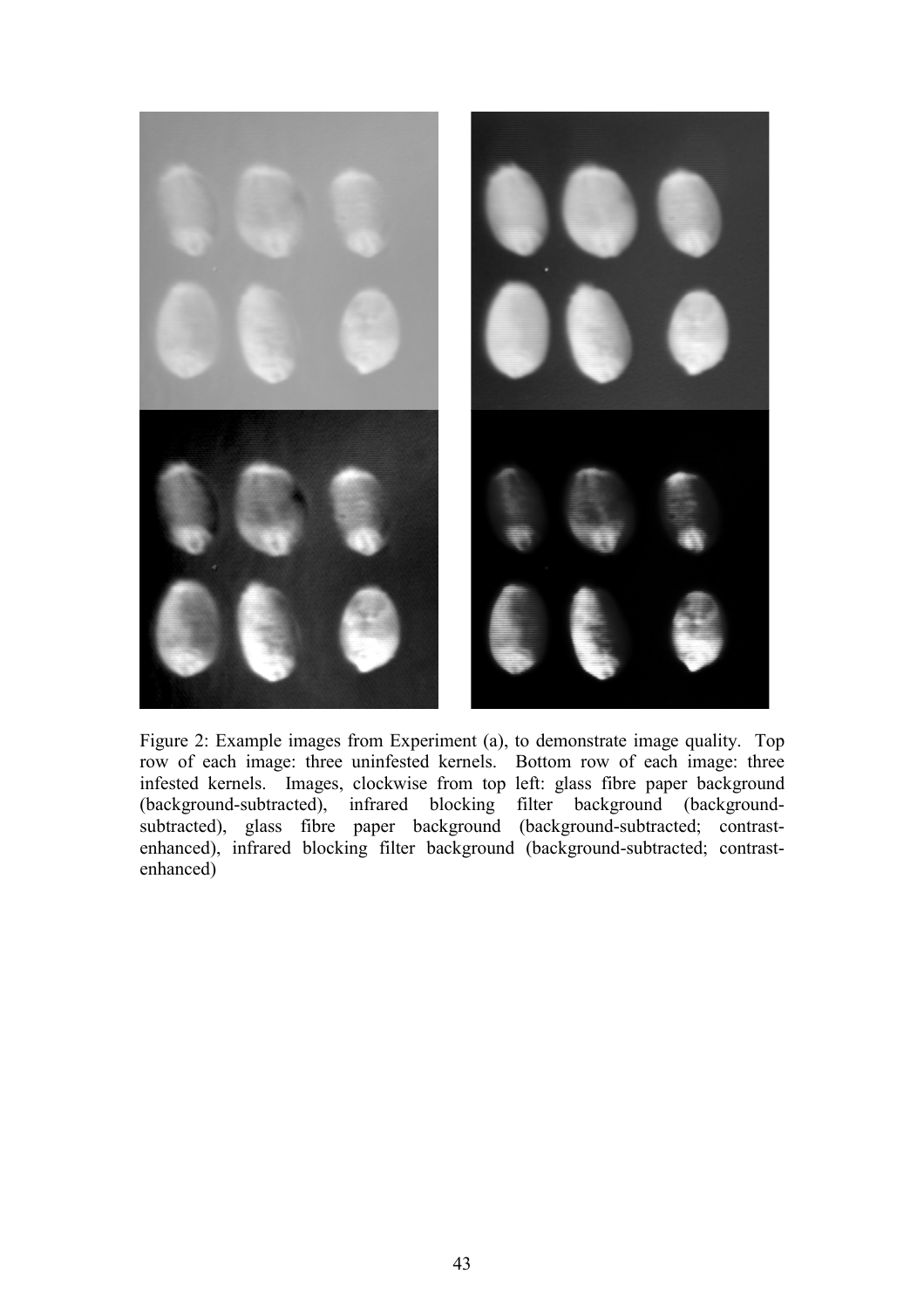

Figure 3: Image capture set-up, 981 nm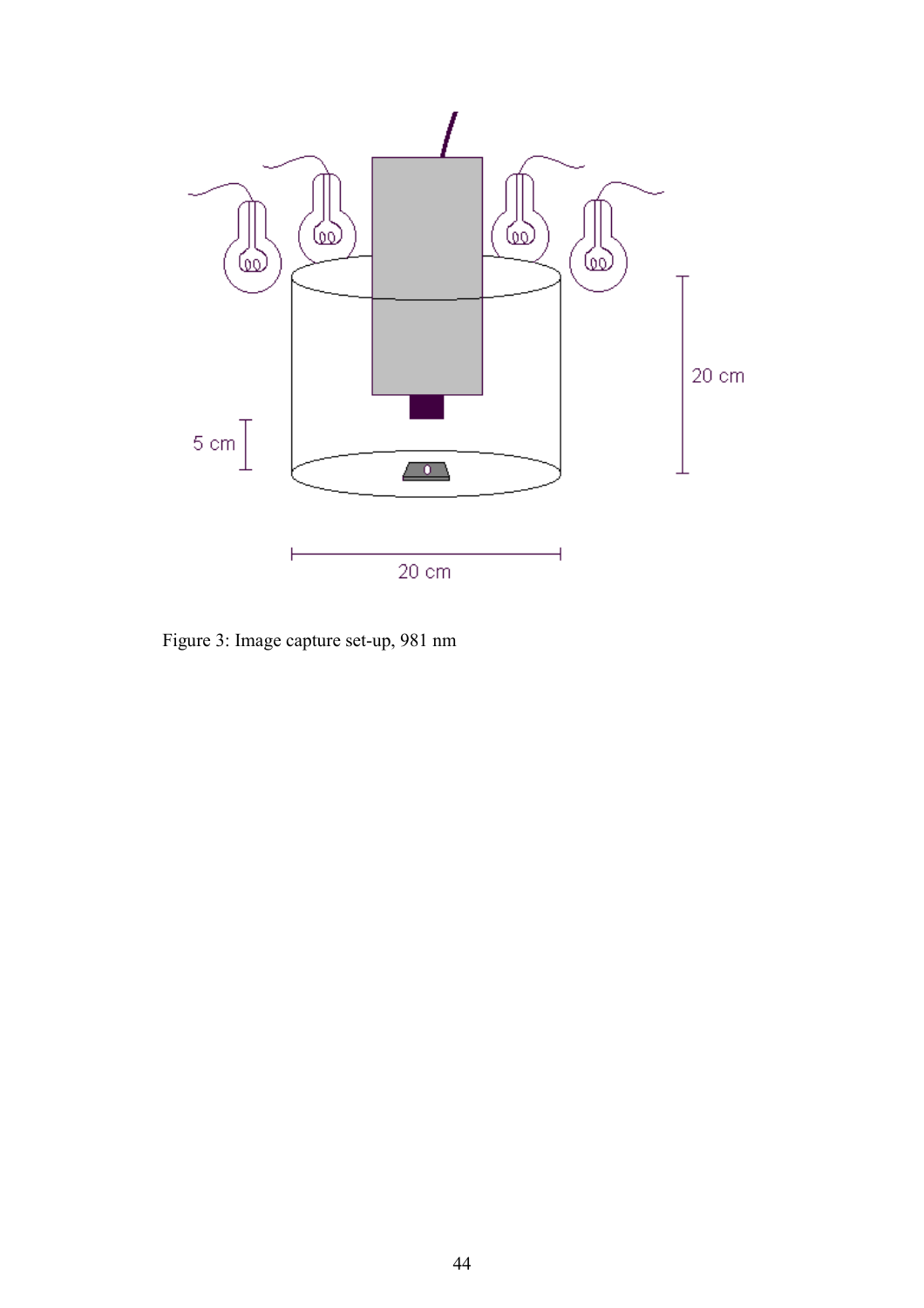

Figure 4: Image obtained from first sample [uninfested kernel (left) and infested kernel (right)], Experiment (c), as an example of image quality at 981 nm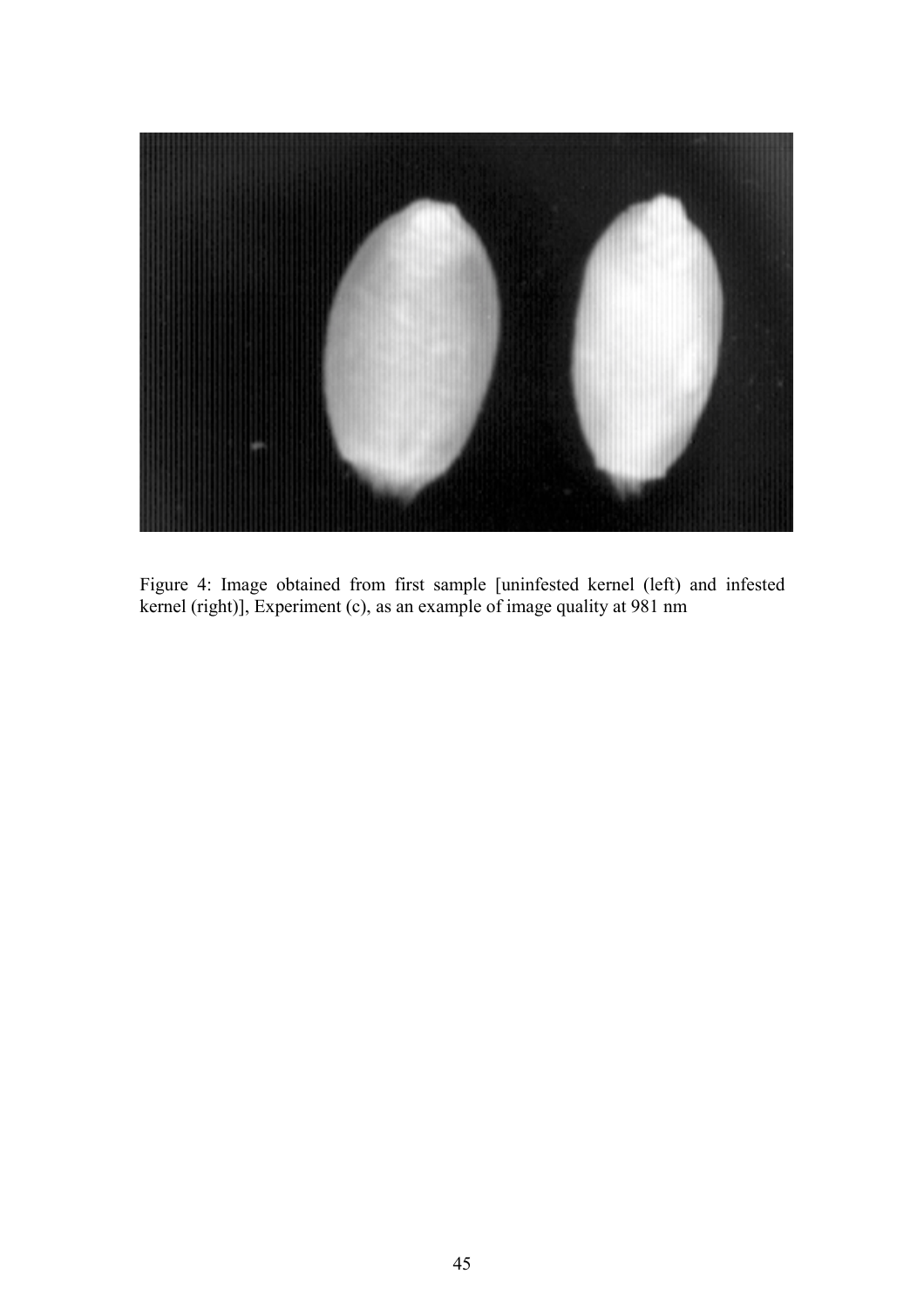

Figure 5: Thresholded images from Experiment (c). U=uninfested, I=infested. Image numbers are arbitrary. See text for discussion of individual images.